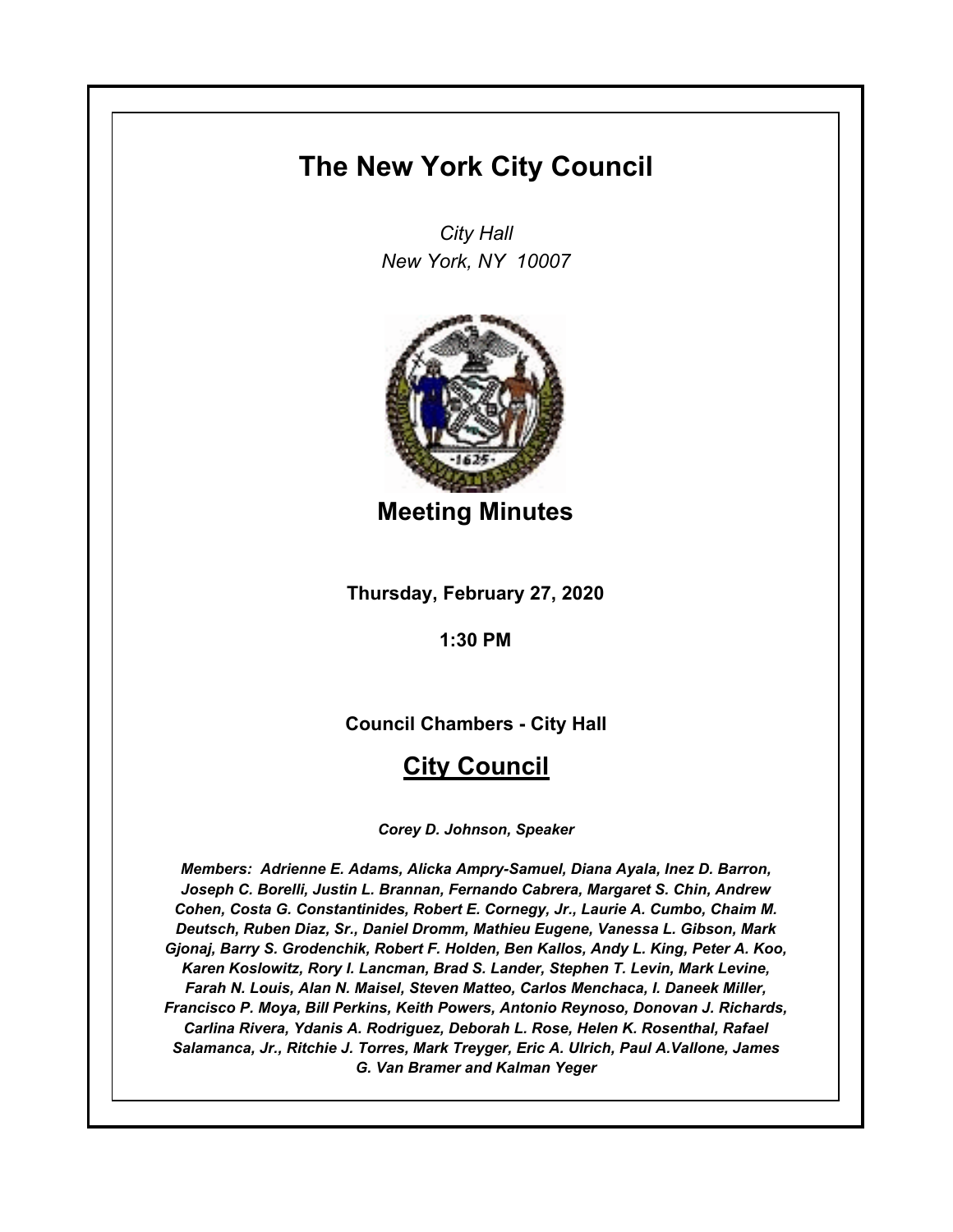*The Majority Leader (Council Member Cumbo) presiding as the Acting President Pro Tempore*

1. Roll Call

Present: Speaker Johnson, Adams, Ampry-Samuel, Ayala, Barron, Borelli, Brannan, Cabrera, Chin, Cohen, Constantinides, Cornegy Jr., Cumbo, Deutsch, Diaz Sr., Dromm, Eugene, Gibson, Gjonaj, Grodenchik, Holden, Kallos, Koo, Koslowitz, Lancman, Lander, Levin, Levine, Louis, Maisel, Matteo, Miller, Moya, Powers, Richards, Rivera, Rodriguez, Rosenthal, Salamanca Jr., Torres, Treyger, Ulrich, Vallone, Van Bramer and Yeger

**Absent:** King, Menchaca, Perkins and Reynoso

#### **Medical:** Rose

*The presence of a quorum was announced by the Majority Leader and Acting President Pro Tempore (Council Member Cumbo).*

*There were 45 Council Members marked present at this Stated Meeting.*

*At the time of this Stated Meeting, there was one vacant seat on the Council in the 37th District (Brooklyn)..*

## 2. Invocation

*The Invocation was delivered by Pastor Joseph Diesel Sano who serves as the spirtual leader of Iglesia de Dios de la Profecia Williamsburg located at 333 Union Avenue, Brooklyn, N.Y. 11211.*

*Council Member Reynoso moved to spread the Invocation in full upon the Record.*

#### 3. Adoption of Minutes

*Council Member Louis moved that the Minutes of the Stated Meeting of January 23, 2020 be adopted as printed.*

#### 4. Messages & Papers from the Mayor

**Communication from the Mayor – Submitting the name of Niisha K. Butler to the City Council for advice and consent concerning her appointment to the New York City Tax Commission, pursuant to Sections 31 and 153 of the New York City Charter. M 0224-2020**

> *Attachments:* Appointment Letter, February 27, 2020 - Stated Meeting Agenda with Links to Files, Mayor's Withdrawal Letter, Hearing Transcript - Stated Meeting 2-27-20, Minutes of the Stated Meeting - February 27, 2020

## **This Mayor's Message was Referred to Comm by Council to the Committee on Rules, Privileges and Elections**

5. Communications from City, County & Borough Offices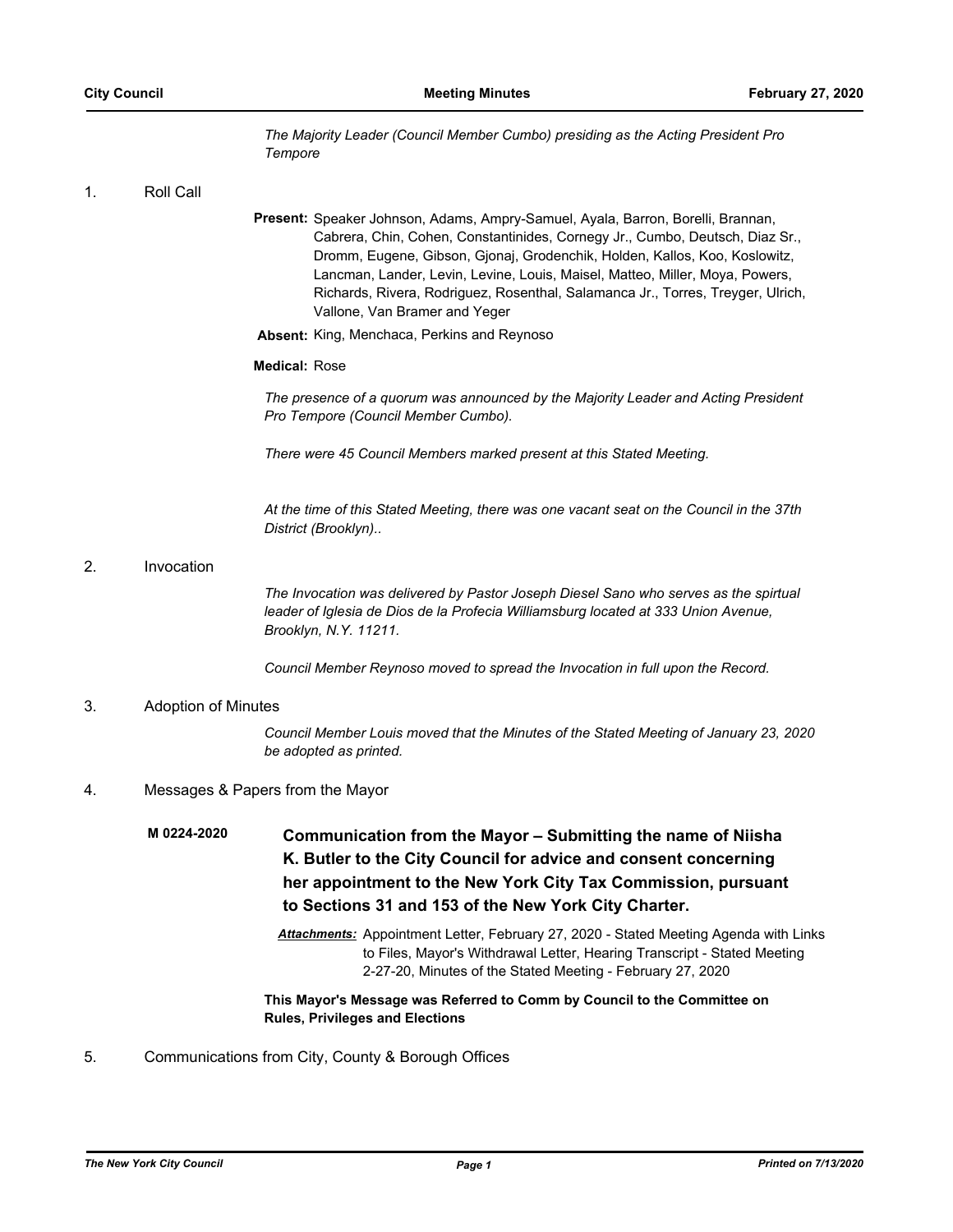|    | M 0225-2020                         | The Operating Budget of the Council of the City of New York.                                                                                                                                                                                                                        |
|----|-------------------------------------|-------------------------------------------------------------------------------------------------------------------------------------------------------------------------------------------------------------------------------------------------------------------------------------|
|    |                                     | Attachments: The Operating Budget of the Council of The City of New York, Res. No.<br>1261, Hearing Transcript, February 27, 2020 - Stated Meeting Agenda with<br>Links to Files, Hearing Transcript - Stated Meeting 2-27-20, Minutes of the<br>Stated Meeting - February 27, 2020 |
|    |                                     | This Communication was Referred to Comm by Council to the Committee on<br><b>Finance</b>                                                                                                                                                                                            |
|    | M 0226-2020                         | Schedule detailing the lump sum OTPS Unit of Appropriation of<br>the Operating Budget of the Council of the City of New York.                                                                                                                                                       |
|    |                                     | Attachments: The Operating Budget of the Council of The City of New York, Res. No.<br>1262, Hearing Transcript, February 27, 2020 - Stated Meeting Agenda with<br>Links to Files, Hearing Transcript - Stated Meeting 2-27-20, Minutes of the<br>Stated Meeting - February 27, 2020 |
|    |                                     | This Communication was Referred to Comm by Council to the Committee on<br><b>Finance</b>                                                                                                                                                                                            |
|    | M 0227-2020                         | Communication from the Office of Management & Budget -<br>Transfer City funds between various agencies in Fiscal Year 2020<br>to implement changes to the City's expense budget, pursuant to<br>Section 107(b) of the New York City Charter (MN-3)                                  |
|    |                                     | Attachments: MN-3, Memorandum, Res. No. 1263, Committee Report, Complete<br>Package, Hearing Transcript, February 27, 2020 - Stated Meeting Agenda<br>with Links to Files, Hearing Transcript - Stated Meeting 2-27-20, Minutes<br>of the Stated Meeting - February 27, 2020        |
|    |                                     | This Communication was Referred to Comm by Council to the Committee on<br><b>Finance</b>                                                                                                                                                                                            |
|    | M 0228-2020                         | Communication from the Office of Management & Budget -<br>Appropriation of new City revenues in Fiscal Year 2020, pursuant<br>to Section 107(e) of the New York City Charter (MN-4).                                                                                                |
|    |                                     | Attachments: MN-4, Memorandum, Res. No. 1264, Committee Report, Complete<br>Package, Hearing Transcript, February 27, 2020 - Stated Meeting Agenda<br>with Links to Files, Hearing Transcript - Stated Meeting 2-27-20, Minutes<br>of the Stated Meeting - February 27, 2020        |
|    |                                     | This Communication was Referred to Comm by Council to the Committee on<br><b>Finance</b>                                                                                                                                                                                            |
| 6. | <b>Petitions and Communications</b> |                                                                                                                                                                                                                                                                                     |
|    |                                     | None                                                                                                                                                                                                                                                                                |

7. Land Use Call-Ups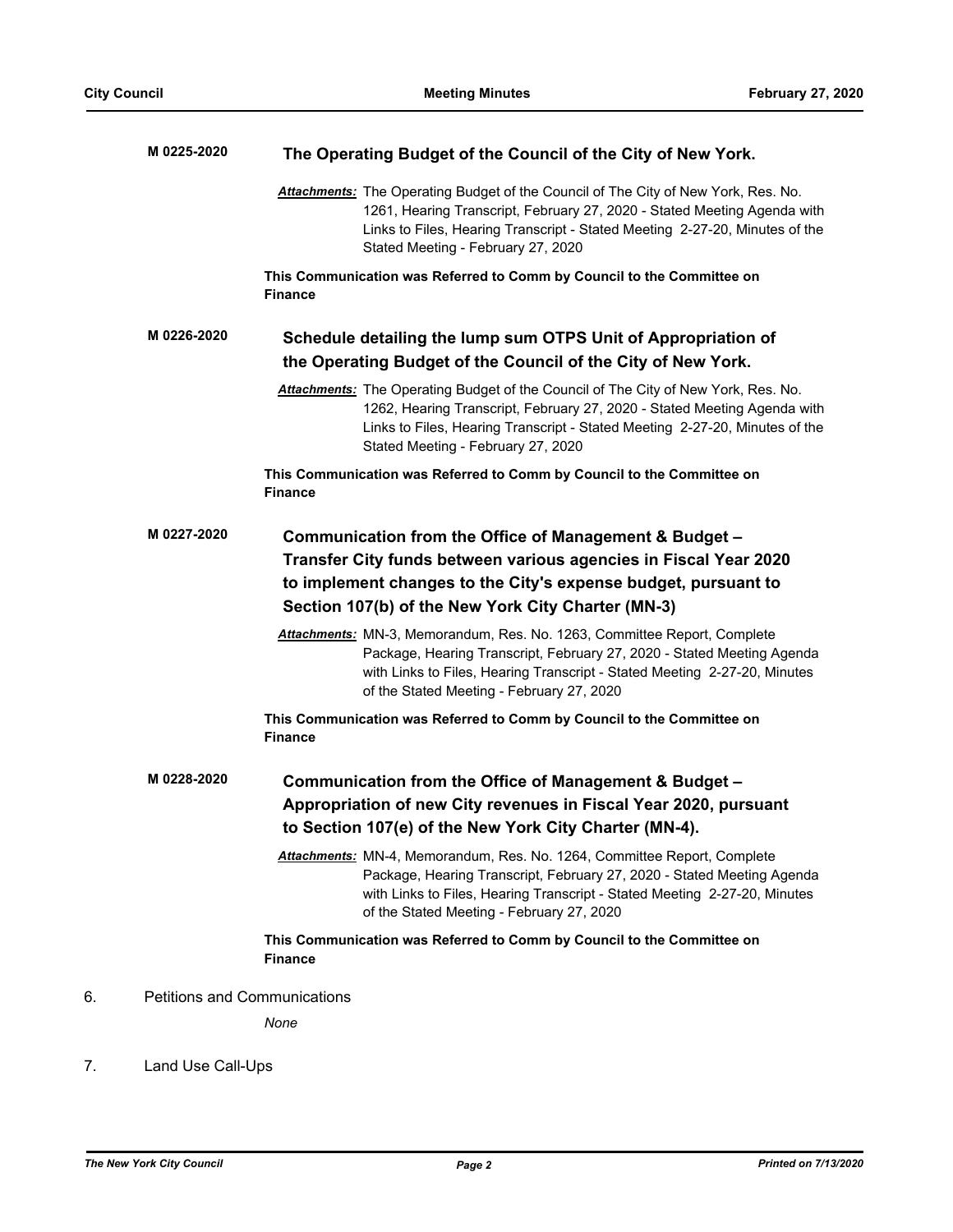*The Majority Leader and Acting President Pro Tempore (Council Member Cumbo) put the question whether the Council would agree with and adopt such motion which was decided in the affirmative by the following vote:*

#### **By Council Member Van Bramer: M 0229-2020**

**Pursuant to Rule 11.20(b) of the Council and §20-226 of the New York City Administrative Code, the Council resolves that the action of the Department of Consumer Affairs approving an unenclosed sidewalk café located at 6002 Woodside Avenue, Borough of Queens, Council District 26, Community District 2. Application No. 20205193 TCQ (Sean OG's), shall be subject to review by the Council.**

*Attachments:* February 27, 2020 - Stated Meeting Agenda with Links to Files, Hearing Transcript - Stated Meeting 2-27-20, Minutes of the Stated Meeting - February 27, 2020

## **A motion was made that this Land Use Call-Up be Approved, by Council approved by Roll Call.**

- **Affirmative:** Speaker Johnson, Adams, Ampry-Samuel, Ayala, Barron, Borelli, Brannan, Cabrera, Chin, Cohen, Constantinides, Cornegy Jr., Cumbo, Deutsch, Diaz Sr., Dromm, Eugene, Gibson, Gjonaj, Grodenchik, Holden, Kallos, Koo, Koslowitz, Lancman, Lander, Levin, Levine, Louis, Maisel, Matteo, Miller, Moya, Powers, Richards, Rivera, Rodriguez, Rosenthal, Salamanca Jr., Torres, Treyger, Ulrich, Vallone, Van Bramer and Yeger Affirmative: 45 -
	- **Absent:** 4 King, Menchaca, Perkins and Reynoso
	- **Medical:** 1 Rose

*At this point, the Majority Leader and Acting President Pro Tempore (Council Member Cumbo) declared that the aforementioned item was adopted and referred to the Committee on Land Use and to the appropriate Land Use Subcommittee.*

- 8. Communication from the Speaker
- 9. Discussion of General Orders
- 10. Reports of Special Committees

*None.*

11. Reports of Standing Committees

Report of the Committee on Cultural Affairs, Libraries and International Intergroup Relations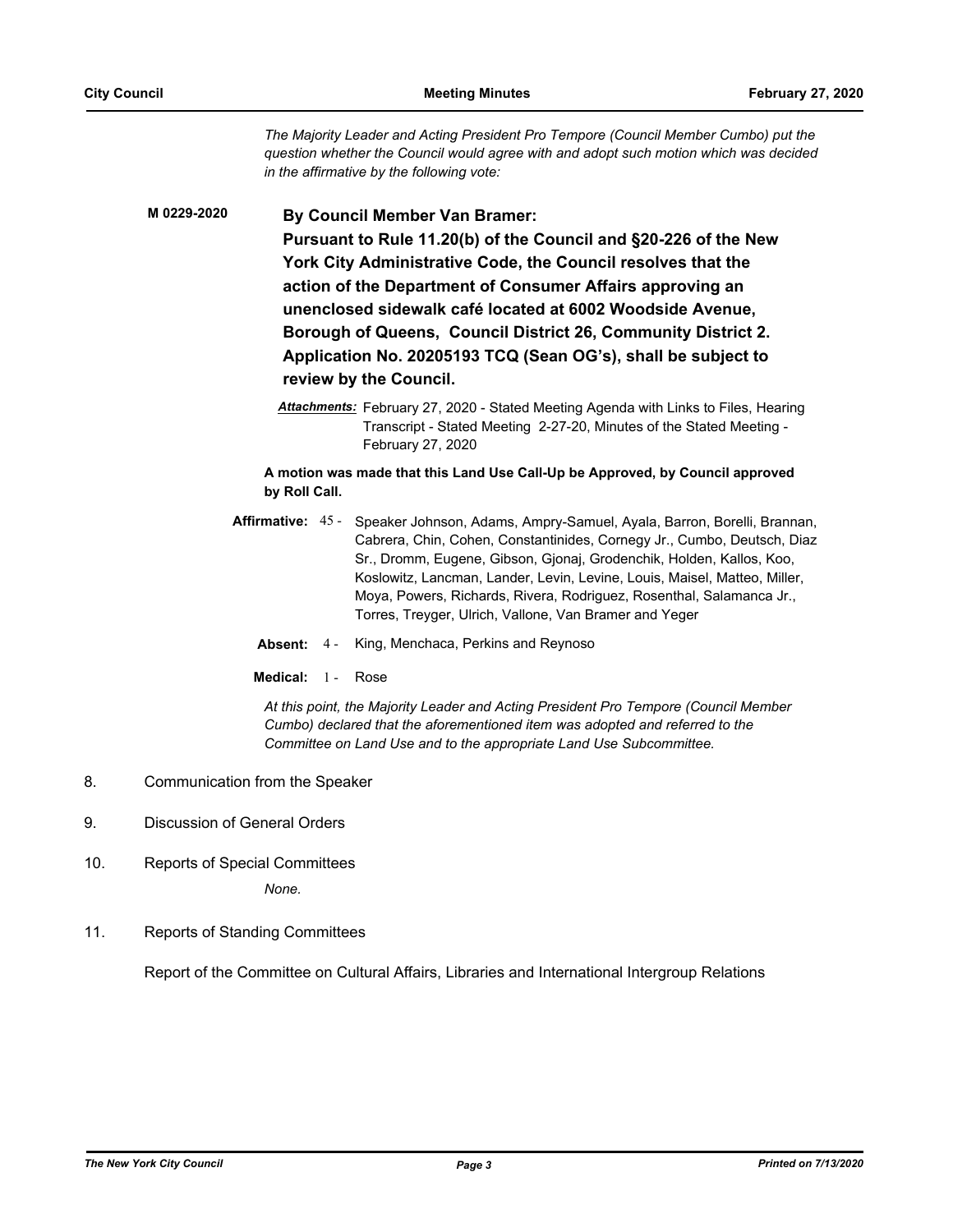#### **A Local Law in relation to the creation of a task force regarding a museum about New York city's African-American civil rights history Int 1451-2019-A**

*Attachments:* Summary of Int. No. 1451-A, Summary of Int. No. 1451, Int. No. 1451, February 28, 2019 - Stated Meeting Agenda with Links to Files, Hearing Transcript - Stated Meeting 2-28-19, Minutes of the Stated Meeting - February 28, 2019, Committee Report 10/31/19, Hearing Testimony 10/31/19, Hearing Testimony 10/31/19 (Con't), Hearing Transcript 10/31/19, Proposed Int. No. 1451-A - 2/24/20, Committee Report 2/24/20, Hearing Transcript 2/24/20, February 27, 2020 - Stated Meeting Agenda with Links to Files, Hearing Transcript - Stated Meeting 2-27-20, Int. No. 1451-A (FINAL), Fiscal Impact Statement, Legislative Documents - Letter to the Mayor, Local Law 44, Minutes of the Stated Meeting - February 27, 2020

**A motion was made that this Introduction be Approved by Council approved by consent Roll Call.**

**Enactment No:** 2020/044

## **A Local Law to amend the administrative code of the city of New York, in relation to ensuring that community gardens are classified as open space, outdoor recreation, a community garden or other similar description of land in a database maintained by the department of city planning Int 1652-2019-A**

*Attachments:* Summary of Int. No. 1652-A, Summary of Int. No. 1652, Int. No. 1652, August 14, 2019 - Stated Meeting Agenda with Links to Files, Hearing Transcript - Stated Meeting 8-14-19, Minutes of the Stated Meeting - August 14, 2019, Committee Report 9/18/19, Report - Growing Food Equity in New York City, Hearing Testimony 9/18/19, Hearing Transcript 9/18/19, Proposed Int. No. 1652-A - 2/20/20, Committee Report 2/25/20, Hearing Testimony 2/25/20, Hearing Transcript 2/25/20, Committee Report - Stated Meeting, February 27, 2020 - Stated Meeting Agenda with Links to Files, Hearing Transcript - Stated Meeting 2-27-20, Int. No. 1652-A (FINAL), Fiscal Impact Statement, Legislative Documents - Letter to the Mayor, Minutes of the Stated Meeting - February 27, 2020

**A motion was made that this Introduction be Approved by Council approved by consent Roll Call.**

**Enactment No:** 2020/046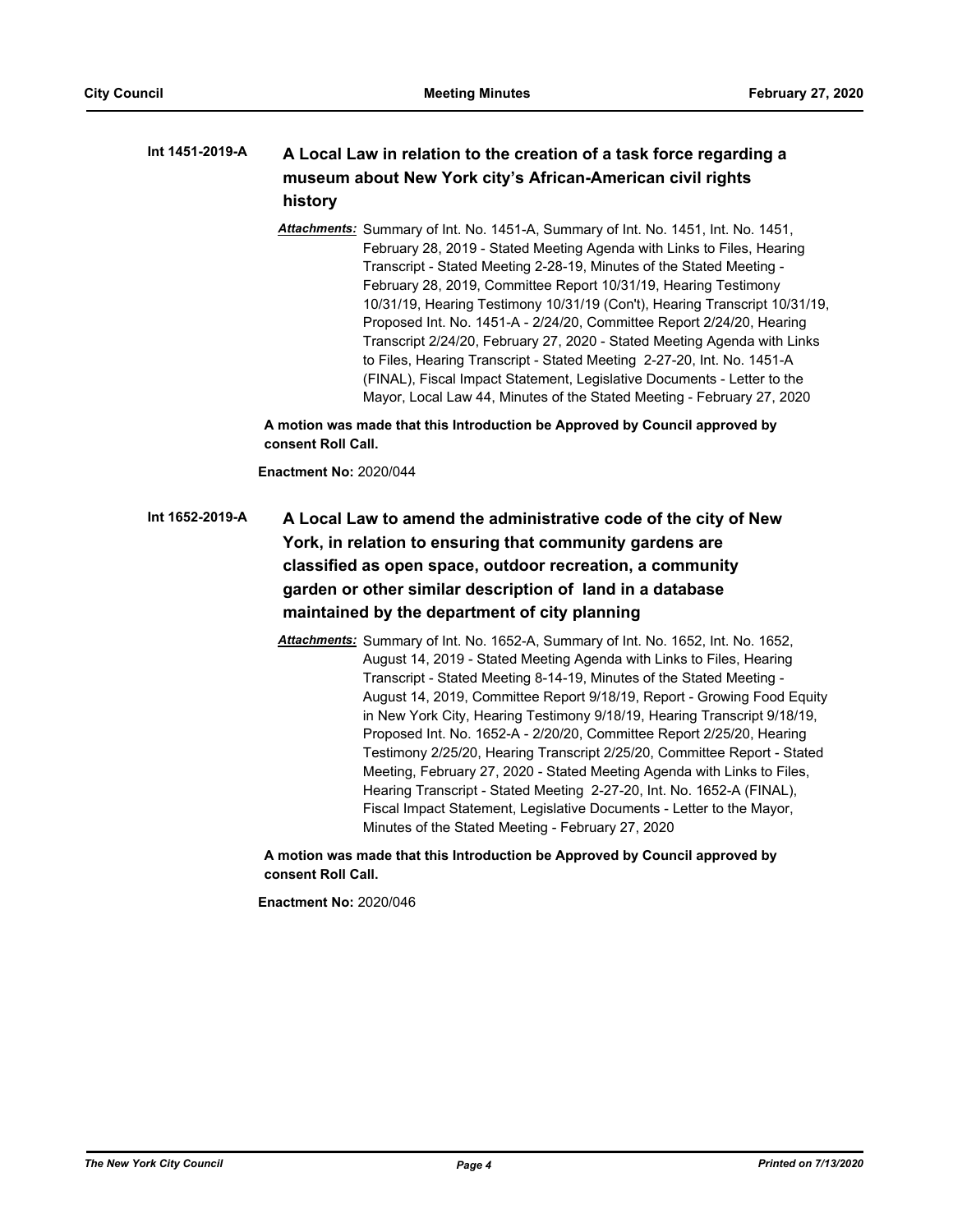### **A Local Law to amend the administrative code of the city of New York, in relation to neighborhood awareness campaigns regarding farm-to-city projects Int 1654-2019-A**

*Attachments:* Summary of Int. No. 1654-A, Summary of Int. No. 1654, Int. No. 1654, August 14, 2019 - Stated Meeting Agenda with Links to Files, Hearing Transcript - Stated Meeting 8-14-19, Minutes of the Stated Meeting - August 14, 2019, Committee Report 9/18/19, Report - Growing Food Equity in New York City, Hearing Testimony 9/18/19, Hearing Transcript 9/18/19, Proposed Int. No. 1654-A - 2/20/20, Committee Report 2/25/20, Hearing Testimony 2/25/20, Hearing Transcript 2/25/20, Committee Report - Stated Meeting, February 27, 2020 - Stated Meeting Agenda with Links to Files, Hearing Transcript - Stated Meeting 2-27-20, Int. No. 1654-A (FINAL), Fiscal Impact Statement, Legislative Documents - Letter to the Mayor, Minutes of the Stated Meeting - February 27, 2020

**A motion was made that this Introduction be Approved by Council approved by consent Roll Call.**

**Enactment No:** 2020/047

Report of the Committee on Finance

#### **A Local Law to amend the administrative code of the city of New York, in relation to exemptions from the sale of tax liens Int 0245-2018-B**

*Attachments:* Summary of Int. No. 245-B, Summary of Int. No. 245-A, Summary of Int. No. 245, Int. No. 245, January 31, 2018 - Stated Meeting Agenda, Hearing Transcript - Stated Meeting 1/31/18, Minutes of the Stated Meeting - January 31, 2018, Committee Report 11/19/19, Hearing Testimony 11/19/19, Hearing Transcript 11/19/19, Proposed Int. No. 245-A - 12/5/19, Proposed Int. No. 245-B - 2/20/20, Committee Report 2/27/20, Hearing Transcript 2/27/20, February 27, 2020 - Stated Meeting Agenda with Links to Files, Hearing Transcript - Stated Meeting 2-27-20, Int. No. 245-B (FINAL), Fiscal Impact Statement, Legislative Documents - Letter to the Mayor, Local Law 42, Minutes of the Stated Meeting - February 27, 2020

**A motion was made that this Introduction be Approved by Council approved by consent Roll Call.**

**Enactment No:** 2020/042

## **Resolution approving the new designation and changes in the designation of certain organizations to receive funding in the Expense Budget. Res 1258-2020**

## *Attachments:* Res. No. 1258, Charts for Resolution, Committee Report, Hearing Transcript, February 27, 2020 - Stated Meeting Agenda with Links to Files, Hearing Transcript - Stated Meeting 2-27-20, Minutes of the Stated Meeting - February 27, 2020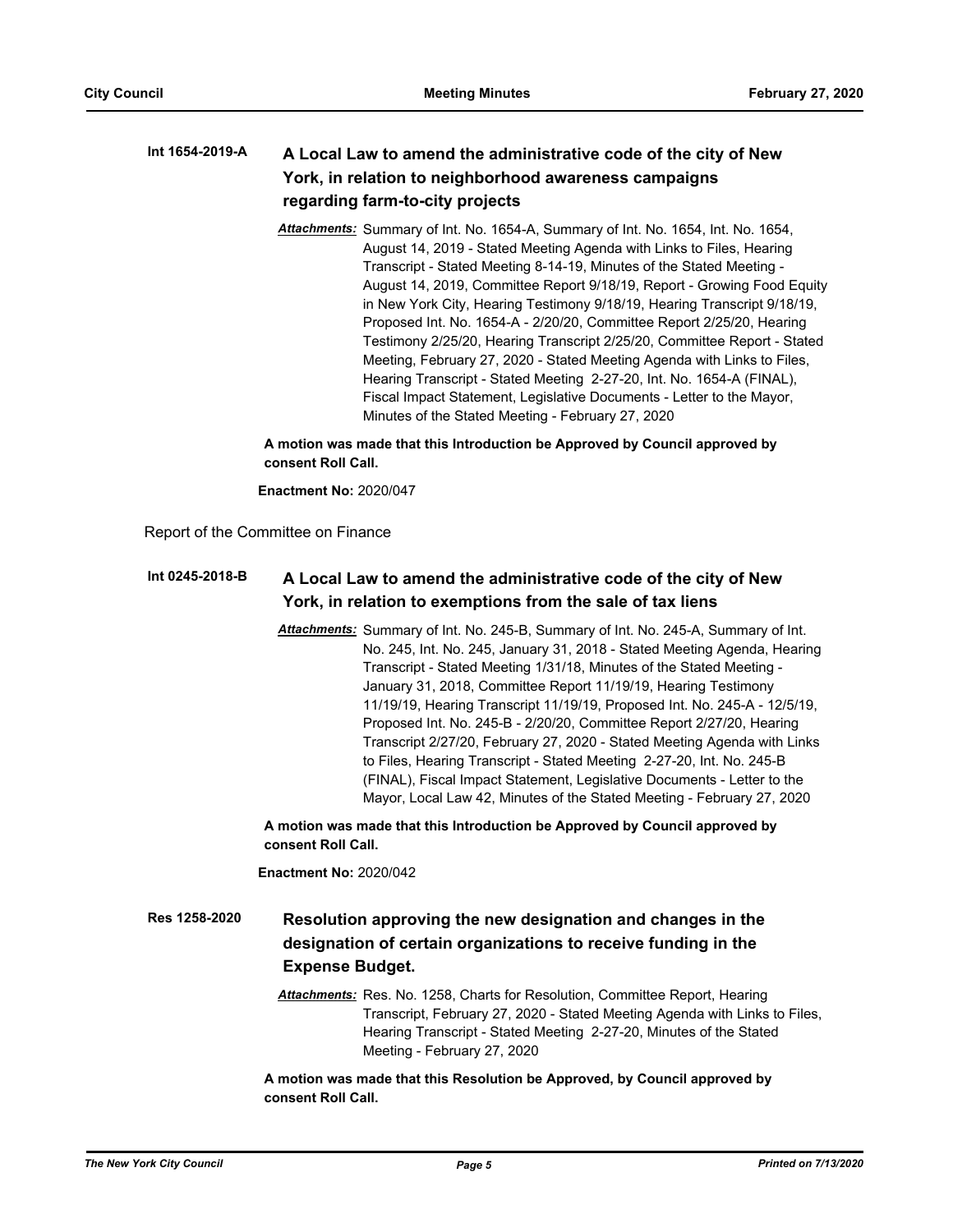| M 0225-2020<br>The Operating Budget of the Council of the City of New York.                                                                                                                                                                                     |                                                                                                                                                                                                                                                                                     |                                                                                                                                                                                                                                                                                                                                                                                                                                   |  |  |
|-----------------------------------------------------------------------------------------------------------------------------------------------------------------------------------------------------------------------------------------------------------------|-------------------------------------------------------------------------------------------------------------------------------------------------------------------------------------------------------------------------------------------------------------------------------------|-----------------------------------------------------------------------------------------------------------------------------------------------------------------------------------------------------------------------------------------------------------------------------------------------------------------------------------------------------------------------------------------------------------------------------------|--|--|
|                                                                                                                                                                                                                                                                 | Attachments: The Operating Budget of the Council of The City of New York, Res. No.<br>1261, Hearing Transcript, February 27, 2020 - Stated Meeting Agenda with<br>Links to Files, Hearing Transcript - Stated Meeting 2-27-20, Minutes of the<br>Stated Meeting - February 27, 2020 |                                                                                                                                                                                                                                                                                                                                                                                                                                   |  |  |
| A motion was made that this Communication be Approved, by Council approved<br>by Roll Call.                                                                                                                                                                     |                                                                                                                                                                                                                                                                                     |                                                                                                                                                                                                                                                                                                                                                                                                                                   |  |  |
| Affirmative: 44 -                                                                                                                                                                                                                                               |                                                                                                                                                                                                                                                                                     | Speaker Johnson, Adams, Ampry-Samuel, Ayala, Barron, Borelli, Brannan,<br>Cabrera, Chin, Cohen, Constantinides, Cornegy Jr., Cumbo, Deutsch, Diaz<br>Sr., Dromm, Eugene, Gibson, Gjonaj, Grodenchik, Holden, Kallos, Koo,<br>Koslowitz, Lancman, Lander, Levin, Levine, Louis, Maisel, Matteo, Miller,<br>Moya, Powers, Richards, Rivera, Rodriguez, Rosenthal, Salamanca Jr.,<br>Torres, Treyger, Ulrich, Vallone and Van Bramer |  |  |
| Negative: $1 -$                                                                                                                                                                                                                                                 |                                                                                                                                                                                                                                                                                     | Yeger                                                                                                                                                                                                                                                                                                                                                                                                                             |  |  |
| Absent:                                                                                                                                                                                                                                                         | $4 -$                                                                                                                                                                                                                                                                               | King, Menchaca, Perkins and Reynoso                                                                                                                                                                                                                                                                                                                                                                                               |  |  |
| Medical: $1 -$                                                                                                                                                                                                                                                  |                                                                                                                                                                                                                                                                                     | Rose                                                                                                                                                                                                                                                                                                                                                                                                                              |  |  |
| Res 1261-2020<br><b>RESOLUTION APPROVING THE FISCAL YEAR 2021 OPERATING</b><br>BUDGET OF THE COUNCIL OF THE CITY OF NEW YORK.                                                                                                                                   |                                                                                                                                                                                                                                                                                     |                                                                                                                                                                                                                                                                                                                                                                                                                                   |  |  |
| Attachments: The Operating Budget of the Council of The City of New York, Res. No.<br>1261, February 27, 2020 - Stated Meeting Agenda with Links to Files,<br>Hearing Transcript - Stated Meeting 2-27-20, Minutes of the Stated<br>Meeting - February 27, 2020 |                                                                                                                                                                                                                                                                                     |                                                                                                                                                                                                                                                                                                                                                                                                                                   |  |  |
| A motion was made that this Resolution be Approved, by Council approved by<br>Roll Call.                                                                                                                                                                        |                                                                                                                                                                                                                                                                                     |                                                                                                                                                                                                                                                                                                                                                                                                                                   |  |  |
| Affirmative: 44 -                                                                                                                                                                                                                                               |                                                                                                                                                                                                                                                                                     | Speaker Johnson, Adams, Ampry-Samuel, Ayala, Barron, Borelli, Brannan,<br>Cabrera, Chin, Cohen, Constantinides, Cornegy Jr., Cumbo, Deutsch, Diaz<br>Sr., Dromm, Eugene, Gibson, Gjonaj, Grodenchik, Holden, Kallos, Koo,<br>Koslowitz, Lancman, Lander, Levin, Levine, Louis, Maisel, Matteo, Miller,<br>Moya, Powers, Richards, Rivera, Rodriguez, Rosenthal, Salamanca Jr.,<br>Torres, Treyger, Ulrich, Vallone and Van Bramer |  |  |
| Negative: 1 -                                                                                                                                                                                                                                                   |                                                                                                                                                                                                                                                                                     | Yeger                                                                                                                                                                                                                                                                                                                                                                                                                             |  |  |
| Absent: 4 -                                                                                                                                                                                                                                                     |                                                                                                                                                                                                                                                                                     | King, Menchaca, Perkins and Reynoso                                                                                                                                                                                                                                                                                                                                                                                               |  |  |
| Medical: 1-                                                                                                                                                                                                                                                     |                                                                                                                                                                                                                                                                                     | Rose                                                                                                                                                                                                                                                                                                                                                                                                                              |  |  |
|                                                                                                                                                                                                                                                                 |                                                                                                                                                                                                                                                                                     |                                                                                                                                                                                                                                                                                                                                                                                                                                   |  |  |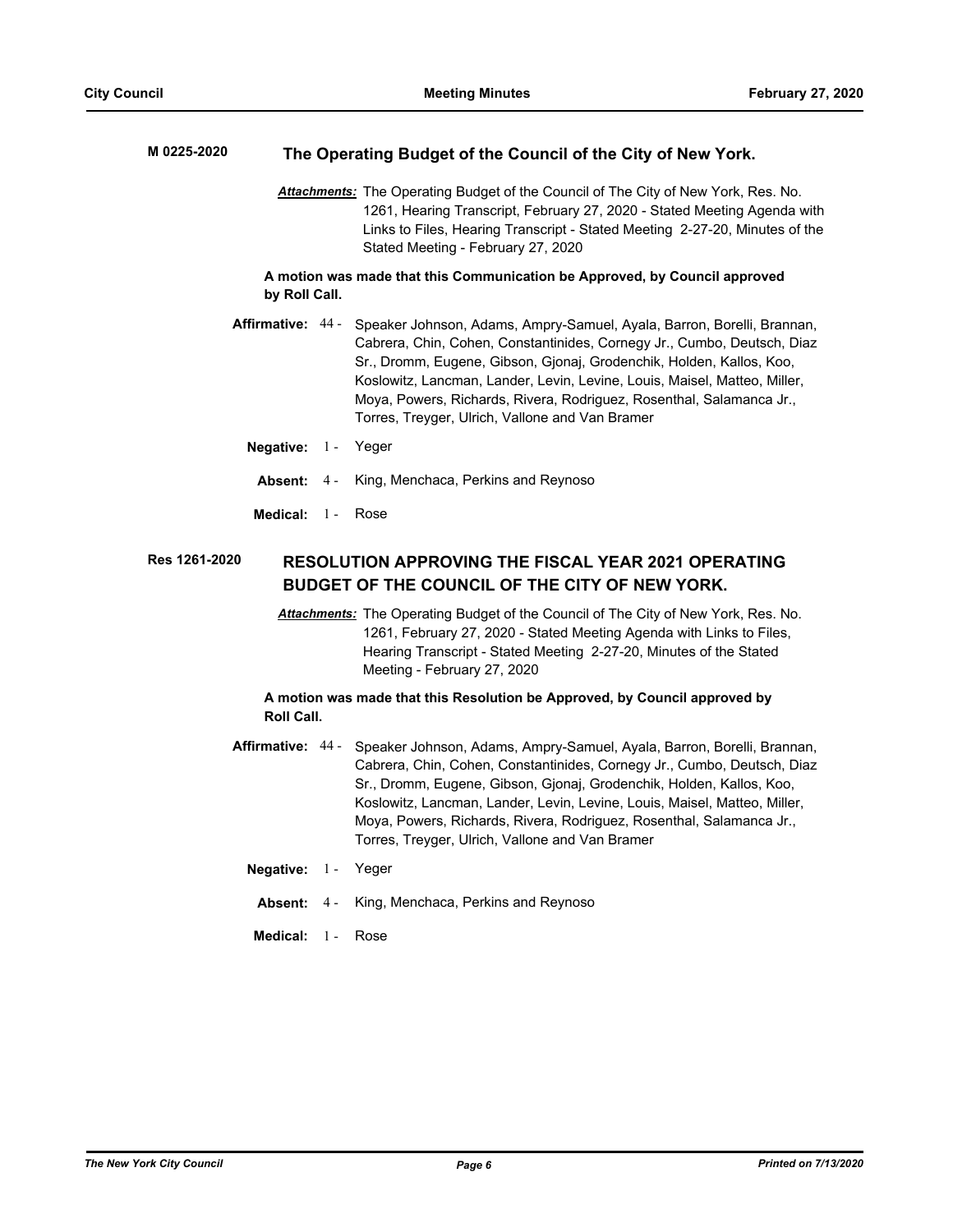| M 0226-2020<br>Schedule detailing the lump sum OTPS Unit of Appropriation of<br>the Operating Budget of the Council of the City of New York.                                                                                         |       |                                                                                                                                                                                                                                                                                                                                                                                                                                                     |  |  |
|--------------------------------------------------------------------------------------------------------------------------------------------------------------------------------------------------------------------------------------|-------|-----------------------------------------------------------------------------------------------------------------------------------------------------------------------------------------------------------------------------------------------------------------------------------------------------------------------------------------------------------------------------------------------------------------------------------------------------|--|--|
|                                                                                                                                                                                                                                      |       | Attachments: The Operating Budget of the Council of The City of New York, Res. No.<br>1262, Hearing Transcript, February 27, 2020 - Stated Meeting Agenda with<br>Links to Files, Hearing Transcript - Stated Meeting 2-27-20, Minutes of the<br>Stated Meeting - February 27, 2020                                                                                                                                                                 |  |  |
| A motion was made that this Communication be Approved, by Council approved<br>by Roll Call.                                                                                                                                          |       |                                                                                                                                                                                                                                                                                                                                                                                                                                                     |  |  |
|                                                                                                                                                                                                                                      |       | Affirmative: 44 - Speaker Johnson, Adams, Ampry-Samuel, Ayala, Barron, Borelli, Brannan,<br>Cabrera, Chin, Cohen, Constantinides, Cornegy Jr., Cumbo, Deutsch, Diaz<br>Sr., Dromm, Eugene, Gibson, Gjonaj, Grodenchik, Holden, Kallos, Koo,<br>Koslowitz, Lancman, Lander, Levin, Levine, Louis, Maisel, Matteo, Miller,<br>Moya, Powers, Richards, Rivera, Rodriguez, Rosenthal, Salamanca Jr.,<br>Torres, Treyger, Ulrich, Vallone and Van Bramer |  |  |
| Negative:                                                                                                                                                                                                                            |       | 1 - Yeger                                                                                                                                                                                                                                                                                                                                                                                                                                           |  |  |
| Absent: 4 -                                                                                                                                                                                                                          |       | King, Menchaca, Perkins and Reynoso                                                                                                                                                                                                                                                                                                                                                                                                                 |  |  |
| Medical: 1 - Rose                                                                                                                                                                                                                    |       |                                                                                                                                                                                                                                                                                                                                                                                                                                                     |  |  |
| Res 1262-2020<br><b>RESOLUTION APPROVING FOR FISCAL YEAR 2021 THE</b><br>SCHEDULE DETAILING THE LUMP SUM OTHER THAN<br>PERSONAL SERVICES UNIT OF APPROPRIATION OF THE<br>OPERATING BUDGET OF THE COUNCIL OF THE CITY OF NEW<br>YORK. |       |                                                                                                                                                                                                                                                                                                                                                                                                                                                     |  |  |
|                                                                                                                                                                                                                                      |       | Attachments: The Operating Budget of the Council of The City of New York, Res. No.                                                                                                                                                                                                                                                                                                                                                                  |  |  |
|                                                                                                                                                                                                                                      |       | 1262, February 27, 2020 - Stated Meeting Agenda with Links to Files,<br>Hearing Transcript - Stated Meeting 2-27-20, Minutes of the Stated<br>Meeting - February 27, 2020                                                                                                                                                                                                                                                                           |  |  |
| Roll Call.                                                                                                                                                                                                                           |       | A motion was made that this Resolution be Approved, by Council approved by                                                                                                                                                                                                                                                                                                                                                                          |  |  |
|                                                                                                                                                                                                                                      |       | Affirmative: 44 - Speaker Johnson, Adams, Ampry-Samuel, Ayala, Barron, Borelli, Brannan,<br>Cabrera, Chin, Cohen, Constantinides, Cornegy Jr., Cumbo, Deutsch, Diaz<br>Sr., Dromm, Eugene, Gibson, Gjonaj, Grodenchik, Holden, Kallos, Koo,<br>Koslowitz, Lancman, Lander, Levin, Levine, Louis, Maisel, Matteo, Miller,<br>Moya, Powers, Richards, Rivera, Rodriguez, Rosenthal, Salamanca Jr.,<br>Torres, Treyger, Ulrich, Vallone and Van Bramer |  |  |
| Negative:                                                                                                                                                                                                                            | $1 -$ | Yeger                                                                                                                                                                                                                                                                                                                                                                                                                                               |  |  |
| Absent:                                                                                                                                                                                                                              | 4 -   | King, Menchaca, Perkins and Reynoso                                                                                                                                                                                                                                                                                                                                                                                                                 |  |  |
| Medical:                                                                                                                                                                                                                             | $1 -$ | Rose                                                                                                                                                                                                                                                                                                                                                                                                                                                |  |  |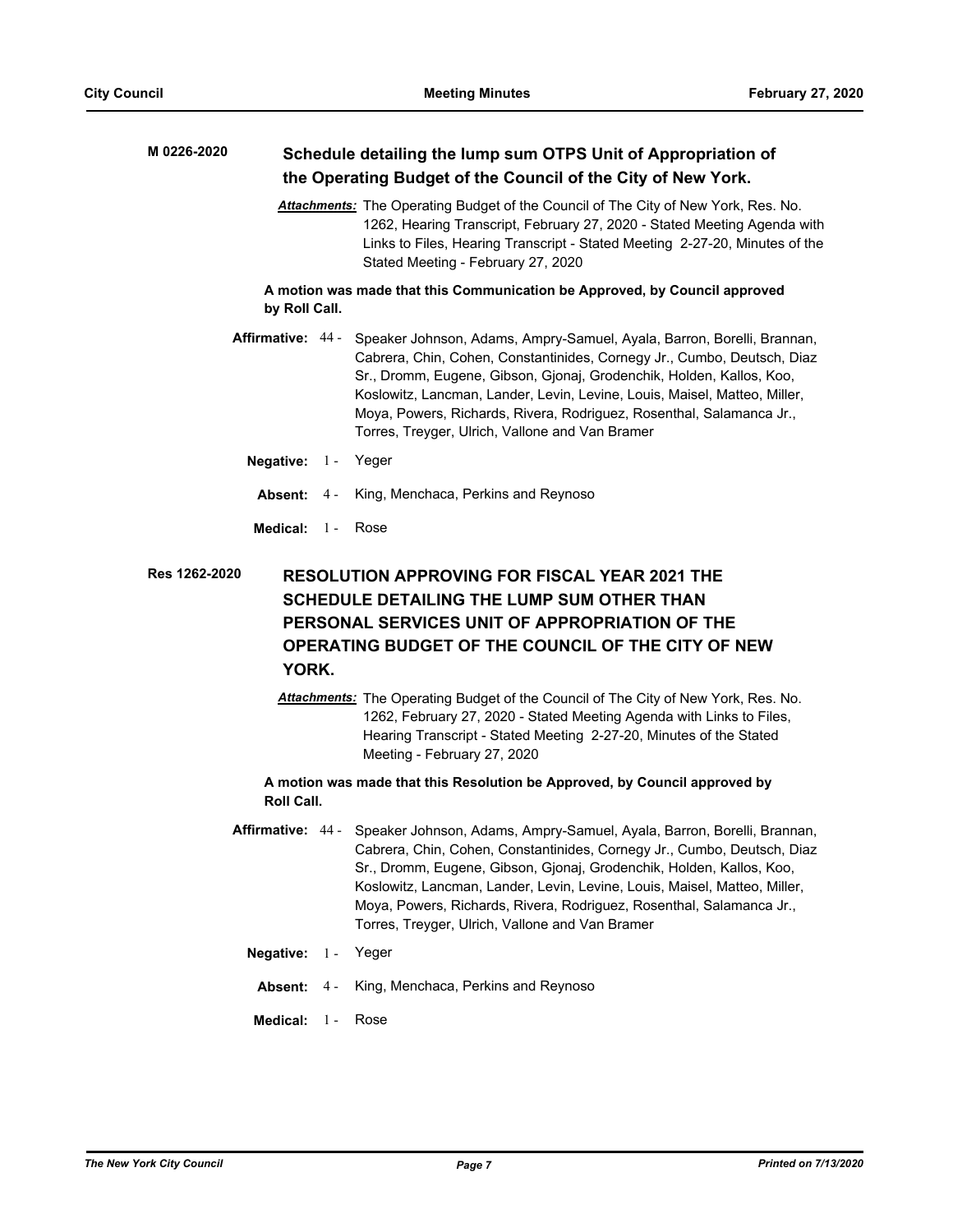| M 0227-2020   | Communication from the Office of Management & Budget -<br>Transfer City funds between various agencies in Fiscal Year 2020<br>to implement changes to the City's expense budget, pursuant to<br>Section 107(b) of the New York City Charter (MN-3)                                                              |
|---------------|-----------------------------------------------------------------------------------------------------------------------------------------------------------------------------------------------------------------------------------------------------------------------------------------------------------------|
|               | Attachments: MN-3, Memorandum, Res. No. 1263, Committee Report, Complete<br>Package, Hearing Transcript, February 27, 2020 - Stated Meeting Agenda<br>with Links to Files, Hearing Transcript - Stated Meeting 2-27-20, Minutes<br>of the Stated Meeting - February 27, 2020                                    |
|               | A motion was made that this Communication be Approved, by Council approved<br>by consent Roll Call.                                                                                                                                                                                                             |
| Res 1263-2020 | <b>RESOLUTION APPROVING THE MODIFICATION (MN-3) OF UNITS</b><br>OF APPROPRIATION AND THE TRANSFER OF CITY FUNDS<br><b>BETWEEN AGENCIES PROPOSED BY THE MAYOR PURSUANT</b><br>TO SECTION 107(b) OF THE NEW YORK CITY CHARTER.<br><b>Attachments:</b> MN-3, Memorandum, Res. No. 1263, Committee Report, Complete |
|               | Package, February 27, 2020 - Stated Meeting Agenda with Links to Files,<br>Hearing Transcript - Stated Meeting 2-27-20, Minutes of the Stated<br>Meeting - February 27, 2020                                                                                                                                    |
|               | A motion was made that this Resolution be Approved, by Council approved by<br>consent Roll Call.                                                                                                                                                                                                                |
| M 0228-2020   | Communication from the Office of Management & Budget -<br>Appropriation of new City revenues in Fiscal Year 2020, pursuant<br>to Section 107(e) of the New York City Charter (MN-4).                                                                                                                            |
|               | Attachments: MN-4, Memorandum, Res. No. 1264, Committee Report, Complete<br>Package, Hearing Transcript, February 27, 2020 - Stated Meeting Agenda<br>with Links to Files, Hearing Transcript - Stated Meeting 2-27-20, Minutes<br>of the Stated Meeting - February 27, 2020                                    |
|               | A motion was made that this Communication be Approved, by Council approved<br>by consent Roll Call.                                                                                                                                                                                                             |
| Res 1264-2020 | <b>RESOLUTION APPROVING A MODIFICATION (MN-4) PURSUANT</b><br>TO SECTION 107(e) OF THE CHARTER OF THE CITY OF NEW<br>YORK.                                                                                                                                                                                      |
|               | Attachments: MN-4, Memorandum, Res. No. 1264, Committee Report, Complete<br>Package, February 27, 2020 - Stated Meeting Agenda with Links to Files,<br>Hearing Transcript - Stated Meeting 2-27-20, Minutes of the Stated<br>Meeting - February 27, 2020                                                        |
|               | A motion was made that this Resolution be Approved, by Council approved by<br>consent Roll Call.                                                                                                                                                                                                                |

Report of the Committee on Housing and Buildings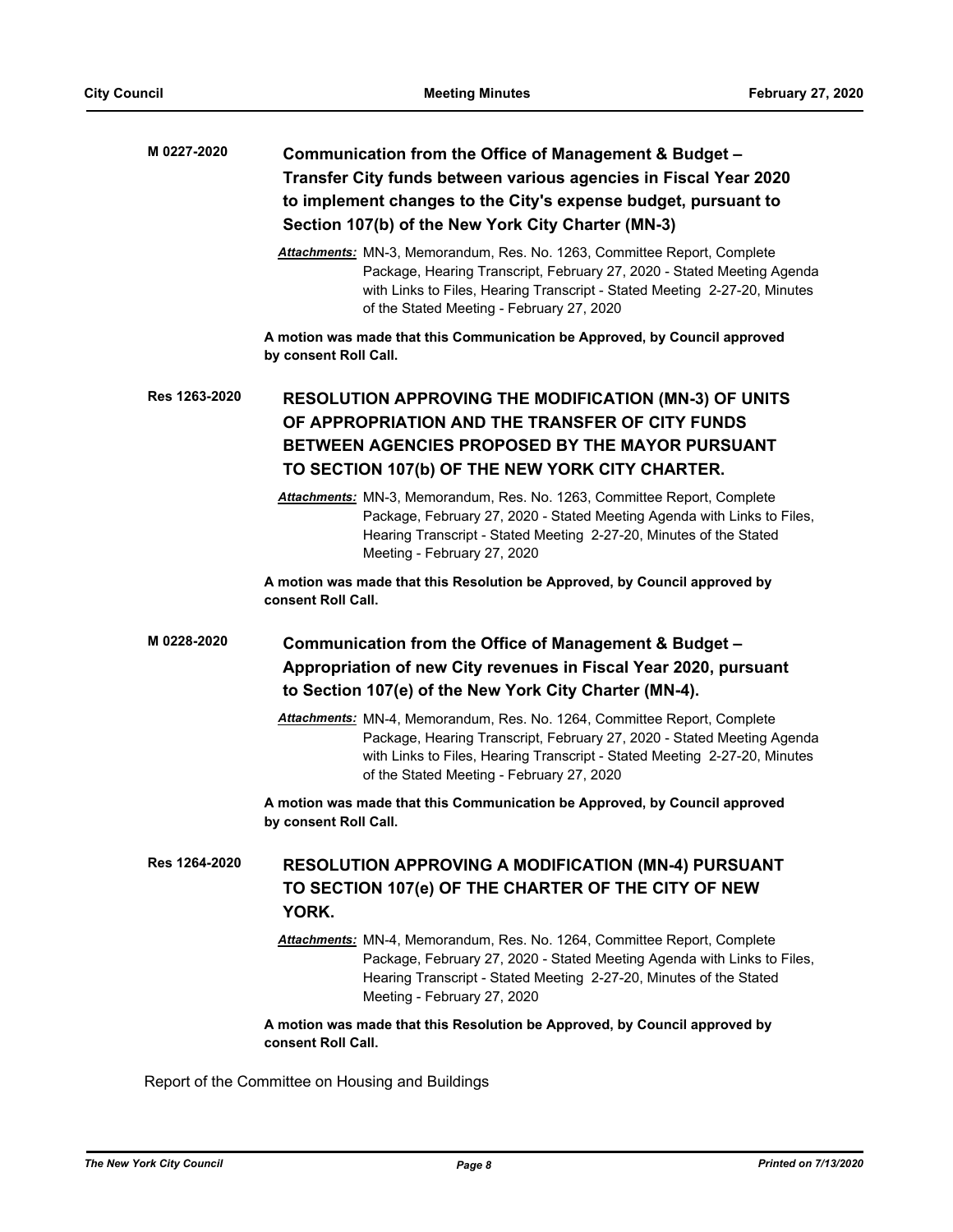- **A Local Law to amend the administrative code of the city of New York, in relation to conforming the New York city energy conservation code to the New York state energy code with amendments unique to construction in the city and incorporate therein provisions of the NYStretch energy code-2020, and to repeal section 28-1001.2 of such administrative code relating to such conforming amendments Int 1816-2019-A**
	- *Attachments:* Summary of Int. No. 1816-A, Summary of Int. No. 1816, Int. No. 1816, December 10, 2019 - Stated Meeting Agenda with Links to Files, Hearing Transcript - Stated Meeting 12-10-19, Minutes of the Stated Meeting - December 10, 2019, Committee Report 1/27/20, Hearing Testimony 1/27/20, Hearing Transcript 1/27/20, Proposed Int. No. 1816-A - 2/20/20, Committee Report 2/26/20, Hearing Testimony 2/26/20, Hearing Transcript 2/26/20, Committee Report - Stated Meeting, February 27, 2020 - Stated Meeting Agenda with Links to Files, Hearing Transcript - Stated Meeting 2-27-20, Int. No. 1816-A (FINAL), Fiscal Impact Statement, Legislative Documents - Letter to the Mayor, Minutes of the Stated Meeting - February 27, 2020

**A motion was made that this Introduction be Approved by Council approved by consent Roll Call.**

**Enactment No:** 2020/048

Report of the Committee on Land Use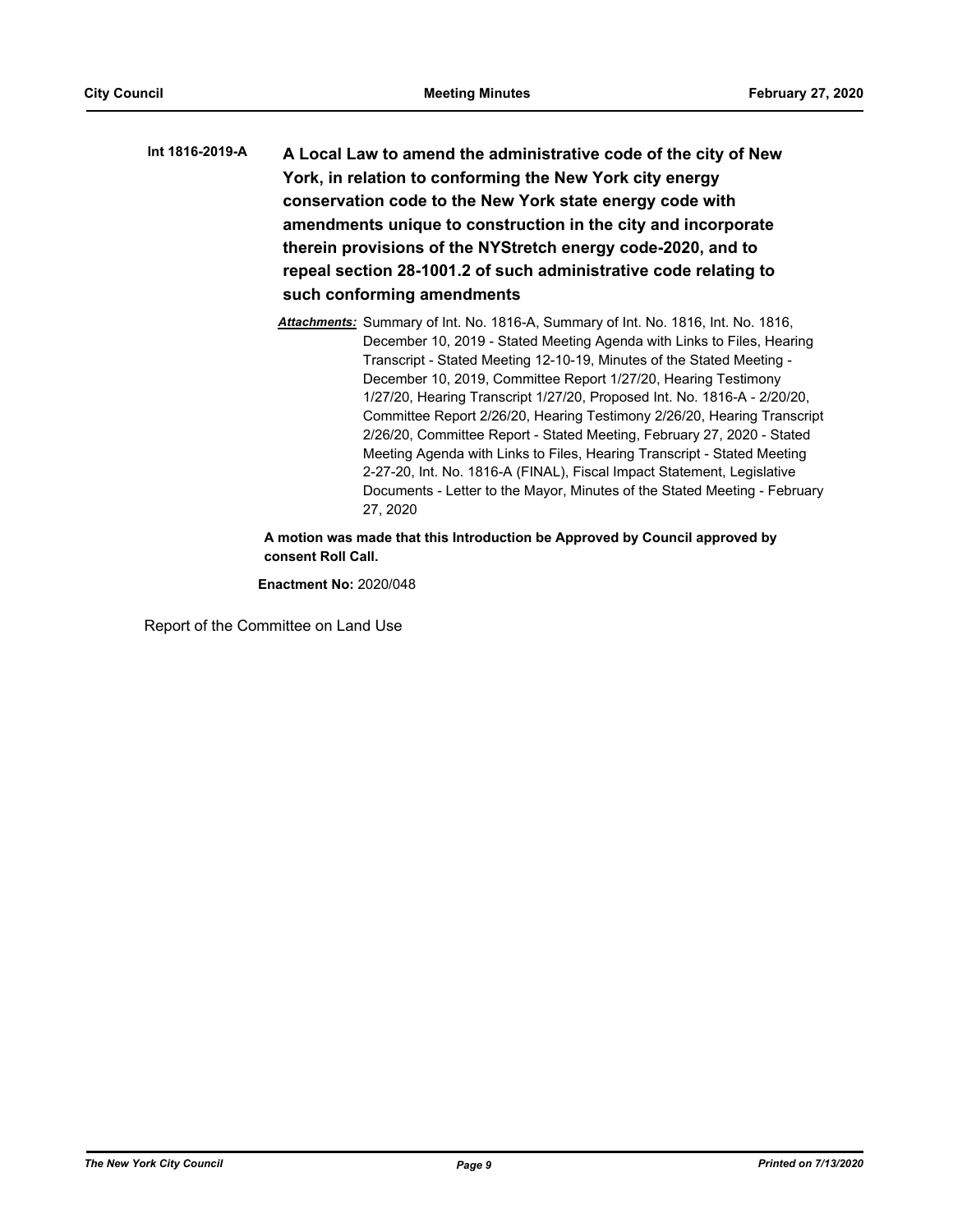**Application No. C 200061(A) ZSM (GO Broome Street Development) submitted by GO Broome LLC and The Chinatown Planning Council Housing Development Fund Company, Inc. pursuant to Sections 197-c and 201 of the New York City Charter and proposed for modification pursuant to Section 2-06(c)(1) of the Uniform Land Use Review Procedures for the grant of a special permit pursuant to Section 78-312 of the Zoning Resolution to modify the height and setback requirements of Section 23-66 (Height and Setback Requirements for Quality Housing Buildings) and the distance between buildings requirements of Section 23-711 (Standard Minimum Distance Between Buildings), in connection with a proposed mixed use development on property located on the southerly side of Broome Street between Norfolk Street and Suffolk Street (Block 346, Lots 1, 37 & 75), within an existing large- scale residential development bounded by Broome Street, Suffolk Street, Grand Street and Essex Street (Block 346, Lots 1, 37, 75 & 95; and Block 351, Lot 1), in R8 and R9-1/C2-5 Districts, Borough of Manhattan, Council District 1, Community District 3. LU 0606-2020**

> *Attachments:* Land Use Calendar - Week of January 27, 2020 - January 31, 2020, January 23, 2020 - Stated Meeting Agenda with Links to Files, Hearing Transcript - Stated Meeting 1-23-20, Hearing Testimony - Zoning 1-30-20, Land Use Calendar - Week of February 10, 2020 - February 14, 2020, Land Use Calendar - February 13, 2020, Hearing Transcript - Zoning 1-30-20, Hearing Transcript - Land Use 2-13-20, February 27, 2020 - Stated Meeting Agenda with Links to Files, Hearing Transcript - Zoning 2-12-20, Committee Report, Res. No. 1265, Hearing Transcript - Stated Meeting 2-27-20, Minutes of the Stated Meeting - January 23, 2020, Minutes of the Stated Meeting - February 27, 2020

**A motion was made that this Land Use Application be Approved, by Council approved by consent Roll Call.**

## **Resolution approving the decision of the City Planning Commission on ULURP No. C 200061 (A) ZSM, for the grant of a special permit (L.U. No. 606). Res 1265-2020**

*Attachments:* Land Use Calendar - Week of January 27, 2020 - January 31, 2020, January 23, 2020 - Stated Meeting Agenda with Links to Files, Hearing Transcript - Stated Meeting 1-23-20, Land Use Calendar - Week of February 10, 2020 - February 14, 2020, Land Use Calendar - February 13, 2020, February 27, 2020 - Stated Meeting Agenda with Links to Files, Committee Report, Res. No. 1265, Hearing Transcript - Stated Meeting 2-27-20, Minutes of the Stated Meeting - February 27, 2020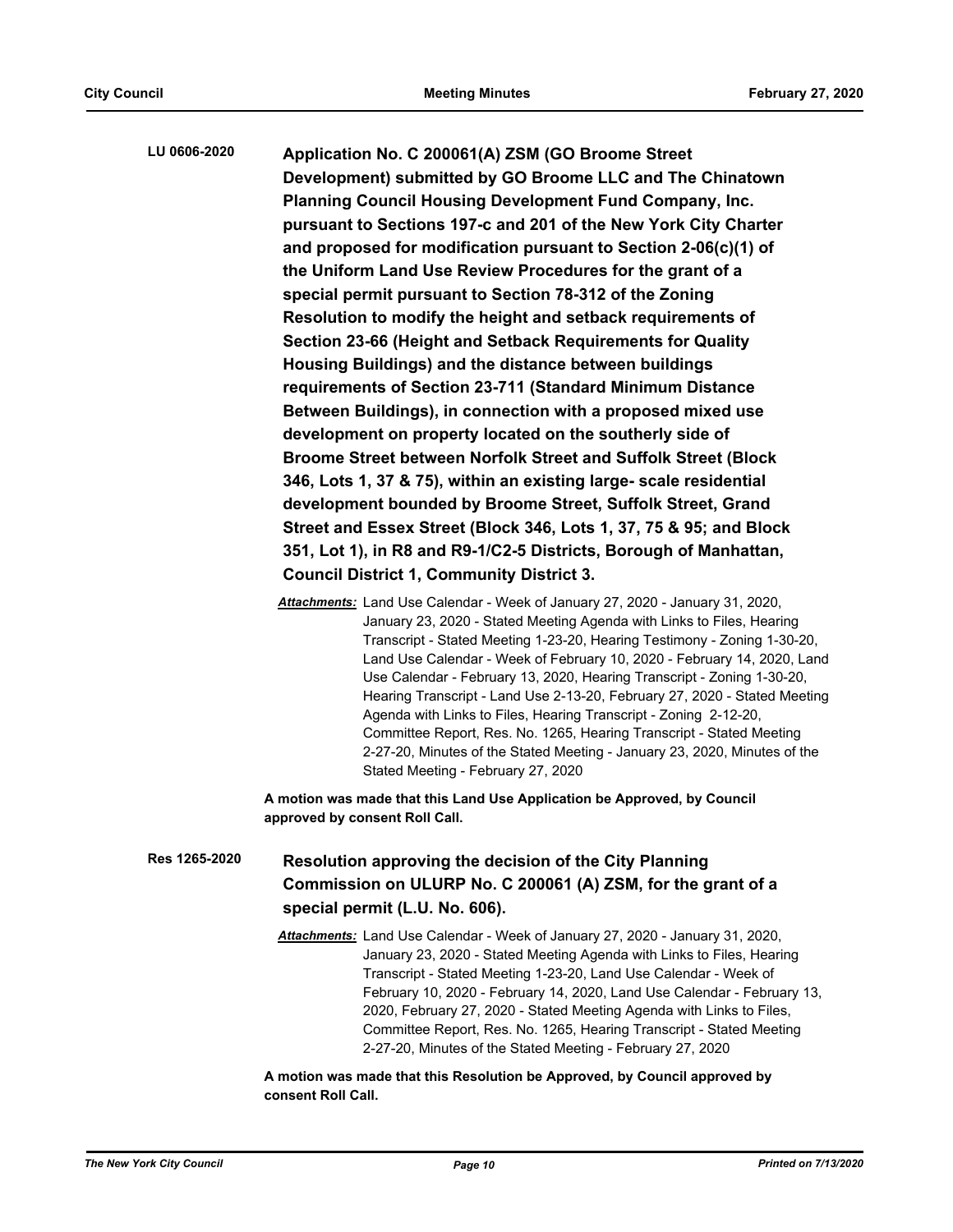**Application No. C 200064 ZMM (GO Broome Street Development) submitted by GO Broome, LLC and The Chinatown Planning Council Housing Development Fund Company, Inc., pursuant to Sections 197-c and 201 of the New York City Charter for the amendment of the Zoning Map, Section No. 12c, changing from an R8 District to an R9-1 District property bounded by Broome Street, Suffolk Street, Grand Street, and Norfolk Street, and establishing within the proposed R9-1 District a C2-5 District bounded by Broome Street, Suffolk Street, Grand Street, and Norfolk Street, Borough of Manhattan, Council District 1, Community District 3. LU 0607-2020**

> *Attachments:* Land Use Calendar - Week of January 27, 2020 - January 31, 2020, January 23, 2020 - Stated Meeting Agenda with Links to Files, Hearing Transcript - Stated Meeting 1-23-20, Hearing Testimony - Zoning 1-30-20, Land Use Calendar - Week of February 10, 2020 - February 14, 2020, Land Use Calendar - February 13, 2020, Hearing Transcript - Zoning 1-30-20, Hearing Transcript - Land Use 2-13-20, February 27, 2020 - Stated Meeting Agenda with Links to Files, Hearing Transcript - Zoning 2-12-20, Committee Report, Res. No. 1266, Hearing Transcript - Stated Meeting 2-27-20, Minutes of the Stated Meeting - January 23, 2020, Minutes of the Stated Meeting - February 27, 2020

**A motion was made that this Land Use Application be Approved, by Council approved by consent Roll Call.**

**Resolution approving the decision of the City Planning Commission on ULURP No. C 200064 ZMM, a Zoning Map amendment (L.U. No. 607). Res 1266-2020**

> *Attachments:* Land Use Calendar - Week of January 27, 2020 - January 31, 2020, January 23, 2020 - Stated Meeting Agenda with Links to Files, Hearing Transcript - Stated Meeting 1-23-20, Land Use Calendar - Week of February 10, 2020 - February 14, 2020, Land Use Calendar - February 13, 2020, February 27, 2020 - Stated Meeting Agenda with Links to Files, Committee Report, Res. No. 1266, Hearing Transcript - Stated Meeting 2-27-20, Minutes of the Stated Meeting - February 27, 2020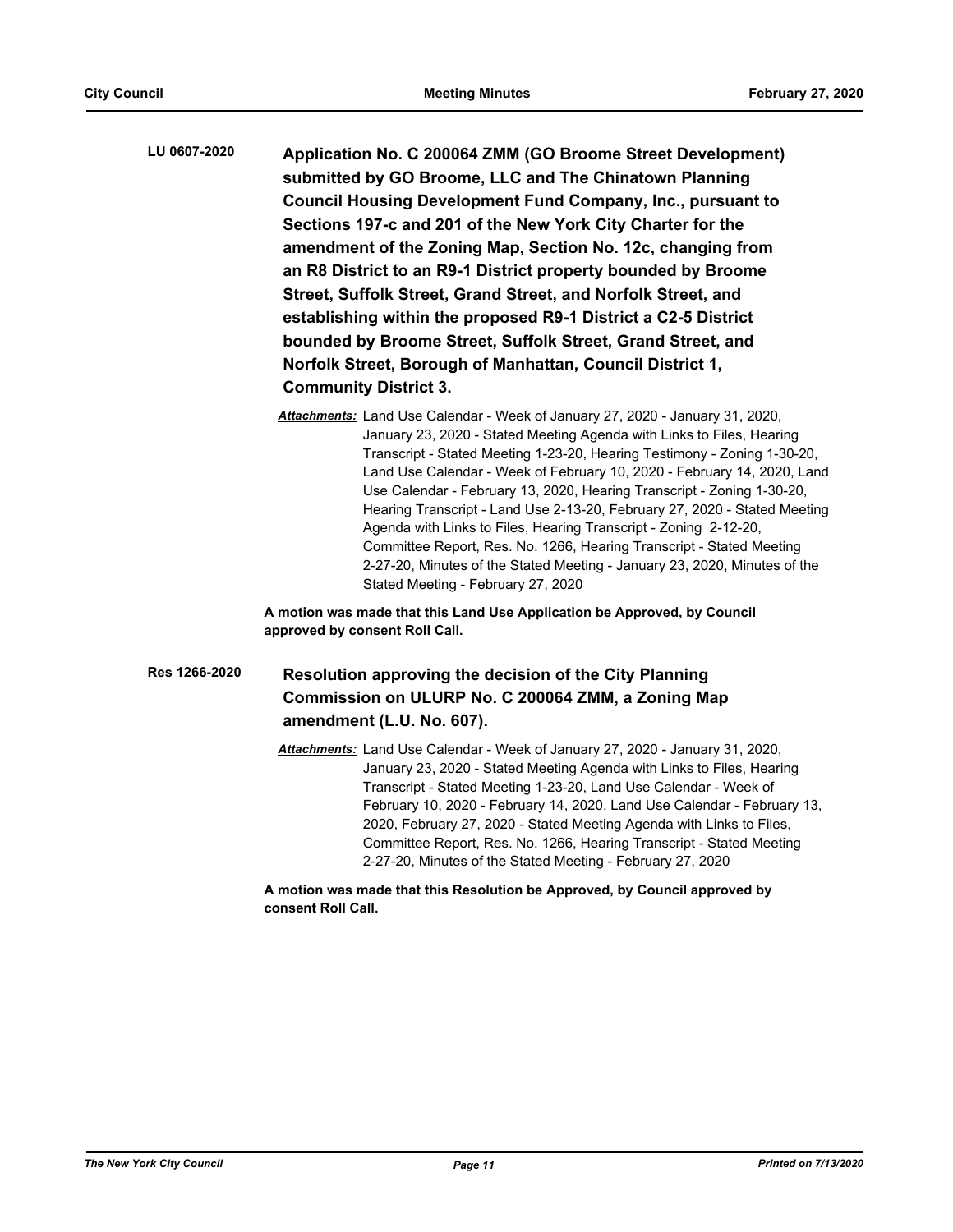**Application No. N 200065 ZRM (GO Broome Street Development) submitted by GO Broome LLC and Chinatown Planning Council Development Fund, Inc., pursuant to Section 201 of the New York City Charter, for an amendment of the Zoning Resolution of the City of New York, modifying the Quality Housing provisions of Article II, Chapters 3 and 8, and related provisions, and APPENDIX F for the purpose of establishing a Mandatory Inclusionary Housing area, Borough of Manhattan, Council District 1, Community District 3. LU 0608-2020**

> *Attachments:* Land Use Calendar - Week of January 27, 2020 - January 31, 2020, January 23, 2020 - Stated Meeting Agenda with Links to Files, Hearing Transcript - Stated Meeting 1-23-20, Hearing Testimony - Zoning 1-30-20, Land Use Calendar - Week of February 10, 2020 - February 14, 2020, Land Use Calendar - February 13, 2020, Hearing Transcript - Zoning 1-30-20, Hearing Transcript - Land Use 2-13-20, February 27, 2020 - Stated Meeting Agenda with Links to Files, Hearing Transcript - Zoning 2-12-20, Committee Report, Res. No. 1267, Hearing Transcript - Stated Meeting 2-27-20, Minutes of the Stated Meeting - January 23, 2020, Minutes of the Stated Meeting - February 27, 2020

**A motion was made that this Land Use Application be Approved, by Council approved by consent Roll Call.**

## **Resolution approving the decision of the City Planning Commission on Application No. N 200065 ZRM, for an amendment of the text of the Zoning Resolution (L.U. No. 608). Res 1267-2020**

*Attachments:* Land Use Calendar - Week of January 27, 2020 - January 31, 2020, January 23, 2020 - Stated Meeting Agenda with Links to Files, Hearing Transcript - Stated Meeting 1-23-20, Land Use Calendar - Week of February 10, 2020 - February 14, 2020, Land Use Calendar - February 13, 2020, February 27, 2020 - Stated Meeting Agenda with Links to Files, Committee Report, Res. No. 1267, Hearing Transcript - Stated Meeting 2-27-20, Minutes of the Stated Meeting - February 27, 2020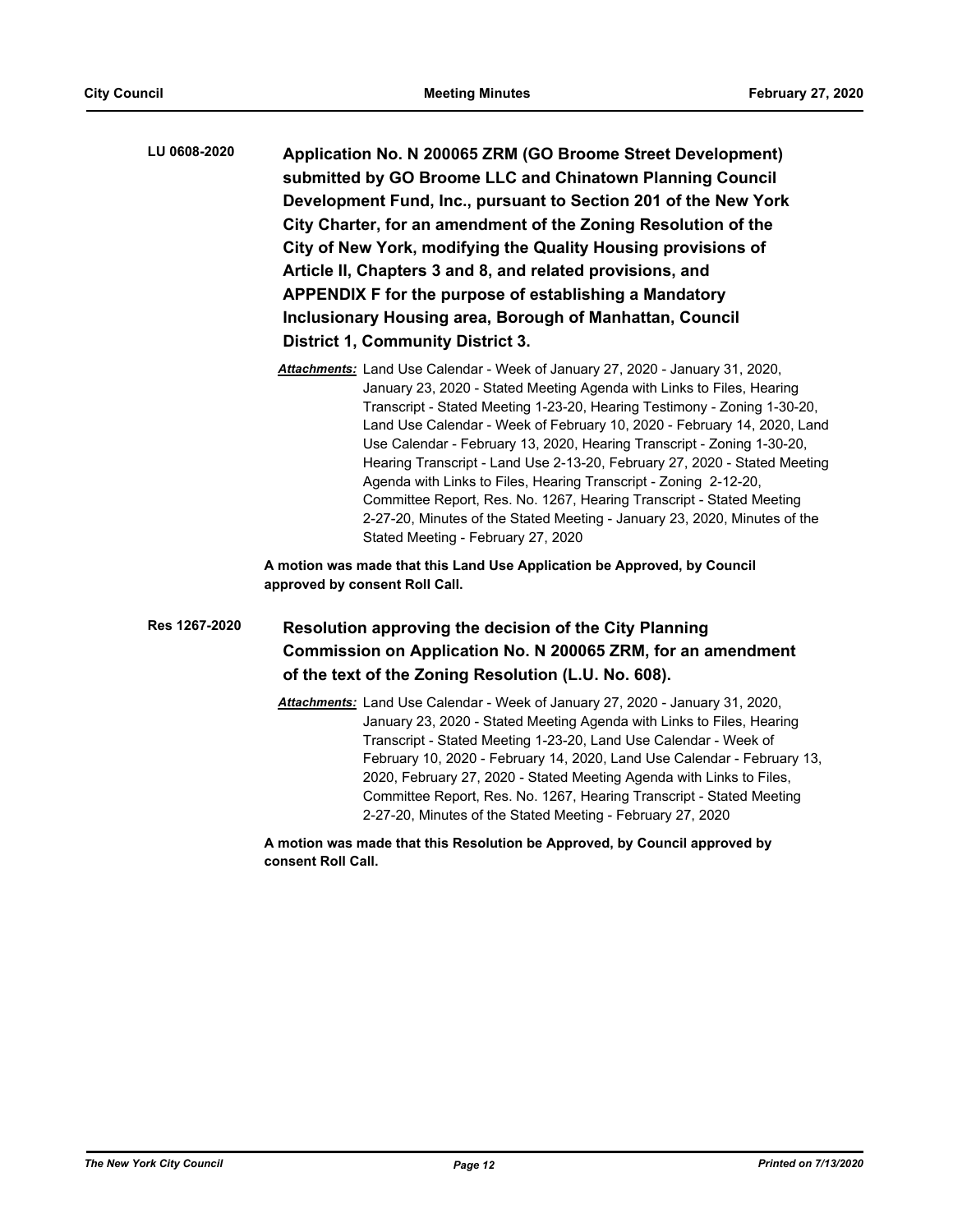**Application No. C 190265 ZSM (503 BROADWAY) submitted by FSF Soho, LLC pursuant to Sections 197-c and 201 of the New York City Charter for the grant of a special permit pursuant to Section 74-922 of the Zoning Resolution to allow large retail establishments (Use Group 6 and/or 10A uses) with no limitation on floor area per establishment on portions of the cellar, ground floor, second floor of an existing 5-story commercial building, on property located at 503 Broadway (Block 484, Lots 1201 & 1202), in an M1-5B District, within the SoHo Cast-Iron Historic District, Borough of Manhattan, Council District 1, Community District 2. LU 0609-2020**

> *Attachments:* Land Use Calendar - Week of January 27, 2020 - January 31, 2020, January 23, 2020 - Stated Meeting Agenda with Links to Files, Hearing Transcript - Stated Meeting 1-23-20, Hearing Testimony - Zoning 1-30-20, Land Use Calendar - Week of February 10, 2020 - February 14, 2020, Land Use Calendar - February 13, 2020, Hearing Transcript - Zoning 1-30-20, Hearing Transcript - Land Use 2-13-20, February 27, 2020 - Stated Meeting Agenda with Links to Files, Hearing Transcript - Zoning 2-12-20, Committee Report, Res. No. 1268, Hearing Transcript - Stated Meeting 2-27-20, Minutes of the Stated Meeting - January 23, 2020, Minutes of the Stated Meeting - February 27, 2020

**A motion was made that this Land Use Application be Approved, by Council approved by consent Roll Call.**

**Resolution approving the decision of the City Planning Commission on ULURP No. C 190265 ZSM, for the grant of a special permit (L.U. No. 609). Res 1268-2020**

> *Attachments:* Land Use Calendar - Week of January 27, 2020 - January 31, 2020, January 23, 2020 - Stated Meeting Agenda with Links to Files, Hearing Transcript - Stated Meeting 1-23-20, Land Use Calendar - Week of February 10, 2020 - February 14, 2020, Land Use Calendar - February 13, 2020, February 27, 2020 - Stated Meeting Agenda with Links to Files, Committee Report, Res. No. 1268, Hearing Transcript - Stated Meeting 2-27-20, Minutes of the Stated Meeting - February 27, 2020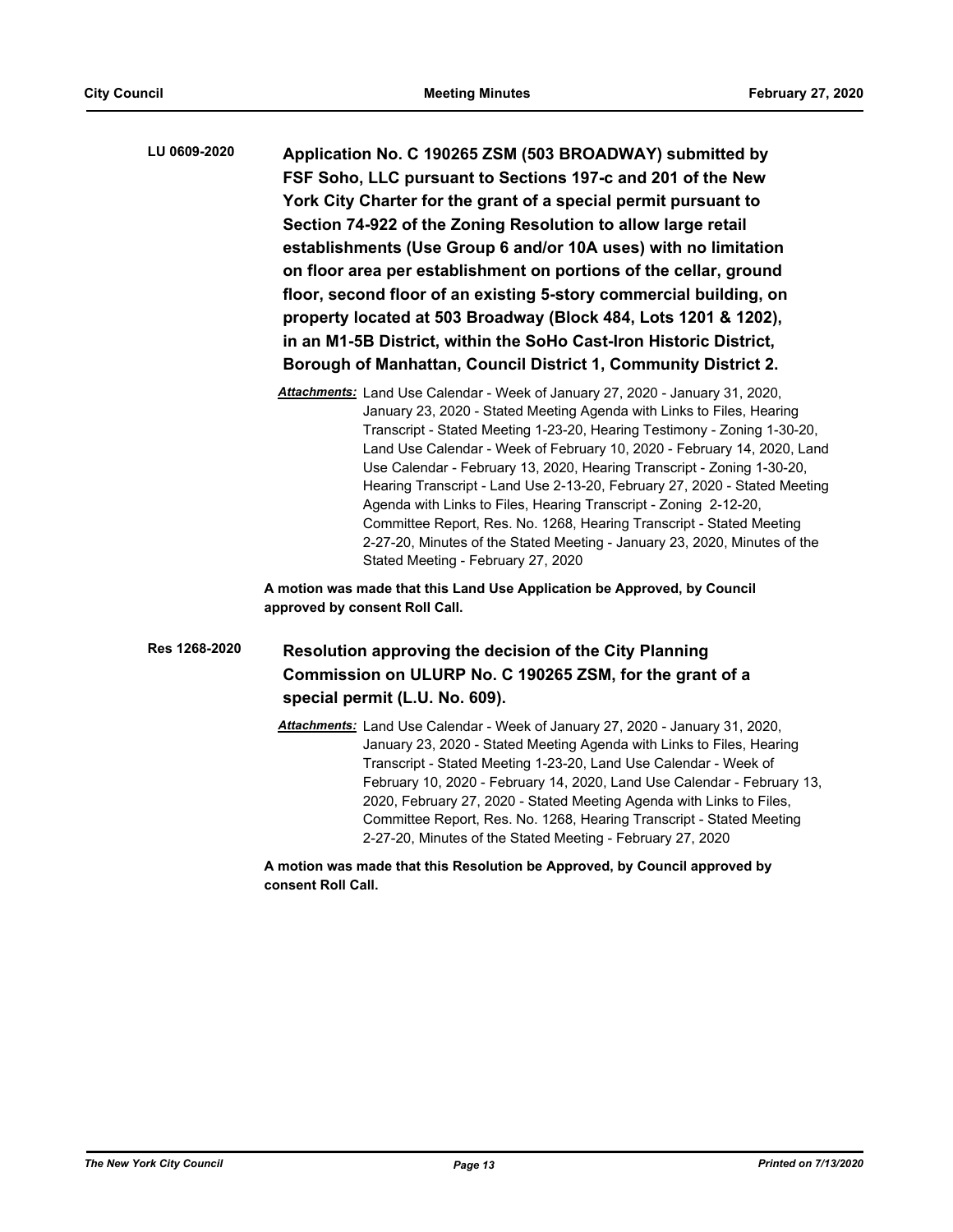**Application No. C 190508 MMX (Bridge Park South Mapping) submitted by the New York City Department of Parks and Recreation pursuant to Sections 197-c and 199 of the New York City Charter and Section 5-430 et seq. of the New York City Administrative Code for an amendment to the City Map involving: the elimination, discontinuance and closing of Exterior Street between the High Bridge and the Alexander Hamilton Bridge; the elimination, discontinuance and closing of West 171st Street between Exterior Street and the U.S. Pierhead and Bulkhead Line; the establishment of a public park; the adjustment block dimensions and grades necessitated thereby; and authorization for any acquisition or disposition of real property related thereto, in accordance with Map No. 13144 dated June 24, 2019 and signed by the Borough President, Borough of the Bronx, Council District 16, Community District 4. LU 0610-2020**

> *Attachments:* Land Use Calendar - Week of January 27, 2020 - January 31, 2020, January 23, 2020 - Stated Meeting Agenda with Links to Files, Hearing Transcript - Stated Meeting 1-23-20, Hearing Testimony - Zoning 1-30-20, Land Use Calendar - Week of February 10, 2020 - February 14, 2020, Land Use Calendar - February 13, 2020, Hearing Transcript - Zoning 1-30-20, Hearing Transcript - Land Use 2-13-20, February 27, 2020 - Stated Meeting Agenda with Links to Files, Hearing Transcript - Zoning 2-12-20, Committee Report, Res. No. 1269, Hearing Transcript - Stated Meeting 2-27-20, Minutes of the Stated Meeting - January 23, 2020, Minutes of the Stated Meeting - February 27, 2020

**A motion was made that this Land Use Application be Approved, by Council approved by consent Roll Call.**

## **Resolution approving the decision of the City Planning Commission on ULURP No. C 190508 MMX, an amendment to the City Map (L.U. No. 610). Res 1269-2020**

*Attachments:* Land Use Calendar - Week of January 27, 2020 - January 31, 2020, January 23, 2020 - Stated Meeting Agenda with Links to Files, Hearing Transcript - Stated Meeting 1-23-20, Land Use Calendar - Week of February 10, 2020 - February 14, 2020, Land Use Calendar - February 13, 2020, February 27, 2020 - Stated Meeting Agenda with Links to Files, Committee Report, Res. No. 1269, Hearing Transcript - Stated Meeting 2-27-20, Minutes of the Stated Meeting - February 27, 2020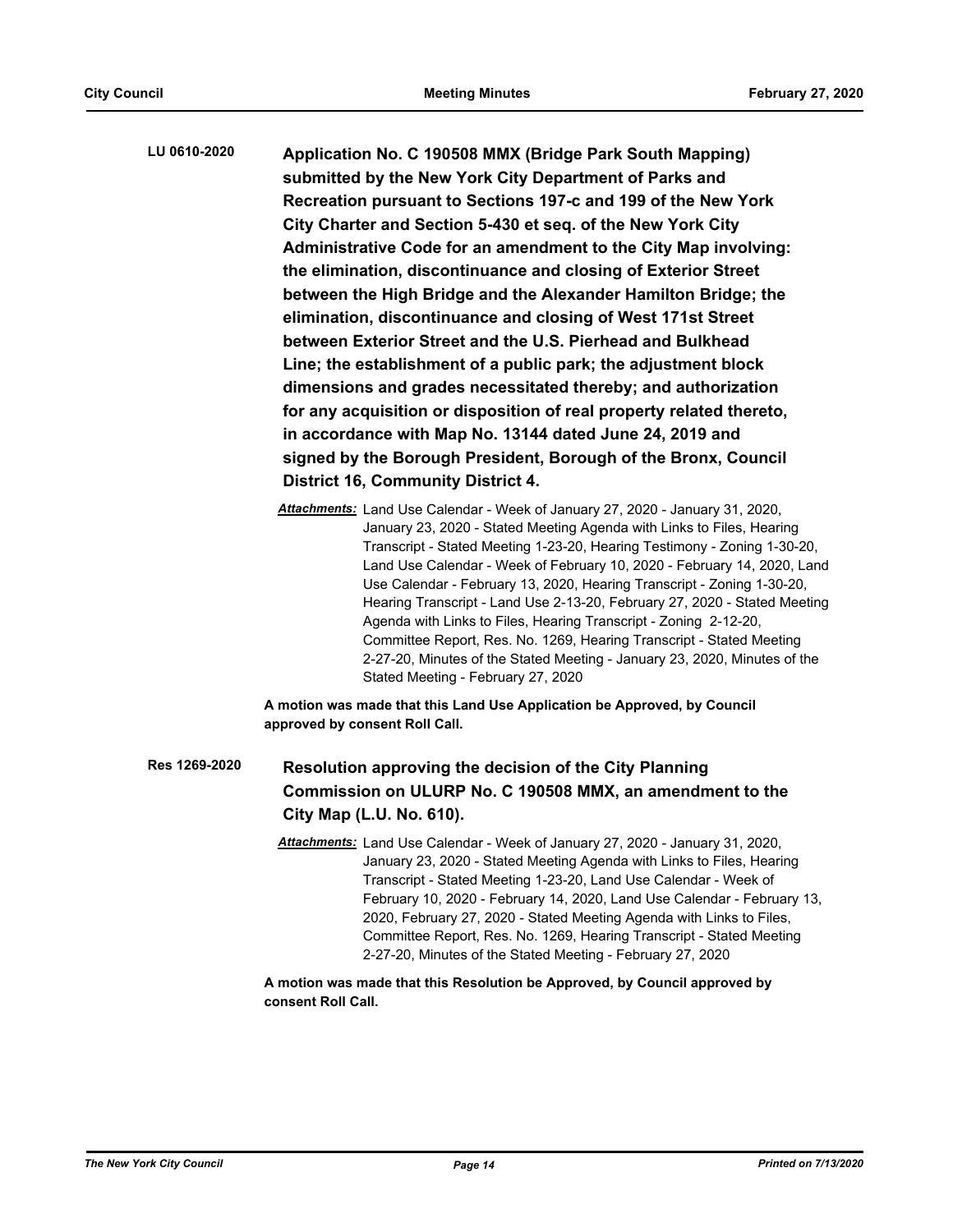**Application No. C 190438 ZMK (2513-2523 Avenue O Rezoning) submitted by Pulmonary and Sleep Medical, P.C. pursuant to Sections 197-c and 201 of the New York City Charter for an amendment of the Zoning Map, Section No. 23b, changing from an R2 District to an R3-2 District property bounded by a line 100 feet northerly of Avenue O, East 26th Street, Avenue O, and a line midway between East 26th Street and Bedford Avenue, Borough of Brooklyn, Council District 48, Community District 14. LU 0614-2020**

> *Attachments:* Land Use Calendar - Week of January 27, 2020 - January 31, 2020, February 11, 2020 - Stated Meeting Agenda with Links to Files, Hearing Testimony - Zoning 1-30-20, Land Use Calendar - Week of February 10, 2020 - February 14, 2020, Land Use Calendar - February 13, 2020, Hearing Transcript - Zoning 1-30-20, City Planning Commission Approval Letter, Hearing Transcript - Land Use 2-13-20, February 27, 2020 - Stated Meeting Agenda with Links to Files, Hearing Transcript - Zoning 2-12-20, Committee Report, Res. No. 1276, Hearing Transcript - Stated Meeting 2-27-20, Minutes of the Stated Meeting - February 27, 2020

**This Land Use Application was Approved with Modifications and Referred to the City Planning Commission pursuant to Section 197-(d) of the New York City Charter.**

**Application No. 20205150 SCK (322-Seat Primary School Facility) submitted pursuant to Section 1732 of the New York School Construction Authority Act, concerning the proposed site selection for a new, approximately 322-Seat Primary School Facility, located at 6740 3rd Avenue (Block 5853, Lot 45), Borough of Brooklyn, Council District 43, Community School District 20. LU 0615-2020**

> *Attachments:* February 11, 2020 - Stated Meeting Agenda with Links to Files, Land Use Calendar - Week of February 10, 2020 - February 14, 2020, Land Use Calendar - February 13, 2020, Hearing Transcript - Stated Meeting 2-11-20, Hearing Transcript - Landmarks 2-12-20, Hearing Transcript - Land Use 2-13-20, February 27, 2020 - Stated Meeting Agenda with Links to Files, Committee Report, Res. No. 1270, Hearing Testimony - Landmarks 2-12-20, Hearing Transcript - Stated Meeting 2-27-20, Minutes of the Stated Meeting - February 11, 2020, Minutes of the Stated Meeting - February 27, 2020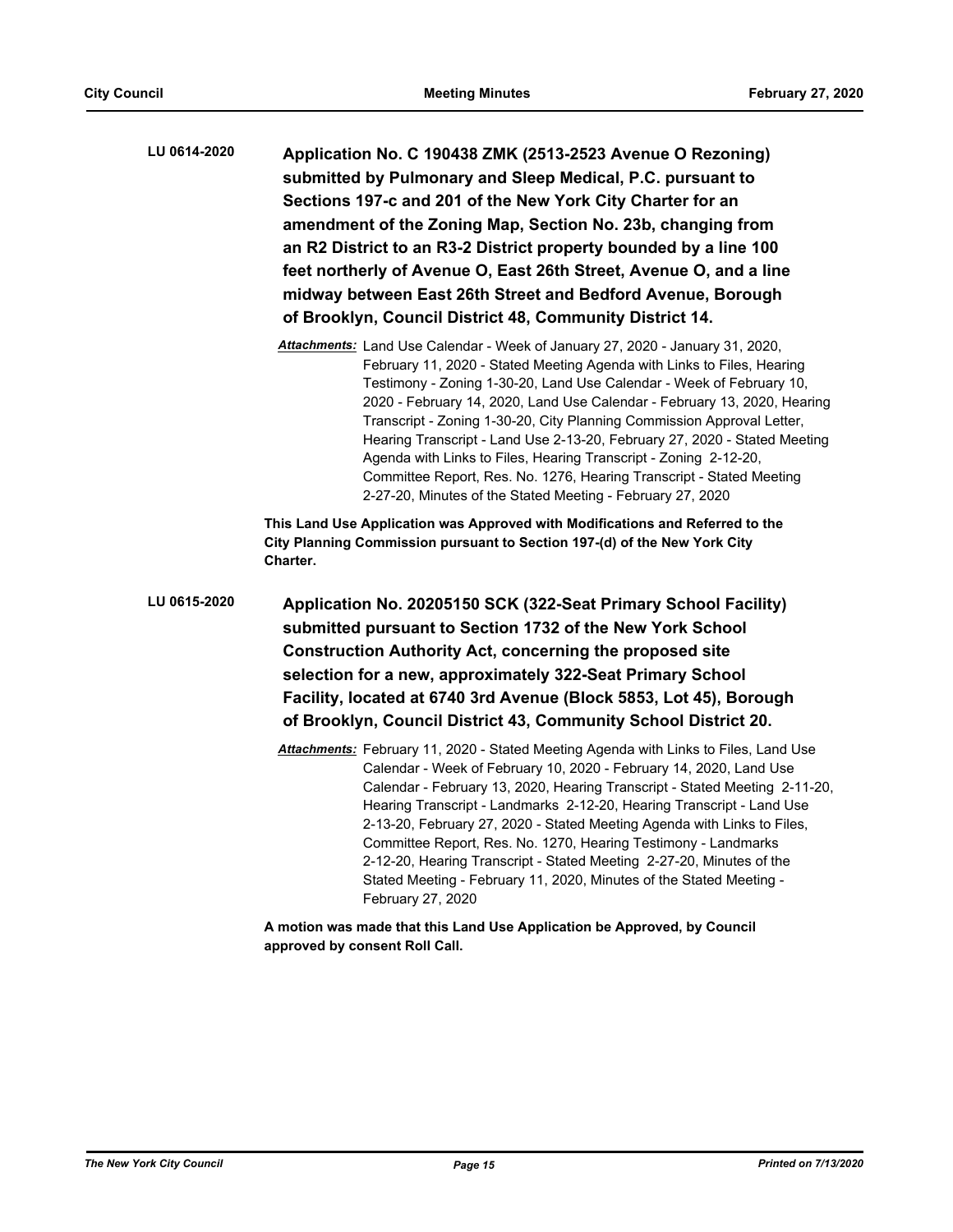| Res 1270-2020 | Resolution approving the site plan for a new, approximately      |
|---------------|------------------------------------------------------------------|
|               | 322-Seat Primary School Facility, located at 6740 3rd Avenue     |
|               | (Block 5853, Lot 45), Community District 10, Borough of Brooklyn |
|               | (Non-ULURP No. 20205150 SCK; L.U. No. 615).                      |

*Attachments:* February 11, 2020 - Stated Meeting Agenda with Links to Files, Land Use Calendar - Week of February 10, 2020 - February 14, 2020, Land Use Calendar - February 13, 2020, February 27, 2020 - Stated Meeting Agenda with Links to Files, Committee Report, Res. No. 1270, Hearing Transcript - Stated Meeting 2-27-20, Minutes of the Stated Meeting - February 27, 2020

**A motion was made that this Resolution be Approved, by Council approved by consent Roll Call.**

**Application No. 20205180 TCM (Bluestone Lane) submitted pursuant to Section 20-226 of the Administrative Code of the City of New York, concerning the petition of BL 417 Amsterdam NY, LLC, d/b/a Bluestone Lane, for a renewal of a revocable consent to continue, maintain and operate an unenclosed sidewalk café located at 417 Amsterdam Avenue, Borough of Manhattan Council District 6, Community District 7. This application is subject to review and action by the Land Use Committee only if called-up by vote of the Council pursuant Section 11.20(c) of the Rules of the Council and Section 20-226 of the New York City Administrative Code. LU 0624-2020**

> *Attachments:* February 11, 2020 - Stated Meeting Agenda with Links to Files, Land Use Calendar - Week of February 10, 2020 - February 14, 2020, Land Use Calendar - February 13, 2020, Withdrawal Letter, Hearing Transcript - Stated Meeting 2-11-20, Hearing Transcript - Land Use 2-13-20, February 27, 2020 - Stated Meeting Agenda with Links to Files, Hearing Transcript - Zoning 2-12-20, Committee Report, Res. No. 1271, Hearing Transcript - Stated Meeting 2-27-20, Minutes of the Stated Meeting - February 11, 2020, Minutes of the Stated Meeting - February 27, 2020

*Filed pursuant to a Letter of Withdrawal.*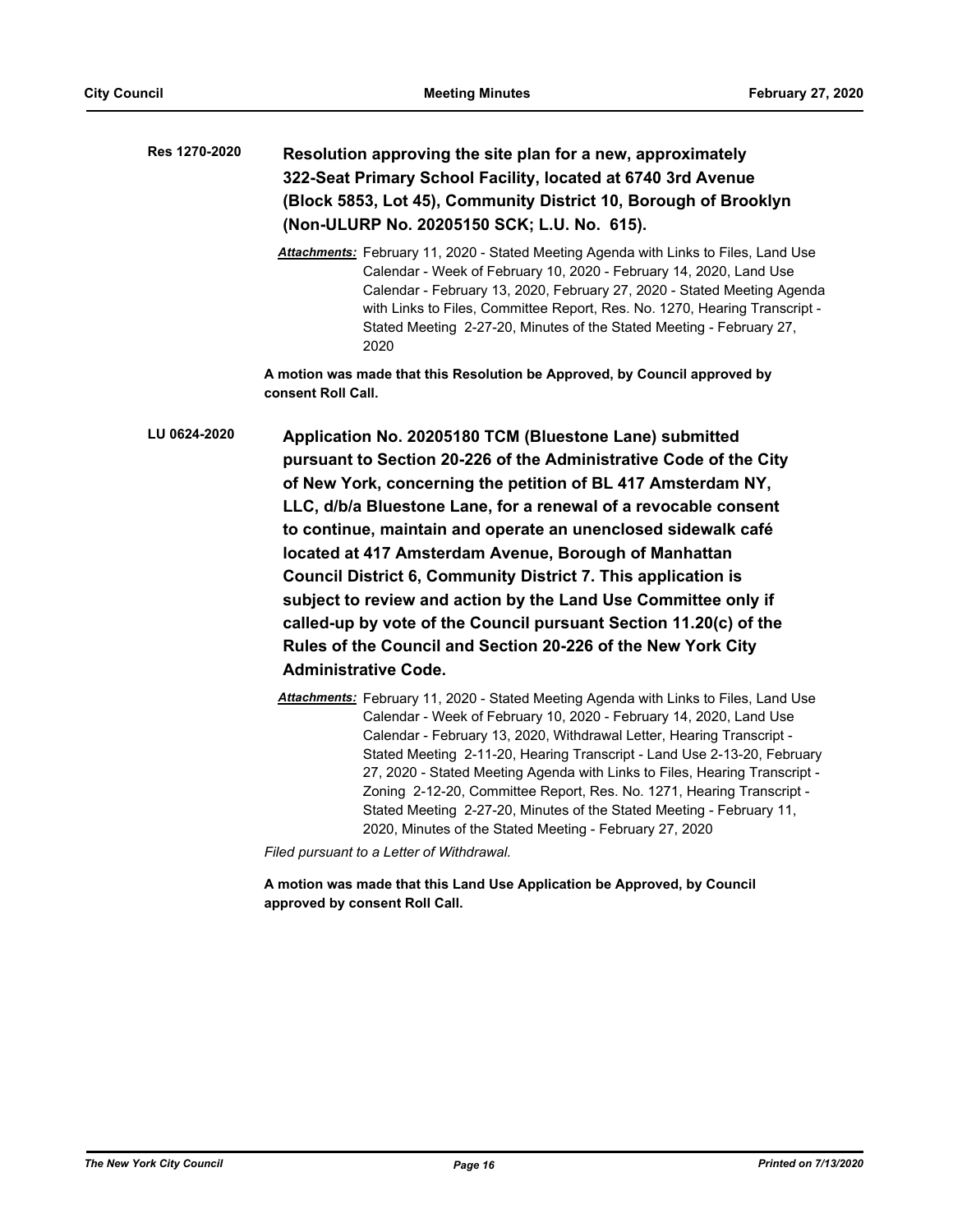**Resolution approving a motion to file pursuant to withdrawal of the Recommendation to approve a renewal revocable consent for an unenclosed sidewalk café located at 417 Amsterdam Avenue, Borough of Manhattan (Non-ULURP No. 20205180 TCM; L.U. No. 624). Res 1271-2020**

> *Attachments:* February 11, 2020 - Stated Meeting Agenda with Links to Files, Land Use Calendar - Week of February 10, 2020 - February 14, 2020, Land Use Calendar - February 13, 2020, Withdrawal Letter, February 27, 2020 - Stated Meeting Agenda with Links to Files, Committee Report, Res. No. 1271, Hearing Transcript - Stated Meeting 2-27-20, Minutes of the Stated Meeting - February 27, 2020

*Filed pursuant to a Letter of Withdrawal.*

**A motion was made that this Resolution be Approved, by Council approved by consent Roll Call.**

**Application No. 20205106 TCM (Trattoria Dell'Arte) submitted pursuant to Section 20-226 of the Administrative Code of the City of New York, concerning the petition of Cieli Partners, L.P., d/b/a Trattoria Dell 'Arte, for a renewal of a revocable consent to continue, maintain and operate an unenclosed sidewalk café located at 900 7th Avenue, Borough of Manhattan, Council District 4, Community District 5. This application is subject to review and action by the Land Use Committee only if called-up by vote of the Council pursuant Section 11.20(c) of the Rules of the Council and Section 20-226 of the New York City Administrative Code. LU 0625-2020**

> *Attachments:* February 11, 2020 - Stated Meeting Agenda with Links to Files, Land Use Calendar - Week of February 10, 2020 - February 14, 2020, Land Use Calendar - February 13, 2020, Hearing Transcript - Stated Meeting 2-11-20, Hearing Transcript - Land Use 2-13-20, February 27, 2020 - Stated Meeting Agenda with Links to Files, Hearing Transcript - Zoning 2-12-20, Committee Report, Res. No. 1272, Hearing Transcript - Stated Meeting 2-27-20, Minutes of the Stated Meeting - February 11, 2020, Minutes of the Stated Meeting - February 27, 2020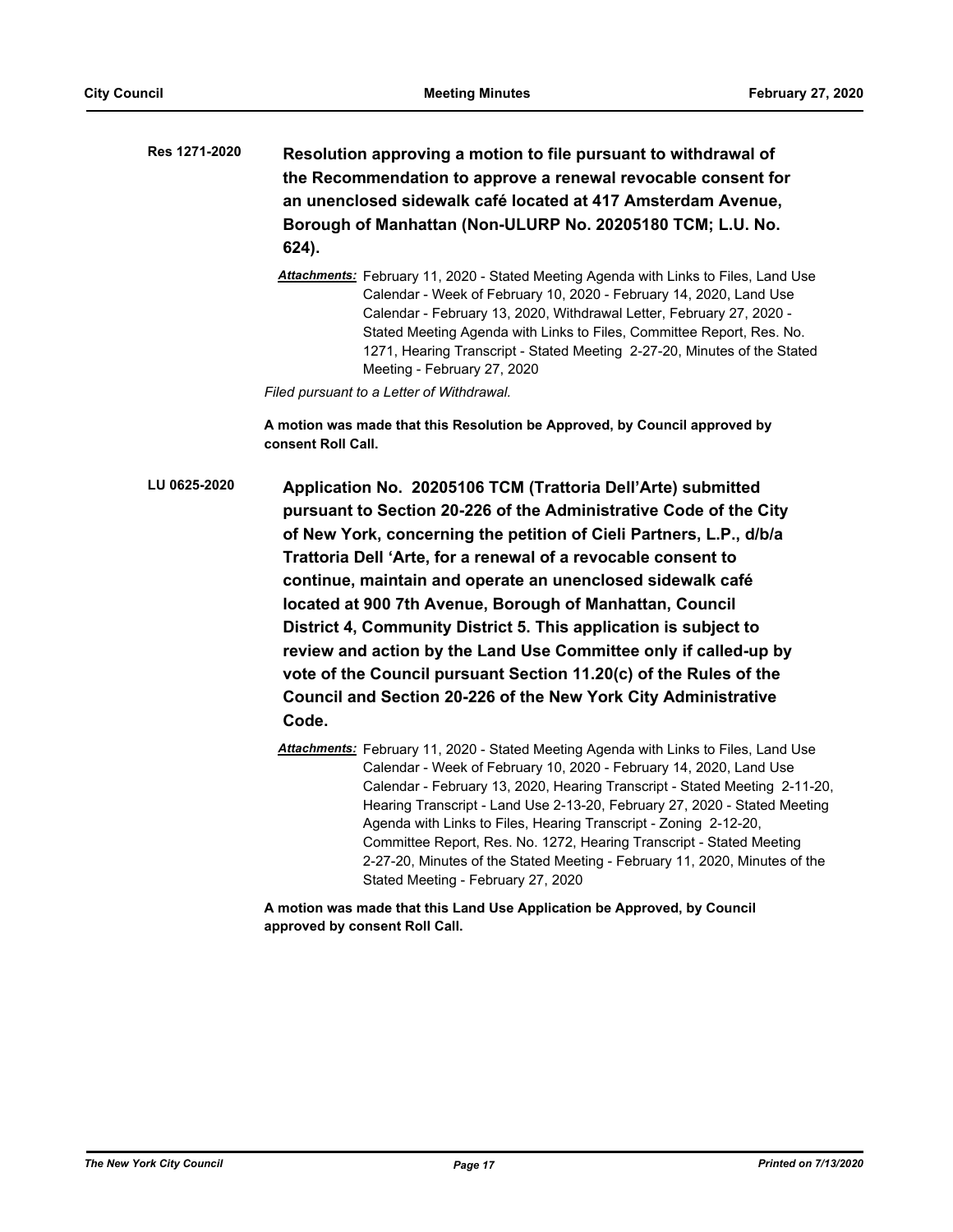| Res 1272-2020 | Resolution approving the petition for a renewal revocable<br>consent for an unenclosed sidewalk café located at 900 7th<br>Avenue, Borough of Manhattan (Non-ULURP No. 20205106 TCM;<br>L.U. No. 625).                                                                                                                                                                                                                                                                                                                                                                                                                                                 |  |  |
|---------------|--------------------------------------------------------------------------------------------------------------------------------------------------------------------------------------------------------------------------------------------------------------------------------------------------------------------------------------------------------------------------------------------------------------------------------------------------------------------------------------------------------------------------------------------------------------------------------------------------------------------------------------------------------|--|--|
|               | <b>Attachments:</b> February 11, 2020 - Stated Meeting Agenda with Links to Files, Land Use<br>Calendar - Week of February 10, 2020 - February 14, 2020, Land Use<br>Calendar - February 13, 2020, February 27, 2020 - Stated Meeting Agenda<br>with Links to Files, Committee Report, Res. No. 1272, Hearing Transcript -<br>Stated Meeting 2-27-20, Minutes of the Stated Meeting - February 27,<br>2020                                                                                                                                                                                                                                             |  |  |
|               | A motion was made that this Resolution be Approved, by Council approved by<br>consent Roll Call.                                                                                                                                                                                                                                                                                                                                                                                                                                                                                                                                                       |  |  |
| LU 0636-2020  | Application No. C 200088 ZMX (C7 Baychester Avenue Rezoning)<br>submitted by NYC Department of City Planning pursuant to<br>Sections 197-c and 201 of the New York City Charter for an<br>amendment to the Zoning Map, Section No. 4a, by changing from<br>a C7 District to a C8-2 District property located at Block 5141, Lots<br>101, 102, and part of Lot 110, Borough of the Bronx, Council<br><b>District 12, Community District 10.</b>                                                                                                                                                                                                         |  |  |
|               | <b>Attachments:</b> February 11, 2020 - Stated Meeting Agenda with Links to Files, Land Use<br>Calendar - Week of February 10, 2020 - February 14, 2020, Land Use<br>Calendar - February 13, 2020, Withdrawal Letter, Hearing Transcript -<br>Stated Meeting 2-11-20, Hearing Transcript - Land Use 2-13-20, February<br>27, 2020 - Stated Meeting Agenda with Links to Files, Hearing Transcript -<br>Zoning 2-12-20, Committee Report, Res. No. 1273, Hearing Testimony -<br>Zoning 2-12-20, Hearing Transcript - Stated Meeting 2-27-20, Minutes of<br>the Stated Meeting - February 11, 2020, Minutes of the Stated Meeting -<br>February 27, 2020 |  |  |

*Filed pursuant to a Letter of Withdrawal.*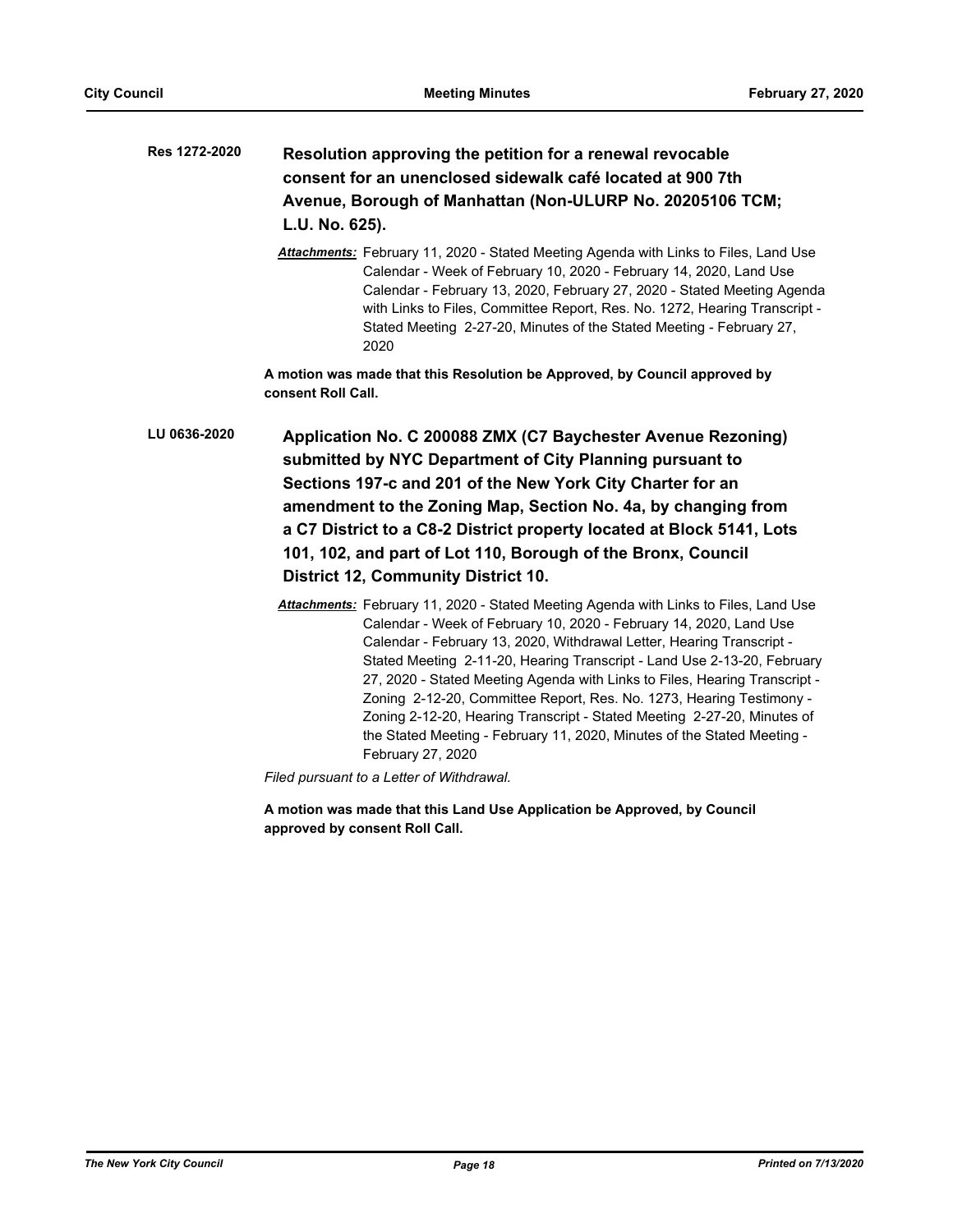## **Resolution approving a motion to file pursuant to withdrawal of the application which was the subject of the decision of the City Planning Commission on ULURP No. C 200088 ZMX, a Zoning Map amendment (L.U. No. 636). Res 1273-2020**

*Attachments:* February 11, 2020 - Stated Meeting Agenda with Links to Files, Land Use Calendar - Week of February 10, 2020 - February 14, 2020, Land Use Calendar - February 13, 2020, Withdrawal Letter, February 27, 2020 - Stated Meeting Agenda with Links to Files, Committee Report, Res. No. 1273, Hearing Transcript - Stated Meeting 2-27-20, Minutes of the Stated Meeting - February 27, 2020

*Filed pursuant to a Letter of Withdrawal.*

**A motion was made that this Resolution be Approved, by Council approved by consent Roll Call.**

Report of the Committee on Oversight and Investigations

- **A Local Law to amend the administrative code of the city of New York, in relation to requiring the department of investigation and the special commissioner of investigation to create web applications to track agency cooperation and compliance with investigations and recommendations Int 1440-2019-A**
	- *Attachments:* Summary of Int. No. 1440-A, Summary of Int. No. 1440, Int. No. 1440, February 13, 2019 - Stated Meeting Agenda with Links to Files, Hearing Transcript - Stated Meeting 2-13-19, Minutes of the Stated Meeting - February 13, 2019, Committee Report 11/13/19, Hearing Testimony 11/13/19, Hearing Transcript 11/13/19, Proposed Int. No. 1440-A - 2/24/20, Committee Report 2/27/20, Hearing Transcript 2/27/20, Committee Report - Stated Meeting, February 27, 2020 - Stated Meeting Agenda with Links to Files, Hearing Transcript - Stated Meeting 2-27-20, Int. No. 1440-A (FINAL), Fiscal Impact Statement, Legislative Documents - Letter to the Mayor, Local Law 43, Minutes of the Stated Meeting - February 27, 2020

**A motion was made that this Introduction be Approved by Council approved by consent Roll Call.**

**Enactment No:** 2020/043

Report of the Committee on Public Safety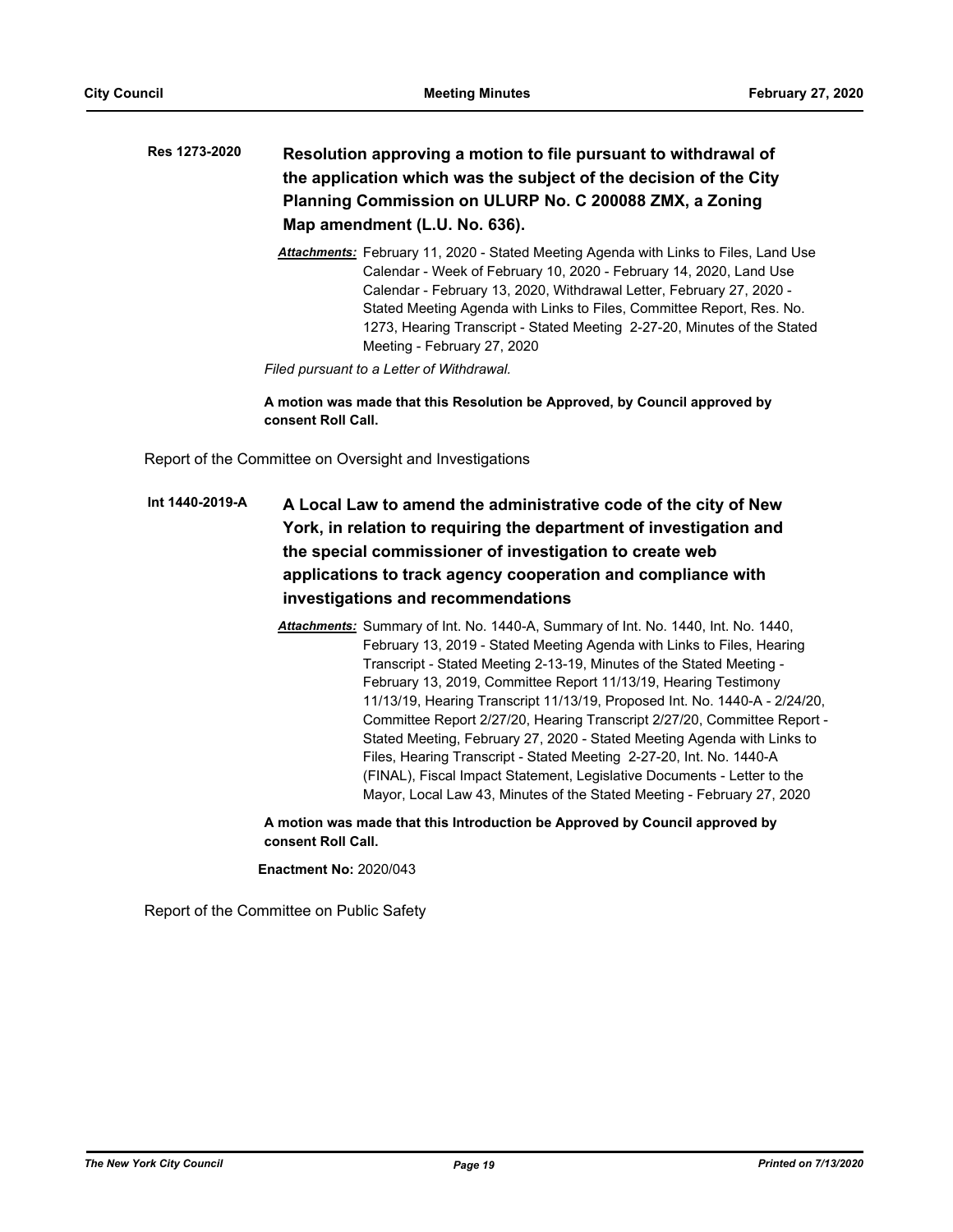#### **A Local Law to amend the New York city charter, in relation to individualized responses to violent hate crimes Int 1847-2020-A**

*Attachments:* Summary of Int. No. 1847, Int. No. 1847, January 8, 2020 - Charter Meeting Agenda with Links to Files, Hearing Transcript - Charter Meeting 1-8-20, Minutes of the Charter Meeting - January 8, 2020, Committee Report 2/10/20, Hearing Testimony 2/10/20, Hearing Transcript 2/10/20, Proposed Int. No. 1847-A - 2/20/20, Committee Report 2/25/20, Hearing Transcript 2/25/20, February 27, 2020 - Stated Meeting Agenda with Links to Files, Hearing Transcript - Stated Meeting 2-27-20, Int. No. 1847-A (FINAL), Fiscal Impact Statement, Legislative Documents - Letter to the Mayor, Minutes of the Stated Meeting - February 27, 2020

## **A motion was made that this Introduction be Approved by Council approved by consent Roll Call.**

**Enactment No:** 2020/049

Report of the Committee on Rules, Privileges and Elections

## **Communication from the Mayor - Submitting the name of Nisha Agarwal to the Council for its advice and consent concerning her appointment to the New York City Conflicts of Interest Board, pursuant to Section 2602 of the New York City Charter. M 0217-2020**

*Attachments:* Appointment Letter, February 11, 2020 - Stated Meeting Agenda with Links to Files, Hearing Transcript - Stated Meeting 2-11-20, Committee Report 2/25/20, Hearing Testimony 2/25/20, Hearing Transcript 2/25/20, Committee Report 2/27/20, Hearing Transcript 2/27/20, Res. No. 1274, February 27, 2020 - Stated Meeting Agenda with Links to Files, Hearing Transcript - Stated Meeting 2-27-20, Minutes of the Stated Meeting - February 11, 2020, Minutes of the Stated Meeting - February 27, 2020

## **A motion was made that this Mayor's Message be Approved, by Council approved by consent Roll Call.**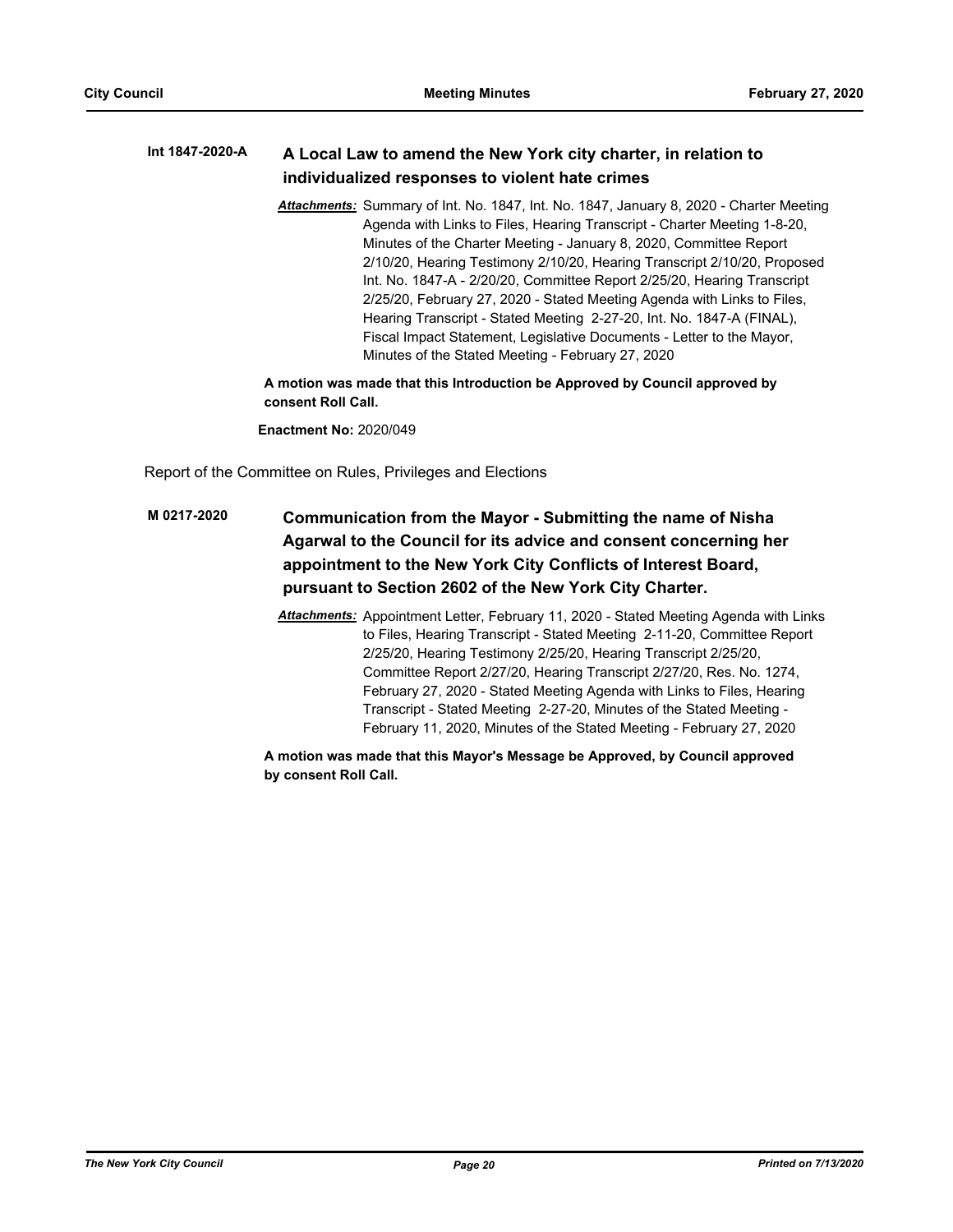#### **RESOLUTION APPROVING THE APPOINTMENT BY THE MAYOR OF NISHA AGARWAL AS A MEMBER OF THE NEW YORK CITY CONFLICTS OF INTEREST BOARD. Res 1274-2020**

**By Council Member Koslowitz**

**RESOLVED, that pursuant to § 2602 of the New York City Charter, the Council does hereby approve the appointment of Nisha Agarwal by the Mayor as a member of the New York City Conflicts of Interest Board to serve for the remainder of a six-year term that will expire on March 31, 2022.**

## **COUPLED ON GO**

*Attachments:* Appointment Letter, February 11, 2020 - Stated Meeting Agenda with Links to Files, Hearing Transcript - Stated Meeting 2-11-20, Committee Report 2/25/20, Res. No. 1274, February 27, 2020 - Stated Meeting Agenda with Links to Files, Hearing Transcript - Stated Meeting 2-27-20, Minutes of the Stated Meeting - February 27, 2020

**A motion was made that this Resolution be Approved, by Council approved by consent Roll Call.**

**Communication from the Mayor - Submitting the name of Wayne Hawley to the Council for its advice and consent concerning his appointment to the New York City Conflicts of Interest Board, pursuant to Section 2602 of the New York City Charter. M 0218-2020**

> *Attachments:* Res. No. 1275, Appointment Letter, February 11, 2020 - Stated Meeting Agenda with Links to Files, Hearing Transcript - Stated Meeting 2-11-20, Committee Report 2/25/20, Hearing Testimony 2/25/20, Hearing Transcript 2/25/20, Committee Report 2/27/20, Hearing Transcript 2/27/20, February 27, 2020 - Stated Meeting Agenda with Links to Files, Hearing Transcript - Stated Meeting 2-27-20, Minutes of the Stated Meeting - February 11, 2020, Minutes of the Stated Meeting - February 27, 2020

**A motion was made that this Mayor's Message be Approved, by Council approved by consent Roll Call.**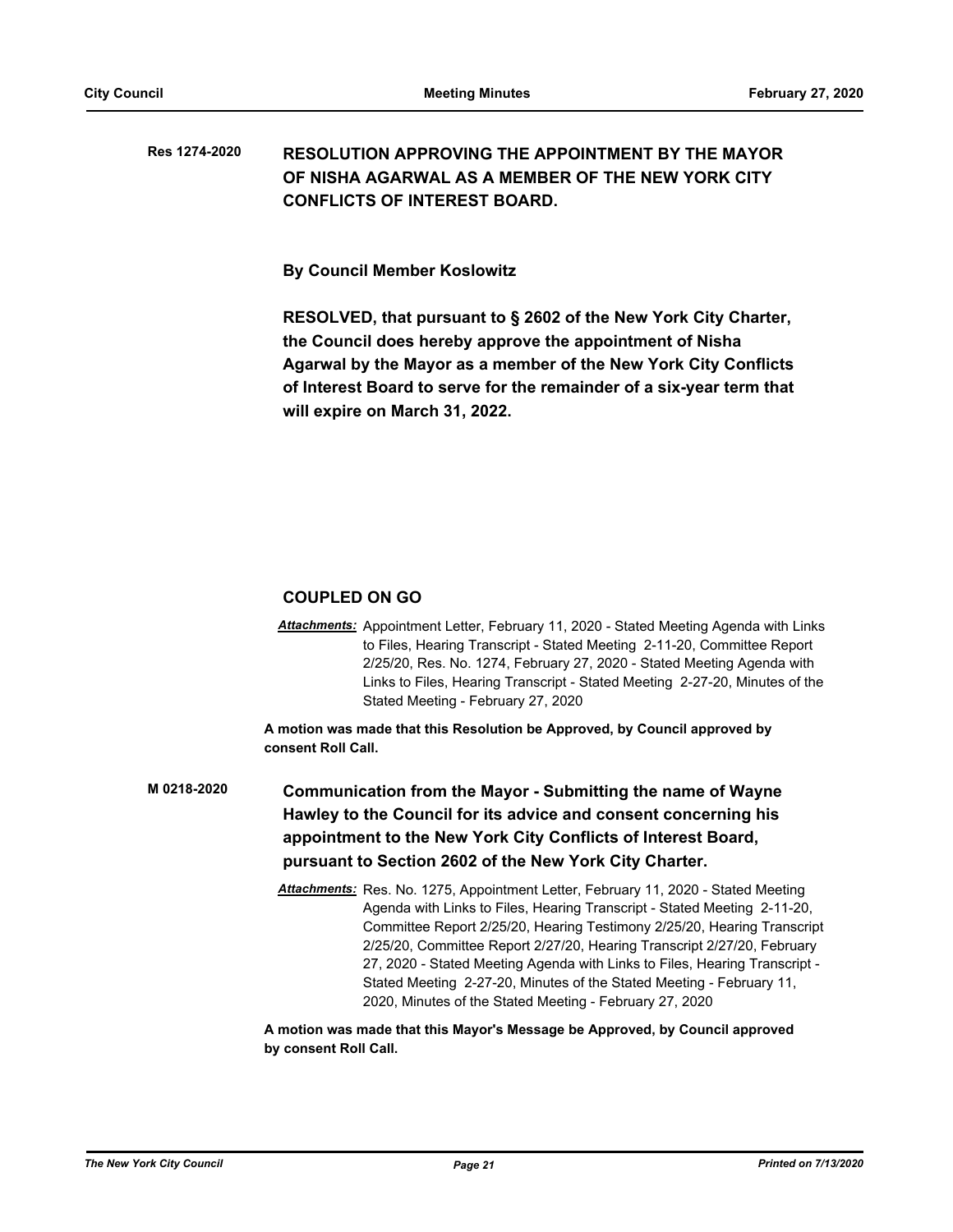#### **RESOLUTION APPROVING THE APPOINTMENT BY THE MAYOR OF WAYNE HAWLEY AS A MEMBER OF THE NEW YORK CITY CONFLICTS OF INTEREST BOARD. Res 1275-2020**

*Attachments:* Appointment Letter, February 11, 2020 - Stated Meeting Agenda with Links to Files, Hearing Transcript - Stated Meeting 2-11-20, Committee Report 2/25/20, Res. No. 1275, February 27, 2020 - Stated Meeting Agenda with Links to Files, Hearing Transcript - Stated Meeting 2-27-20, Minutes of the Stated Meeting - February 27, 2020

## **A motion was made that this Resolution be Approved, by Council approved by consent Roll Call.**

Report of the Committee on Women and Gender Equity

#### **A Local Law to amend the administrative code of the city of New York, in relation to reporting on efforts to prevent and address sex- and gender-based discrimination and harassment Int 1536-2019-A**

*Attachments:* Summary of Int. No. 1536-A, Summary of Int. No. 1536, Int. No. 1536, April 18, 2019 - Stated Meeting Agenda with Links to Files, Hearing Transcript - Stated Meeting 4-18-19, Minutes of the Stated Meeting - April 18, 2019, Committee Report 4/30/19, Hearing Testimony 4/30/19, Hearing Transcript 4/30/19, Proposed Int. No. 1536-A - 2/24/20, Committee Report 2/25/20, Hearing Transcript 2/25/20, February 27, 2020 - Stated Meeting Agenda with Links to Files, Hearing Transcript - Stated Meeting 2-27-20, Int. No. 1536-A (FINAL), Fiscal Impact Statement, Legislative Documents - Letter to the Mayor, Local Law 45, Minutes of the Stated Meeting - February 27, 2020

**A motion was made that this Introduction be Approved by Council approved by consent Roll Call.**

**Enactment No:** 2020/045

12. General Orders Calendar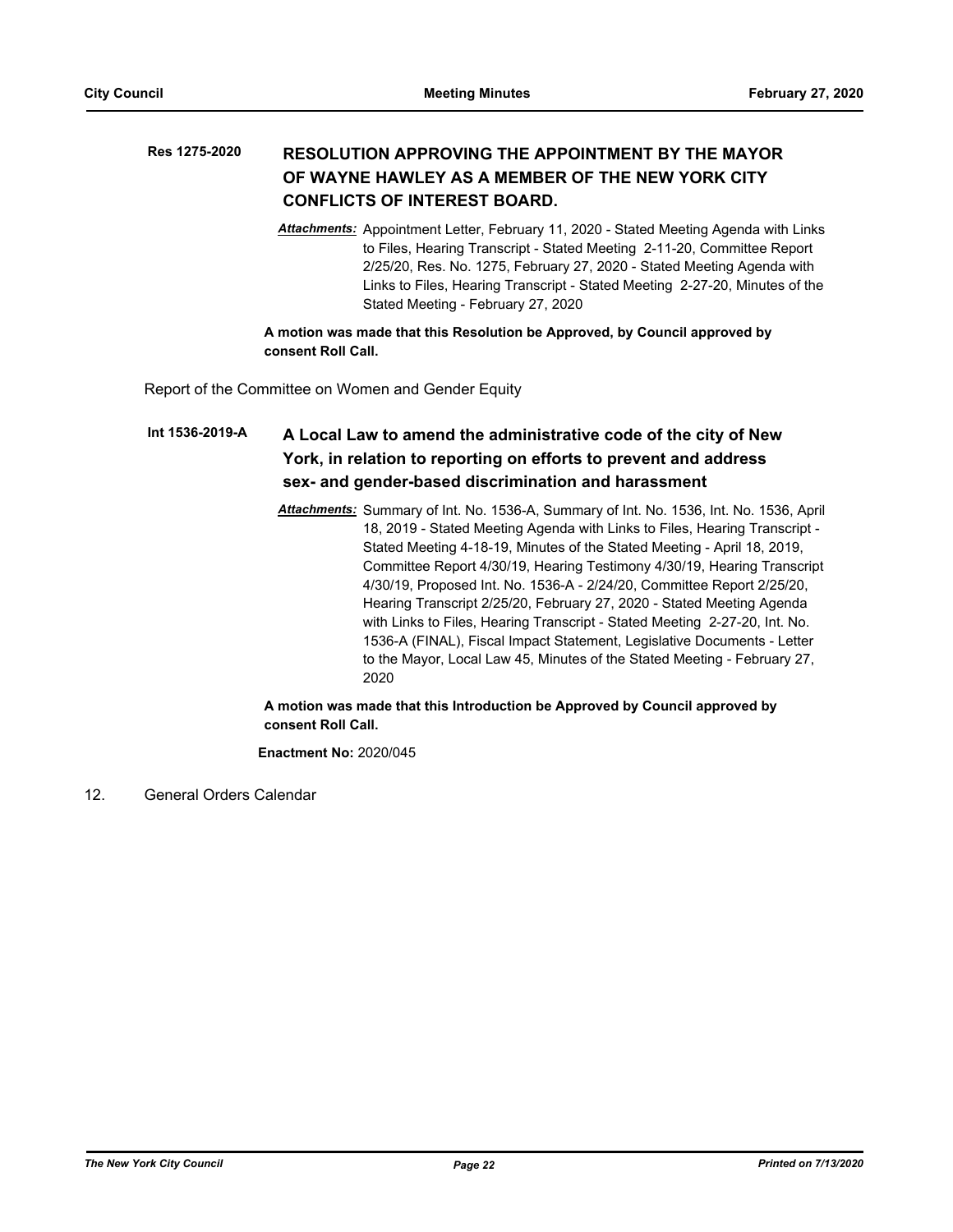| LU 0614-2020  | Application No. C 190438 ZMK (2513-2523 Avenue O Rezoning)<br>submitted by Pulmonary and Sleep Medical, P.C. pursuant to<br>Sections 197-c and 201 of the New York City Charter for an<br>amendment of the Zoning Map, Section No. 23b, changing from<br>an R2 District to an R3-2 District property bounded by a line 100<br>feet northerly of Avenue O, East 26th Street, Avenue O, and a line<br>midway between East 26th Street and Bedford Avenue, Borough<br>of Brooklyn, Council District 48, Community District 14.                                                                                                                                                  |  |  |
|---------------|------------------------------------------------------------------------------------------------------------------------------------------------------------------------------------------------------------------------------------------------------------------------------------------------------------------------------------------------------------------------------------------------------------------------------------------------------------------------------------------------------------------------------------------------------------------------------------------------------------------------------------------------------------------------------|--|--|
|               | Attachments: Land Use Calendar - Week of January 27, 2020 - January 31, 2020,<br>February 11, 2020 - Stated Meeting Agenda with Links to Files, Hearing<br>Testimony - Zoning 1-30-20, Land Use Calendar - Week of February 10,<br>2020 - February 14, 2020, Land Use Calendar - February 13, 2020, Hearing<br>Transcript - Zoning 1-30-20, City Planning Commission Approval Letter,<br>Hearing Transcript - Land Use 2-13-20, February 27, 2020 - Stated Meeting<br>Agenda with Links to Files, Hearing Transcript - Zoning 2-12-20,<br>Committee Report, Res. No. 1276, Hearing Transcript - Stated Meeting<br>2-27-20, Minutes of the Stated Meeting - February 27, 2020 |  |  |
|               | A motion was made that this Land Use Application be Approved, by Council<br>approved by consent Roll Call.                                                                                                                                                                                                                                                                                                                                                                                                                                                                                                                                                                   |  |  |
| Res 1276-2020 | Resolution approving with modifications the decision of the City<br>Planning Commission on ULURP No. C 190438 ZMK, a Zoning<br>Map amendment (Preconsidered L.U. No. 614).                                                                                                                                                                                                                                                                                                                                                                                                                                                                                                   |  |  |
|               | Attachments: Land Use Calendar - Week of January 27, 2020 - January 31, 2020,<br>February 11, 2020 - Stated Meeting Agenda with Links to Files, Land Use<br>Calendar - Week of February 10, 2020 - February 14, 2020, Land Use<br>Calendar - February 13, 2020, City Planning Commission Approval Letter,<br>February 27, 2020 - Stated Meeting Agenda with Links to Files, Committee<br>Report, Res. No. 1276, Hearing Transcript - Stated Meeting 2-27-20,                                                                                                                                                                                                                 |  |  |

**A motion was made that this Resolution be Approved, by Council approved by consent Roll Call.**

Minutes of the Stated Meeting - February 27, 2020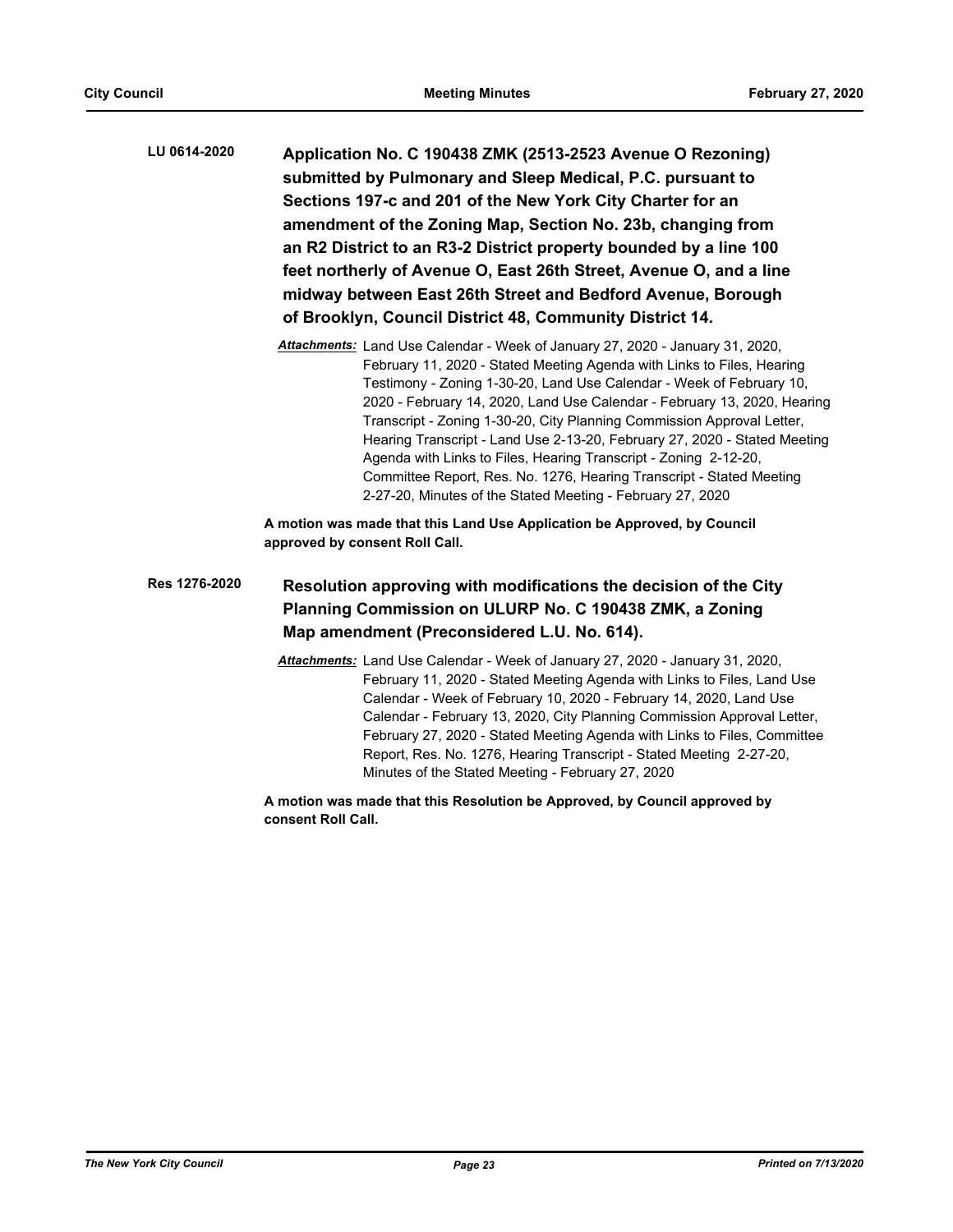## **T2018-1849 Commissioner of Deeds**

*Attachments:* Hearing Transcript - Charter Meeting 1-3-18, Hearing Transcript - Stated Meeting 1-11-18, January 16, 2018 - Stated Meeting Agenda with Links to Files, Hearing Transcript - Stated Meeting 1-16-18, Hearing Transcript - Stated Meeting 1-31-18, February 14, 2018 - Stated Meeting Agenda, February 15, 2018 - Stated Meeting Agenda, January 31, 2018 - Stated Meeting Agenda, Hearing Transcript - Stated Meeting 2-14-18, Minutes of the Stated Meeting - January 11, 2018, Hearing Transcript - Stated Meeting 2-15-18, March 7, 2018 - Stated Meeting Agenda, Hearing Transcript - Stated Meeting 3-7-18, March 22, 2018 - Stated Meeting Agenda, Minutes of the Stated Meeting - January 16, 2018, Minutes of the Stated Meeting - January 31, 2018, April 11, 2018 - Stated Meeting Agenda, Minutes of the Stated Meeting - February 14, 2018, Minutes of the Stated Meeting - February 15, 2018, Hearing Transcript - Stated Meeting 3-22-18, Minutes of the Stated Meeting - March 7, 2018, Hearing Transcript - Stated Meeting 4-11-18, May 9, 2018 - Stated Meeting Agenda with Links to Files, May 23, 2018 - Stated Meeting Agenda with Links to Files, Hearing Transcript - Stated Meeting 4-25-18, Minutes of the Stated Meeting - March 22, 2018, Hearing Transcript - Stated Meeting 5-9-18, Minutes of the Stated Meeting - April 11, 2018, Hearing Transcript - Stated Meeting 5-23-18, Hearing Transcript - Stated Meeting 6-7-18, Minutes of the Stated Meeting - April 25, 2018, July 18, 2018 - Stated Meeting Agenda with Links to Files, Hearing Transcript - Stated Meeting 6-28-18, Minutes of the Stated Meeting - May 9, 2018, Hearing Transcript - Stated Meeting 7-18-18, Minutes of the Stated Meeting - May 23, 2018, Minutes of the Recessed Stated Meeting - June 7, 2018, Hearing Transcript - Stated Meeting 8-8-18, September 12, 2018 - Stated Meeting Agenda with Links to Files, Minutes of the Stated Meeting - June 7, 2018, Hearing Transcript - Stated Meeting 9-12-18, Minutes of the Stated Meeting - June 28, 2018, September 26, 2018 - Stated Meeting Agenda with Links to Files, Minutes of the Stated Meeting - July 18, 2018, October 17, 2018 - Stated Meeting Agenda with Links to Files, Hearing Transcript - Stated Meeting 9-26-18, Minutes of the Stated Meeting - August 8, 2018, October 31, 2018 - Stated Meeting Agenda with Links to Files, November 14, 2018 - Stated Meeting Agenda with Links to Files, Minutes of the Stated Meeting - September 12, 2018, November 28, 2018 - Stated Meeting Agenda with Links to Files, Hearing Transcript - Stated Meeting 10-31-18, Minutes of the Stated Meeting - September 26, 2018, December 11, 2018 - Stated Meeting Agenda with Links to Files, Minutes of the Stated Meeting - October 17, 2018, Hearing Transcript - Stated Meeting 11-14-18, December 20, 2018 - Stated Meeting Agenda with Links to Files, Hearing Transcript - Stated Meeting 11-28-18, August 8, 2018 - Stated Meeting Agenda with Links to Files, Hearing Transcript - Stated Meeting 12-11-18, January 9, 2019 - Charter Meeting with Links to Files, Minutes of the Stated Meeting - October 31, 2018, Hearing Transcript - Stated Meeting 12-20-18, Minutes of the Stated Meeting - November 14, 2018, January 24, 2019 - Stated Meeting Agenda with Links to Files, Hearing Transcript - Charter Meeting 1-9-19, Minutes of the Stated Meeting - November 28, 2018, February 13, 2019 - Stated Meeting Agenda with Links to Files, Minutes of the Stated Meeting - December 11, 2018, Hearing Transcript - Stated Meeting 1-24-19, February 28, 2019 - Stated Meeting Agenda with Links to Files, March 13, 2019 - Stated Meeting Agenda with Links to Files, Minutes of the Stated Meeting -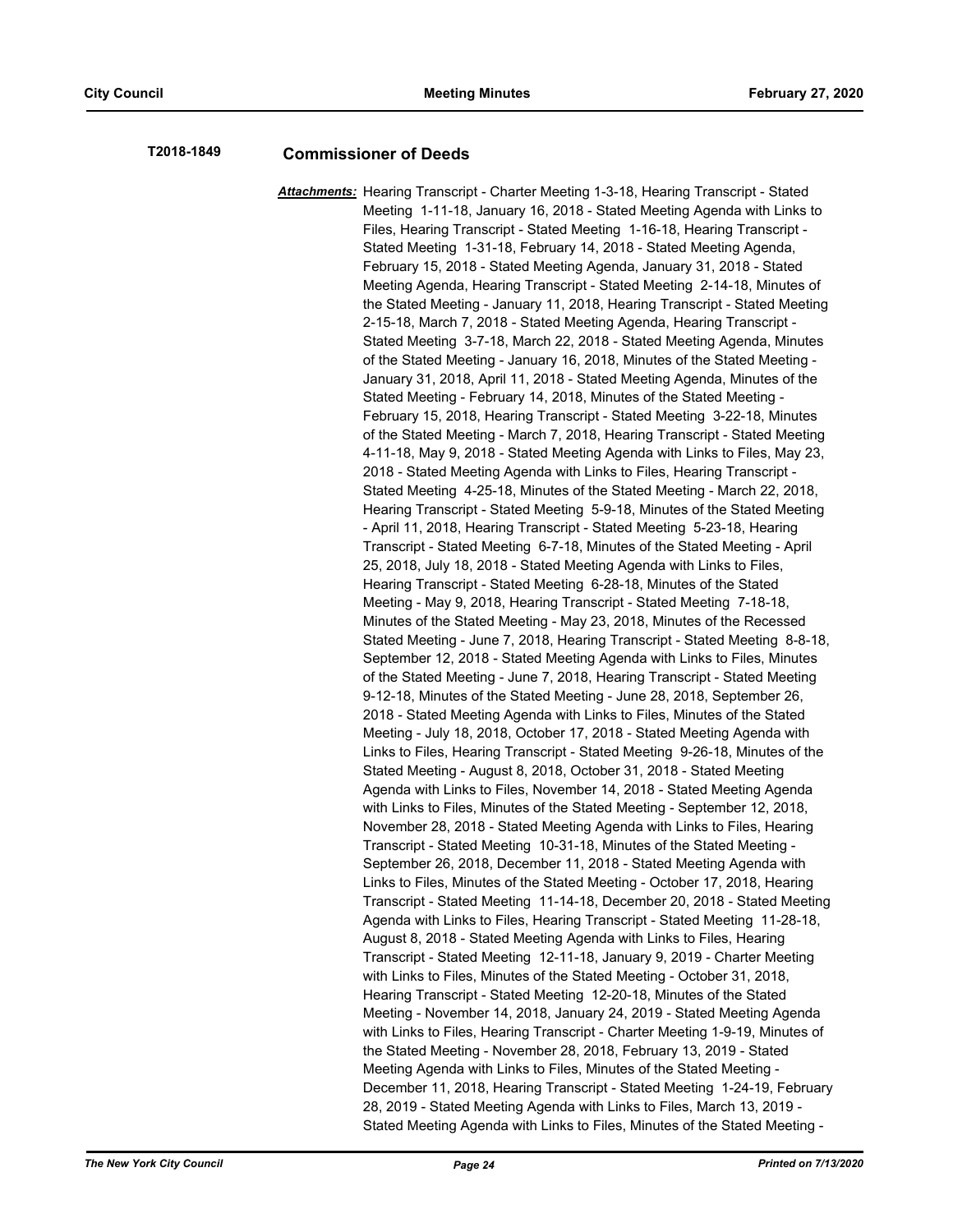December 20, 2018, Hearing Transcript - Stated Meeting 2-13-19, Minutes of the Charter Meeting - January 9, 2019, March 28, 2019 - Stated Meeting Agenda with Links to Files, Hearing Transcript - Stated Meeting 2-28-19, Minutes of the Stated Meeting - January 24, 2019, April 18, 2019 - Stated Meeting Agenda with Links to Files, Hearing Transcript - Stated Meeting 3-13-19, Minutes of the Stated Meeting - February 13, 2019, Minutes of the Stated Meeting - February 28, 2019, Minutes of the Stated Meeting - March 13, 2019, Hearing Transcript - Stated Meeting 3-28-19, Hearing Transcript - Stated Meeting 4-9-19, Hearing Transcript - Stated Meeting 4-18-19, May 29, 2019 - Stated Meeting Agenda with Links to Files, Hearing Transcript - Stated Meeting 5-8-19, Minutes of the Stated Meeting - March 28, 2019, Hearing Transcript - Stated Meeting 5-29-19, June 13, 2019 - Stated Meeting Agenda with Links to Files, June 26, 2019 - Stated Meeting Agenda with Links to Files, Hearing Transcript - Stated Meeting 6-13-19, Minutes of the Stated Meeting - April 9, 2019, Minutes of the Stated Meeting - April 18, 2019, July 23, 2019 - Stated Meeting Agenda with Links to Files, Hearing Transcript - Stated Meeting 6-26-19, Hearing Transcript - Stated Meeting 7-23-19, Hearing Transcript - Stated Meeting 7-23-19, Minutes of the Stated Meeting - May 8, 2019, August 14, 2019 - Stated Meeting Agenda with Links to Files, Minutes of the Stated Meeting - May 29, 2019, Minutes of the Recessed Meeting of May 29, 2019 Held on June 13, 2019, Hearing Transcript - Stated Meeting 8-14-19, Minutes of the Stated Meeting - June 13, 2019, Minutes of the Recessed Meeting of June 13, 2019 Held on June 18, 2019, September 12, 2019 - Stated Meeting Agenda with Links to Files, Hearing Transcript - Stated Meeting 9-12-19, Minutes of the Recessed Meeting of June 13, 2019 Held on June 19, 2019, September 25, 2019 - Stated Meeting Agenda with Links to Files, Minutes of the Stated Meeting - June 26, 2019, Hearing Transcript - Stated Meeting 9-25-19, October 17, 2019 - Stated Meeting Agenda with Links to Files, Minutes of the Stated Meeting - July 23, 2019, October 30, 2019 - Stated Meeting Agenda with Links to Files, Minutes of the Stated Meeting - August 14, 2019, November 14, 2019 - Stated Meeting Agenda with Links to Files, Hearing Transcript - Stated Meeting 10-17-19, Hearing Transcript - Stated Meeting 10-30-19, November 26, 2019 - Stated Meeting Agenda, Hearing Transcript - Stated Meeting 11-26-19, Minutes of the Stated Meeting - September 12, 2019, Hearing Transcript - Stated Meeting 11-14-19, December 10, 2019 - Stated Meeting Agenda with Links to Files, Hearing Transcript - Stated Meeting 12-10-19, December 19, 2019 - Stated Meeting Agenda with Links to Files, Minutes of the Stated Meeting - September 25, 2019, January 8, 2020 - Charter Meeting Agenda with Links to Files, Hearing Transcript - Charter Meeting 1-8-20, Minutes of the Stated Meeting - October 17, 2019, Hearing Transcript - Stated Meeting 12-19-19, January 23, 2020 - Stated Meeting Agenda with Links to Files, Hearing Transcript - Stated Meeting 1-23-20, Minutes of the Stated Meeting - October 30, 2019, February 11, 2020 - Stated Meeting Agenda with Links to Files, Hearing Transcript - Stated Meeting 2-11-20, February 27, 2020 - Stated Meeting Agenda with Links to Files, Minutes of the Stated Meeting - November 14, 2019, Hearing Transcript - Stated Meeting 2-27-20, Minutes of the Stated Meeting - November 26, 2019, Minutes of the Stated Meeting - December 10, 2019, Minutes of the Stated Meeting - December 19, 2019, Minutes of the Charter Meeting - January 8, 2020, Minutes of the Stated Meeting - January 23, 2020, Minutes of the Stated Meeting - February 11, 2020, Minutes of the Stated Meeting - February 27, 2020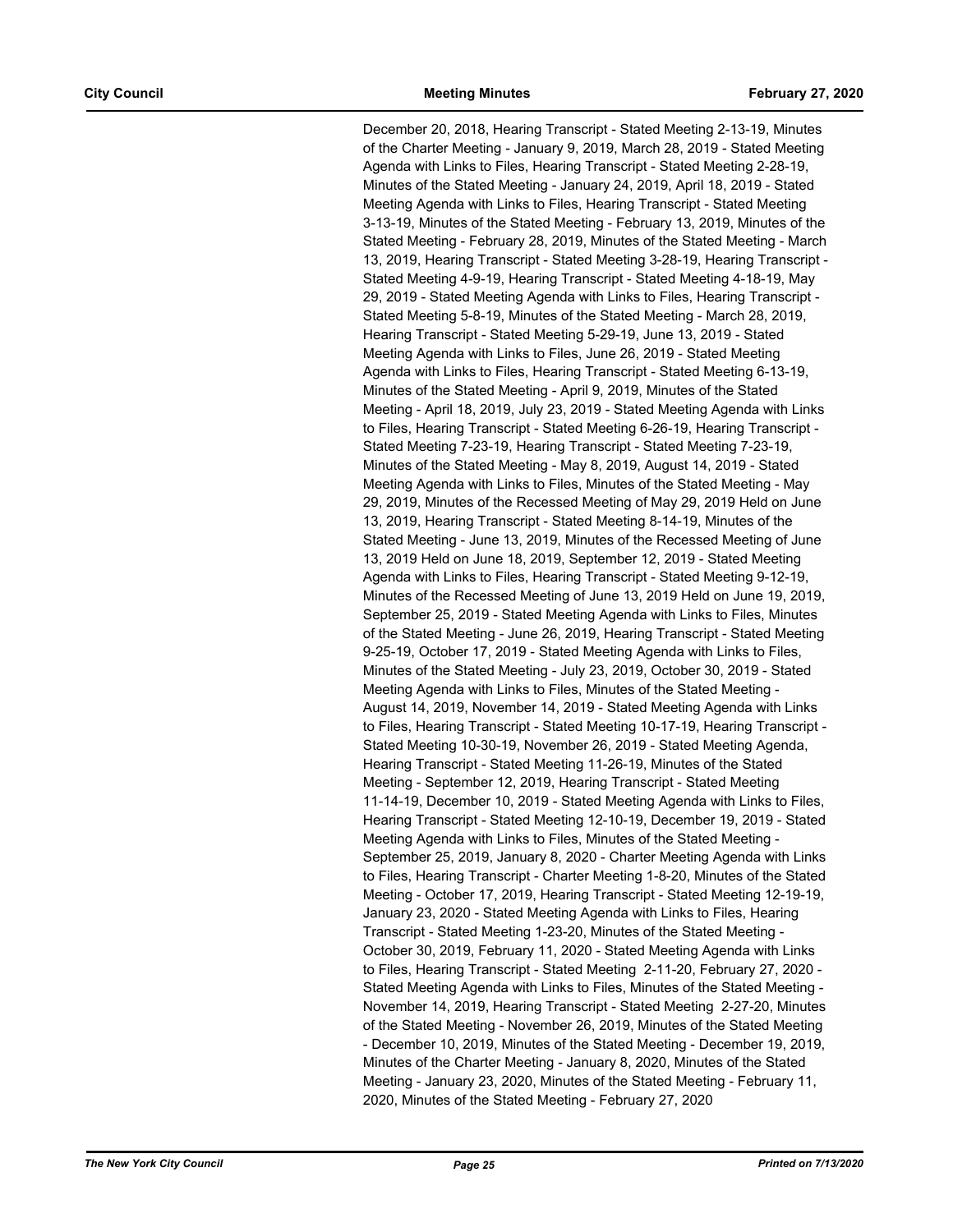## **A motion was made that this Commissioner of Deeds be Approved, by Council approved by consent Roll Call.**

Coupled on General Order Calendar

Cultural Affairs, Libraries and International Intergroup Relations

#### **A Local Law in relation to the creation of a task force regarding a museum about New York city's African-American civil rights history Int 1451-2019-A**

*Attachments:* Summary of Int. No. 1451-A, Summary of Int. No. 1451, Int. No. 1451, February 28, 2019 - Stated Meeting Agenda with Links to Files, Hearing Transcript - Stated Meeting 2-28-19, Minutes of the Stated Meeting - February 28, 2019, Committee Report 10/31/19, Hearing Testimony 10/31/19, Hearing Testimony 10/31/19 (Con't), Hearing Transcript 10/31/19, Proposed Int. No. 1451-A - 2/24/20, Committee Report 2/24/20, Hearing Transcript 2/24/20, February 27, 2020 - Stated Meeting Agenda with Links to Files, Hearing Transcript - Stated Meeting 2-27-20, Int. No. 1451-A (FINAL), Fiscal Impact Statement, Legislative Documents - Letter to the Mayor, Local Law 44, Minutes of the Stated Meeting - February 27, 2020

**Enactment No:** 2020/044

## **A Local Law to amend the administrative code of the city of New York, in relation to ensuring that community gardens are classified as open space, outdoor recreation, a community garden or other similar description of land in a database maintained by the department of city planning Int 1652-2019-A**

*Attachments:* Summary of Int. No. 1652-A, Summary of Int. No. 1652, Int. No. 1652, August 14, 2019 - Stated Meeting Agenda with Links to Files, Hearing Transcript - Stated Meeting 8-14-19, Minutes of the Stated Meeting - August 14, 2019, Committee Report 9/18/19, Report - Growing Food Equity in New York City, Hearing Testimony 9/18/19, Hearing Transcript 9/18/19, Proposed Int. No. 1652-A - 2/20/20, Committee Report 2/25/20, Hearing Testimony 2/25/20, Hearing Transcript 2/25/20, Committee Report - Stated Meeting, February 27, 2020 - Stated Meeting Agenda with Links to Files, Hearing Transcript - Stated Meeting 2-27-20, Int. No. 1652-A (FINAL), Fiscal Impact Statement, Legislative Documents - Letter to the Mayor, Minutes of the Stated Meeting - February 27, 2020

**Enactment No:** 2020/046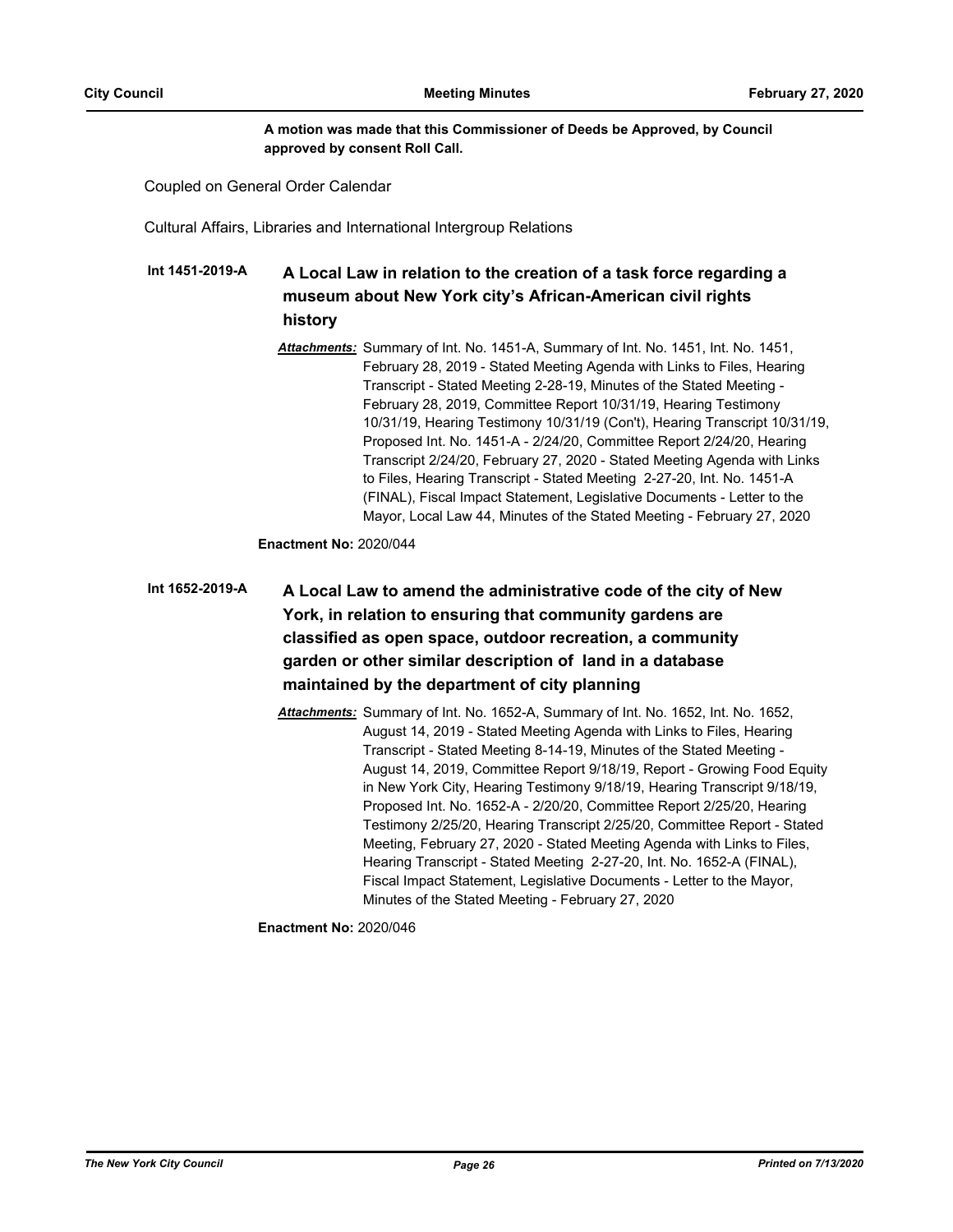#### **A Local Law to amend the administrative code of the city of New York, in relation to neighborhood awareness campaigns regarding farm-to-city projects Int 1654-2019-A**

*Attachments:* Summary of Int. No. 1654-A, Summary of Int. No. 1654, Int. No. 1654, August 14, 2019 - Stated Meeting Agenda with Links to Files, Hearing Transcript - Stated Meeting 8-14-19, Minutes of the Stated Meeting - August 14, 2019, Committee Report 9/18/19, Report - Growing Food Equity in New York City, Hearing Testimony 9/18/19, Hearing Transcript 9/18/19, Proposed Int. No. 1654-A - 2/20/20, Committee Report 2/25/20, Hearing Testimony 2/25/20, Hearing Transcript 2/25/20, Committee Report - Stated Meeting, February 27, 2020 - Stated Meeting Agenda with Links to Files, Hearing Transcript - Stated Meeting 2-27-20, Int. No. 1654-A (FINAL), Fiscal Impact Statement, Legislative Documents - Letter to the Mayor, Minutes of the Stated Meeting - February 27, 2020

**Enactment No:** 2020/047

### Finance

#### **A Local Law to amend the administrative code of the city of New York, in relation to exemptions from the sale of tax liens Int 0245-2018-B**

*Attachments:* Summary of Int. No. 245-B, Summary of Int. No. 245-A, Summary of Int. No. 245, Int. No. 245, January 31, 2018 - Stated Meeting Agenda, Hearing Transcript - Stated Meeting 1/31/18, Minutes of the Stated Meeting - January 31, 2018, Committee Report 11/19/19, Hearing Testimony 11/19/19, Hearing Transcript 11/19/19, Proposed Int. No. 245-A - 12/5/19, Proposed Int. No. 245-B - 2/20/20, Committee Report 2/27/20, Hearing Transcript 2/27/20, February 27, 2020 - Stated Meeting Agenda with Links to Files, Hearing Transcript - Stated Meeting 2-27-20, Int. No. 245-B (FINAL), Fiscal Impact Statement, Legislative Documents - Letter to the Mayor, Local Law 42, Minutes of the Stated Meeting - February 27, 2020

**Enactment No:** 2020/042

**Resolution approving the new designation and changes in the designation of certain organizations to receive funding in the Expense Budget. Res 1258-2020**

> *Attachments:* Res. No. 1258, Charts for Resolution, Committee Report, Hearing Transcript, February 27, 2020 - Stated Meeting Agenda with Links to Files, Hearing Transcript - Stated Meeting 2-27-20, Minutes of the Stated Meeting - February 27, 2020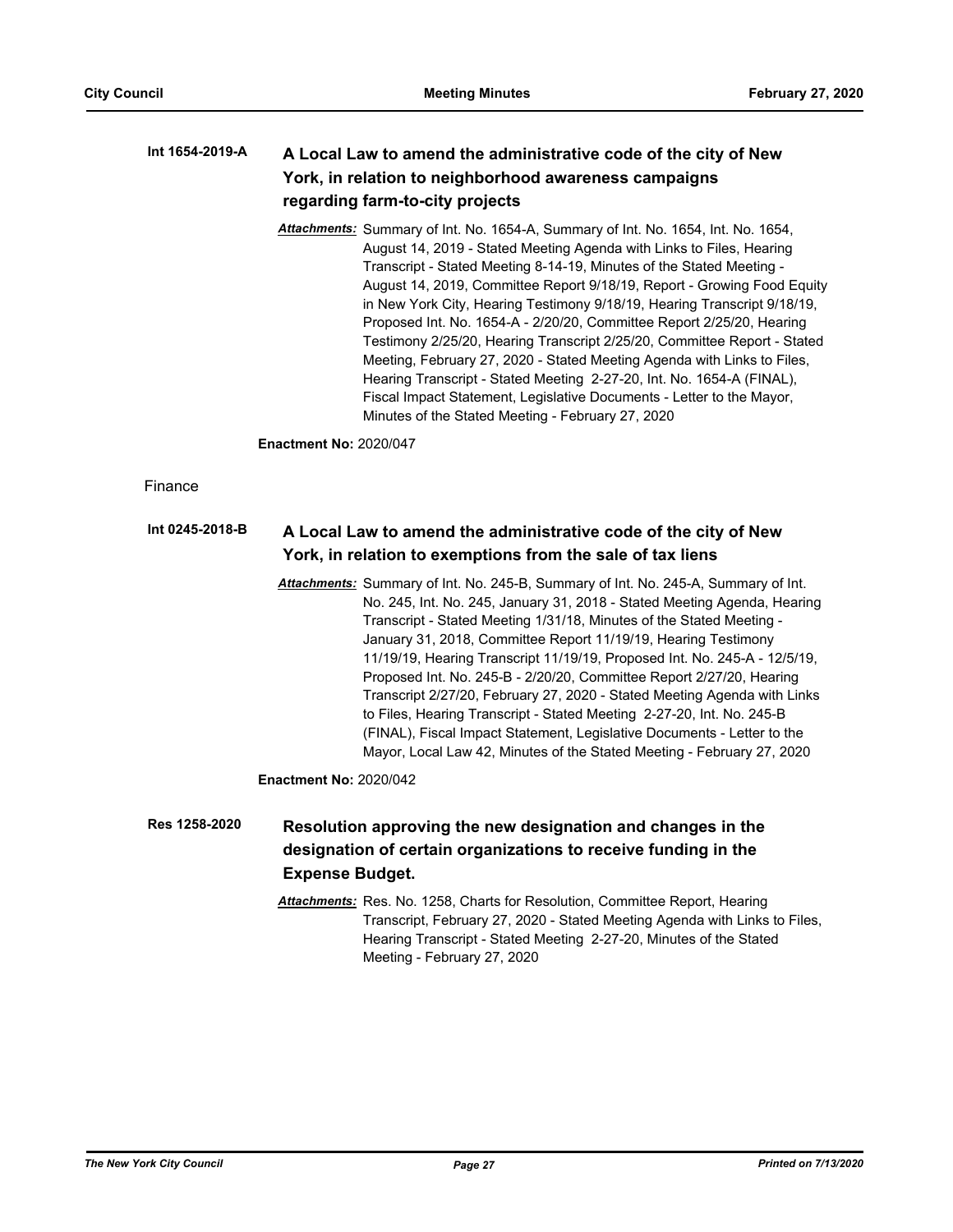| Res 1261-2020 | <b>RESOLUTION APPROVING THE FISCAL YEAR 2021 OPERATING</b><br>BUDGET OF THE COUNCIL OF THE CITY OF NEW YORK.                                                                                                                                                    |  |  |  |
|---------------|-----------------------------------------------------------------------------------------------------------------------------------------------------------------------------------------------------------------------------------------------------------------|--|--|--|
|               | Attachments: The Operating Budget of the Council of The City of New York, Res. No.<br>1261, February 27, 2020 - Stated Meeting Agenda with Links to Files,<br>Hearing Transcript - Stated Meeting 2-27-20, Minutes of the Stated<br>Meeting - February 27, 2020 |  |  |  |
| Res 1262-2020 | <b>RESOLUTION APPROVING FOR FISCAL YEAR 2021 THE</b><br><b>SCHEDULE DETAILING THE LUMP SUM OTHER THAN</b><br>PERSONAL SERVICES UNIT OF APPROPRIATION OF THE<br>OPERATING BUDGET OF THE COUNCIL OF THE CITY OF NEW<br>YORK.                                      |  |  |  |
|               | Attachments: The Operating Budget of the Council of The City of New York, Res. No.<br>1262, February 27, 2020 - Stated Meeting Agenda with Links to Files,<br>Hearing Transcript - Stated Meeting 2-27-20, Minutes of the Stated<br>Meeting - February 27, 2020 |  |  |  |
| Res 1263-2020 | <b>RESOLUTION APPROVING THE MODIFICATION (MN-3) OF UNITS</b><br>OF APPROPRIATION AND THE TRANSFER OF CITY FUNDS<br><b>BETWEEN AGENCIES PROPOSED BY THE MAYOR PURSUANT</b><br>TO SECTION 107(b) OF THE NEW YORK CITY CHARTER.                                    |  |  |  |
|               | Attachments: MN-3, Memorandum, Res. No. 1263, Committee Report, Complete<br>Package, February 27, 2020 - Stated Meeting Agenda with Links to Files,<br>Hearing Transcript - Stated Meeting 2-27-20, Minutes of the Stated<br>Meeting - February 27, 2020        |  |  |  |
| Res 1264-2020 | <b>RESOLUTION APPROVING A MODIFICATION (MN-4) PURSUANT</b><br>TO SECTION 107(e) OF THE CHARTER OF THE CITY OF NEW                                                                                                                                               |  |  |  |
|               | YORK.                                                                                                                                                                                                                                                           |  |  |  |
|               | Attachments: MN-4, Memorandum, Res. No. 1264, Committee Report, Complete<br>Package, February 27, 2020 - Stated Meeting Agenda with Links to Files,<br>Hearing Transcript - Stated Meeting 2-27-20, Minutes of the Stated<br>Meeting - February 27, 2020        |  |  |  |
|               |                                                                                                                                                                                                                                                                 |  |  |  |

Housing and Buildings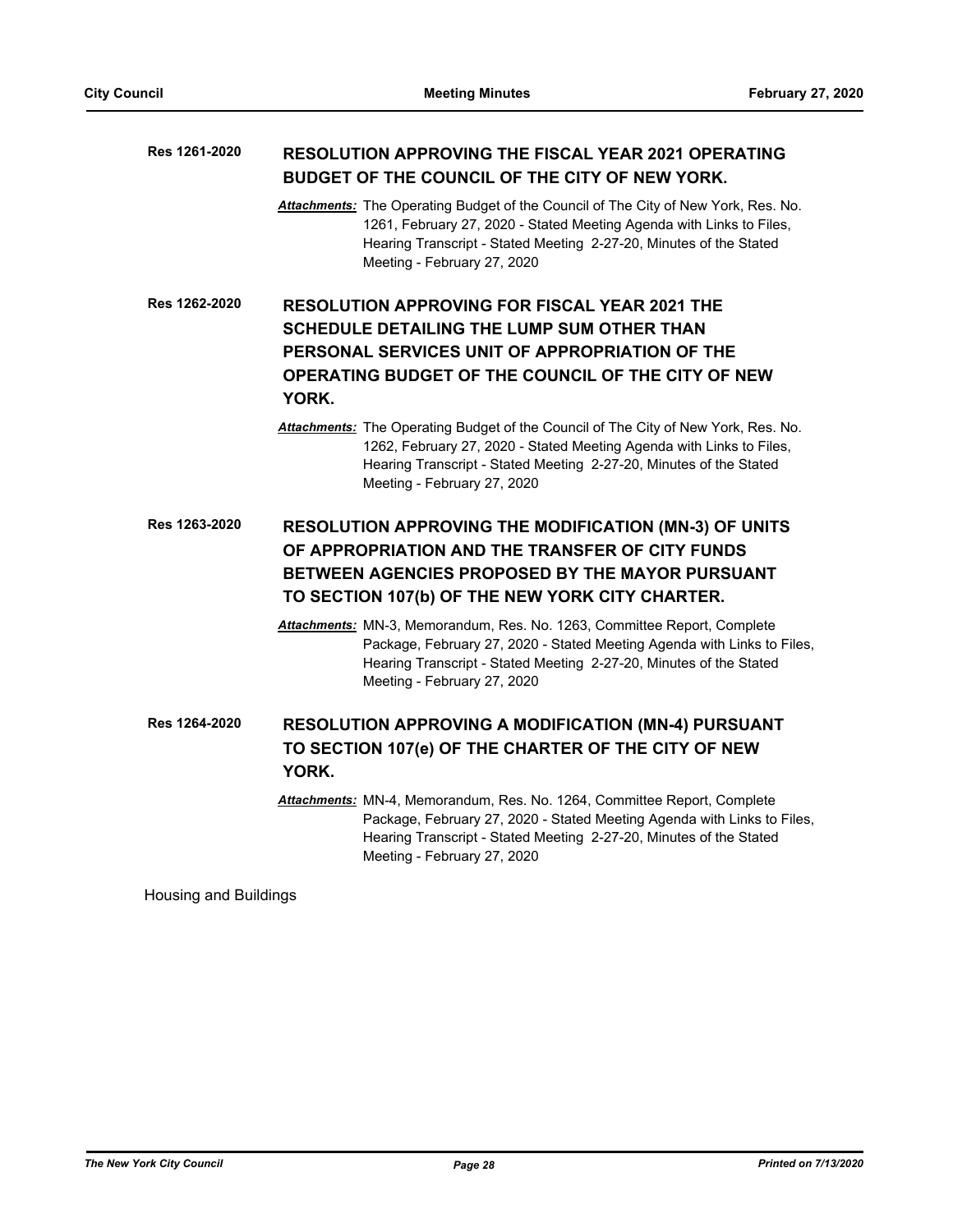| Int 1816-2019-A | A Local Law to amend the administrative code of the city of New  |  |  |  |
|-----------------|------------------------------------------------------------------|--|--|--|
|                 | York, in relation to conforming the New York city energy         |  |  |  |
|                 | conservation code to the New York state energy code with         |  |  |  |
|                 | amendments unique to construction in the city and incorporate    |  |  |  |
|                 | therein provisions of the NYStretch energy code-2020, and to     |  |  |  |
|                 | repeal section 28-1001.2 of such administrative code relating to |  |  |  |
|                 | such conforming amendments                                       |  |  |  |

*Attachments:* Summary of Int. No. 1816-A, Summary of Int. No. 1816, Int. No. 1816, December 10, 2019 - Stated Meeting Agenda with Links to Files, Hearing Transcript - Stated Meeting 12-10-19, Minutes of the Stated Meeting - December 10, 2019, Committee Report 1/27/20, Hearing Testimony 1/27/20, Hearing Transcript 1/27/20, Proposed Int. No. 1816-A - 2/20/20, Committee Report 2/26/20, Hearing Testimony 2/26/20, Hearing Transcript 2/26/20, Committee Report - Stated Meeting, February 27, 2020 - Stated Meeting Agenda with Links to Files, Hearing Transcript - Stated Meeting 2-27-20, Int. No. 1816-A (FINAL), Fiscal Impact Statement, Legislative Documents - Letter to the Mayor, Minutes of the Stated Meeting - February 27, 2020

## **Enactment No:** 2020/048

Land Use

| Res 1265-2020 | Resolution approving the decision of the City Planning<br>Commission on ULURP No. C 200061 (A) ZSM, for the grant of a<br>special permit (L.U. No. 606).                                                                                                                                                                                                                                                                                                                                                            |  |  |  |
|---------------|---------------------------------------------------------------------------------------------------------------------------------------------------------------------------------------------------------------------------------------------------------------------------------------------------------------------------------------------------------------------------------------------------------------------------------------------------------------------------------------------------------------------|--|--|--|
|               | Attachments: Land Use Calendar - Week of January 27, 2020 - January 31, 2020,<br>January 23, 2020 - Stated Meeting Agenda with Links to Files, Hearing<br>Transcript - Stated Meeting 1-23-20, Land Use Calendar - Week of<br>February 10, 2020 - February 14, 2020, Land Use Calendar - February 13,<br>2020, February 27, 2020 - Stated Meeting Agenda with Links to Files,<br>Committee Report, Res. No. 1265, Hearing Transcript - Stated Meeting<br>2-27-20, Minutes of the Stated Meeting - February 27, 2020 |  |  |  |
| Res 1266-2020 | <b>Resolution approving the decision of the City Planning</b><br>Commission on ULURP No. C 200064 ZMM, a Zoning Map<br>amendment (L.U. No. 607).                                                                                                                                                                                                                                                                                                                                                                    |  |  |  |
|               | Attachments: Land Use Calendar - Week of January 27, 2020 - January 31, 2020,<br>January 23, 2020 - Stated Meeting Agenda with Links to Files, Hearing<br>Transcript - Stated Meeting 1-23-20, Land Use Calendar - Week of<br>February 10, 2020 - February 14, 2020, Land Use Calendar - February 13,<br>2020, February 27, 2020 - Stated Meeting Agenda with Links to Files,<br>Committee Report, Res. No. 1266, Hearing Transcript - Stated Meeting<br>2-27-20, Minutes of the Stated Meeting - February 27, 2020 |  |  |  |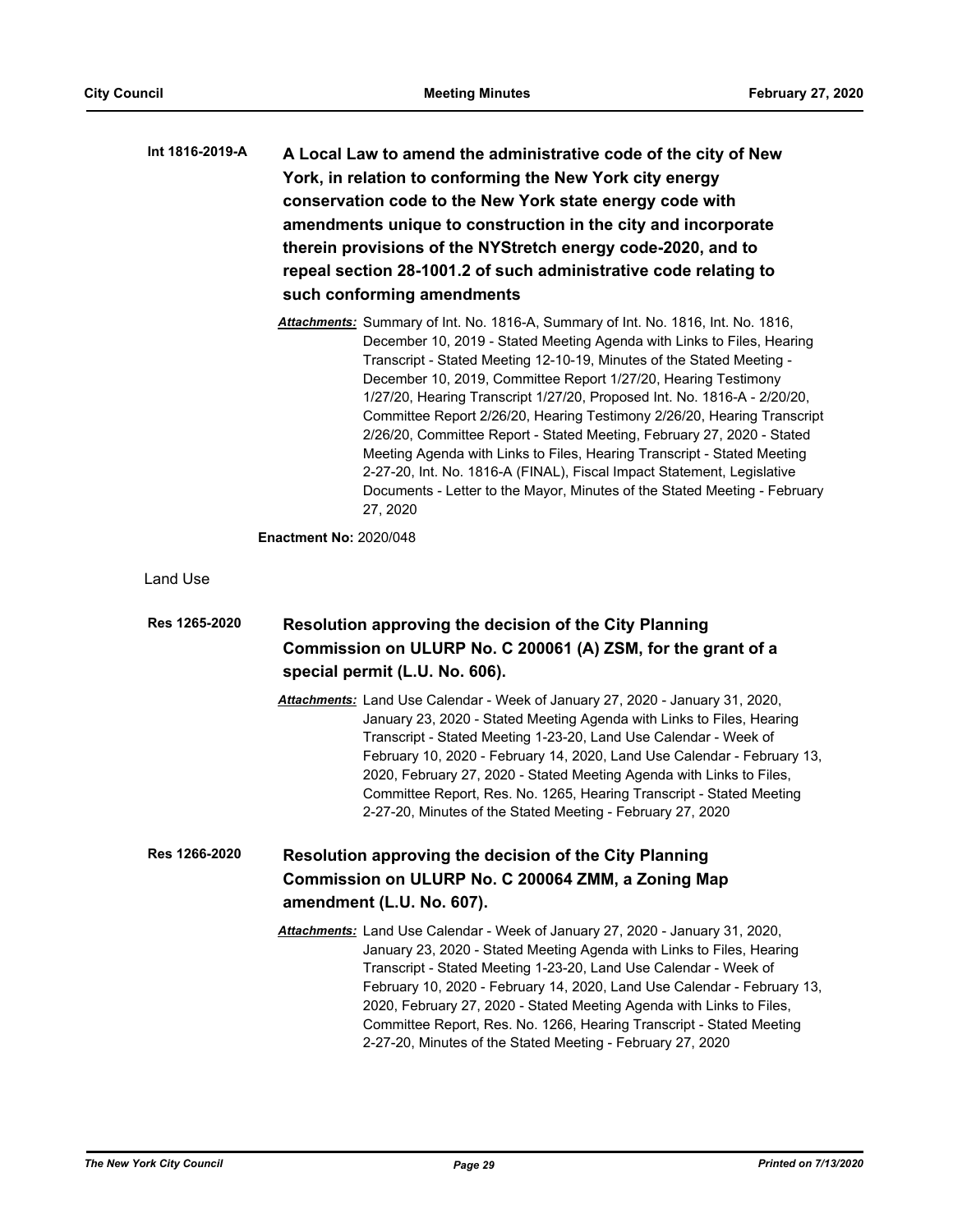| Res 1267-2020        | Resolution approving the decision of the City Planning<br>Commission on Application No. N 200065 ZRM, for an amendment<br>of the text of the Zoning Resolution (L.U. No. 608).                                                                                                                                                                                                                                                                                                                                      |  |  |  |
|----------------------|---------------------------------------------------------------------------------------------------------------------------------------------------------------------------------------------------------------------------------------------------------------------------------------------------------------------------------------------------------------------------------------------------------------------------------------------------------------------------------------------------------------------|--|--|--|
|                      |                                                                                                                                                                                                                                                                                                                                                                                                                                                                                                                     |  |  |  |
|                      | Attachments: Land Use Calendar - Week of January 27, 2020 - January 31, 2020,<br>January 23, 2020 - Stated Meeting Agenda with Links to Files, Hearing<br>Transcript - Stated Meeting 1-23-20, Land Use Calendar - Week of<br>February 10, 2020 - February 14, 2020, Land Use Calendar - February 13,<br>2020, February 27, 2020 - Stated Meeting Agenda with Links to Files,<br>Committee Report, Res. No. 1267, Hearing Transcript - Stated Meeting<br>2-27-20, Minutes of the Stated Meeting - February 27, 2020 |  |  |  |
| Res 1268-2020        | Resolution approving the decision of the City Planning                                                                                                                                                                                                                                                                                                                                                                                                                                                              |  |  |  |
|                      | Commission on ULURP No. C 190265 ZSM, for the grant of a                                                                                                                                                                                                                                                                                                                                                                                                                                                            |  |  |  |
|                      | special permit (L.U. No. 609).                                                                                                                                                                                                                                                                                                                                                                                                                                                                                      |  |  |  |
|                      | Attachments: Land Use Calendar - Week of January 27, 2020 - January 31, 2020,<br>January 23, 2020 - Stated Meeting Agenda with Links to Files, Hearing<br>Transcript - Stated Meeting 1-23-20, Land Use Calendar - Week of<br>February 10, 2020 - February 14, 2020, Land Use Calendar - February 13,<br>2020, February 27, 2020 - Stated Meeting Agenda with Links to Files,<br>Committee Report, Res. No. 1268, Hearing Transcript - Stated Meeting<br>2-27-20, Minutes of the Stated Meeting - February 27, 2020 |  |  |  |
| Res 1269-2020        | <b>Resolution approving the decision of the City Planning</b>                                                                                                                                                                                                                                                                                                                                                                                                                                                       |  |  |  |
|                      | Commission on ULURP No. C 190508 MMX, an amendment to the                                                                                                                                                                                                                                                                                                                                                                                                                                                           |  |  |  |
|                      | City Map (L.U. No. 610).                                                                                                                                                                                                                                                                                                                                                                                                                                                                                            |  |  |  |
|                      | Attachments: Land Use Calendar - Week of January 27, 2020 - January 31, 2020,<br>January 23, 2020 - Stated Meeting Agenda with Links to Files, Hearing<br>Transcript - Stated Meeting 1-23-20, Land Use Calendar - Week of<br>February 10, 2020 - February 14, 2020, Land Use Calendar - February 13,<br>2020, February 27, 2020 - Stated Meeting Agenda with Links to Files,<br>Committee Report, Res. No. 1269, Hearing Transcript - Stated Meeting<br>2-27-20, Minutes of the Stated Meeting - February 27, 2020 |  |  |  |
| <b>Res 1270-2020</b> | Resolution approving the site plan for a new, approximately                                                                                                                                                                                                                                                                                                                                                                                                                                                         |  |  |  |
|                      | 322-Seat Primary School Facility, located at 6740 3rd Avenue                                                                                                                                                                                                                                                                                                                                                                                                                                                        |  |  |  |
|                      | (Block 5853, Lot 45), Community District 10, Borough of Brooklyn                                                                                                                                                                                                                                                                                                                                                                                                                                                    |  |  |  |
|                      | (Non-ULURP No. 20205150 SCK; L.U. No. 615).                                                                                                                                                                                                                                                                                                                                                                                                                                                                         |  |  |  |
|                      | <b>Attachments:</b> February 11, 2020 - Stated Meeting Agenda with Links to Files, Land Use<br>Calendar - Week of February 10, 2020 - February 14, 2020, Land Use<br>Calendar - February 13, 2020, February 27, 2020 - Stated Meeting Agenda<br>with Links to Files, Committee Report, Res. No. 1270, Hearing Transcript -<br>Stated Meeting 2-27-20, Minutes of the Stated Meeting - February 27,<br>2020                                                                                                          |  |  |  |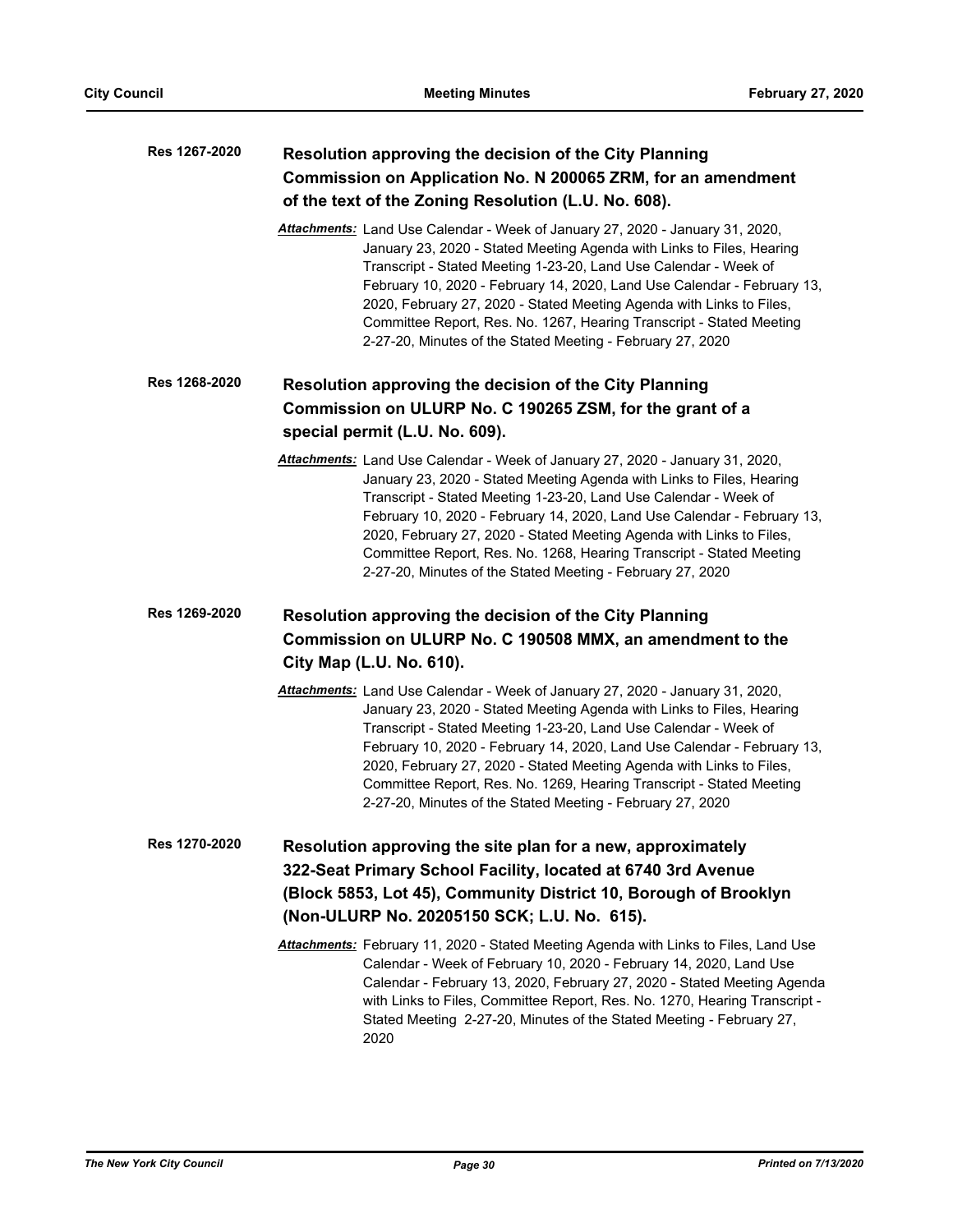- **Resolution approving a motion to file pursuant to withdrawal of the Recommendation to approve a renewal revocable consent for an unenclosed sidewalk café located at 417 Amsterdam Avenue, Borough of Manhattan (Non-ULURP No. 20205180 TCM; L.U. No. 624). Res 1271-2020**
	- *Attachments:* February 11, 2020 Stated Meeting Agenda with Links to Files, Land Use Calendar - Week of February 10, 2020 - February 14, 2020, Land Use Calendar - February 13, 2020, Withdrawal Letter, February 27, 2020 - Stated Meeting Agenda with Links to Files, Committee Report, Res. No. 1271, Hearing Transcript - Stated Meeting 2-27-20, Minutes of the Stated Meeting - February 27, 2020

**Resolution approving the petition for a renewal revocable consent for an unenclosed sidewalk café located at 900 7th Avenue, Borough of Manhattan (Non-ULURP No. 20205106 TCM; L.U. No. 625). Res 1272-2020**

- *Attachments:* February 11, 2020 Stated Meeting Agenda with Links to Files, Land Use Calendar - Week of February 10, 2020 - February 14, 2020, Land Use Calendar - February 13, 2020, February 27, 2020 - Stated Meeting Agenda with Links to Files, Committee Report, Res. No. 1272, Hearing Transcript - Stated Meeting 2-27-20, Minutes of the Stated Meeting - February 27, 2020
- **Resolution approving a motion to file pursuant to withdrawal of the application which was the subject of the decision of the City Planning Commission on ULURP No. C 200088 ZMX, a Zoning Map amendment (L.U. No. 636). Res 1273-2020**
	- *Attachments:* February 11, 2020 Stated Meeting Agenda with Links to Files, Land Use Calendar - Week of February 10, 2020 - February 14, 2020, Land Use Calendar - February 13, 2020, Withdrawal Letter, February 27, 2020 - Stated Meeting Agenda with Links to Files, Committee Report, Res. No. 1273, Hearing Transcript - Stated Meeting 2-27-20, Minutes of the Stated Meeting - February 27, 2020

Oversight and Investigations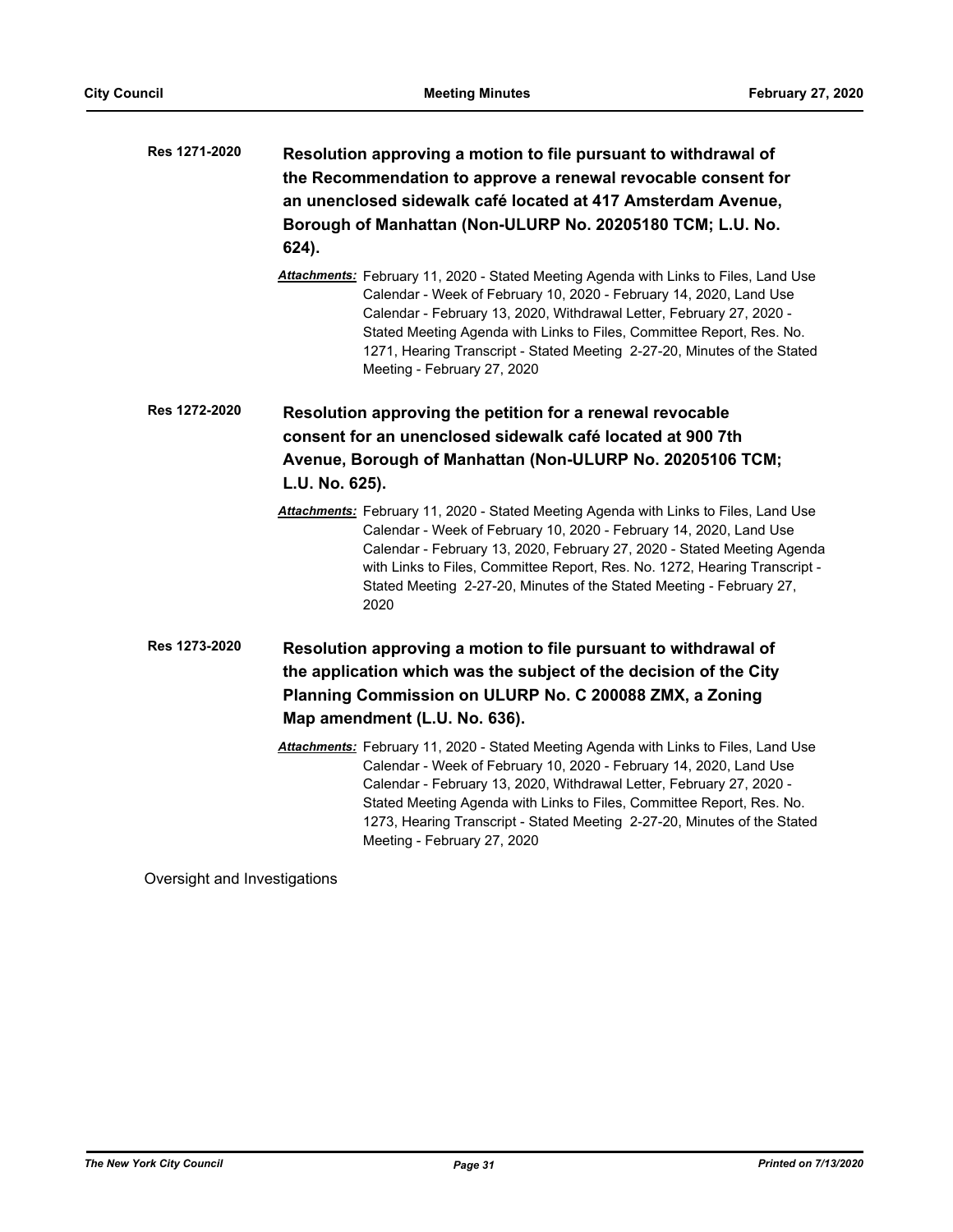## **A Local Law to amend the administrative code of the city of New York, in relation to requiring the department of investigation and the special commissioner of investigation to create web applications to track agency cooperation and compliance with investigations and recommendations Int 1440-2019-A**

*Attachments:* Summary of Int. No. 1440-A, Summary of Int. No. 1440, Int. No. 1440, February 13, 2019 - Stated Meeting Agenda with Links to Files, Hearing Transcript - Stated Meeting 2-13-19, Minutes of the Stated Meeting - February 13, 2019, Committee Report 11/13/19, Hearing Testimony 11/13/19, Hearing Transcript 11/13/19, Proposed Int. No. 1440-A - 2/24/20, Committee Report 2/27/20, Hearing Transcript 2/27/20, Committee Report - Stated Meeting, February 27, 2020 - Stated Meeting Agenda with Links to Files, Hearing Transcript - Stated Meeting 2-27-20, Int. No. 1440-A (FINAL), Fiscal Impact Statement, Legislative Documents - Letter to the Mayor, Local Law 43, Minutes of the Stated Meeting - February 27, 2020

**Enactment No:** 2020/043

Public Safety

#### **A Local Law to amend the New York city charter, in relation to individualized responses to violent hate crimes Int 1847-2020-A**

*Attachments:* Summary of Int. No. 1847, Int. No. 1847, January 8, 2020 - Charter Meeting Agenda with Links to Files, Hearing Transcript - Charter Meeting 1-8-20, Minutes of the Charter Meeting - January 8, 2020, Committee Report 2/10/20, Hearing Testimony 2/10/20, Hearing Transcript 2/10/20, Proposed Int. No. 1847-A - 2/20/20, Committee Report 2/25/20, Hearing Transcript 2/25/20, February 27, 2020 - Stated Meeting Agenda with Links to Files, Hearing Transcript - Stated Meeting 2-27-20, Int. No. 1847-A (FINAL), Fiscal Impact Statement, Legislative Documents - Letter to the Mayor, Minutes of the Stated Meeting - February 27, 2020

**Enactment No:** 2020/049

Rules, Privileges, and Elections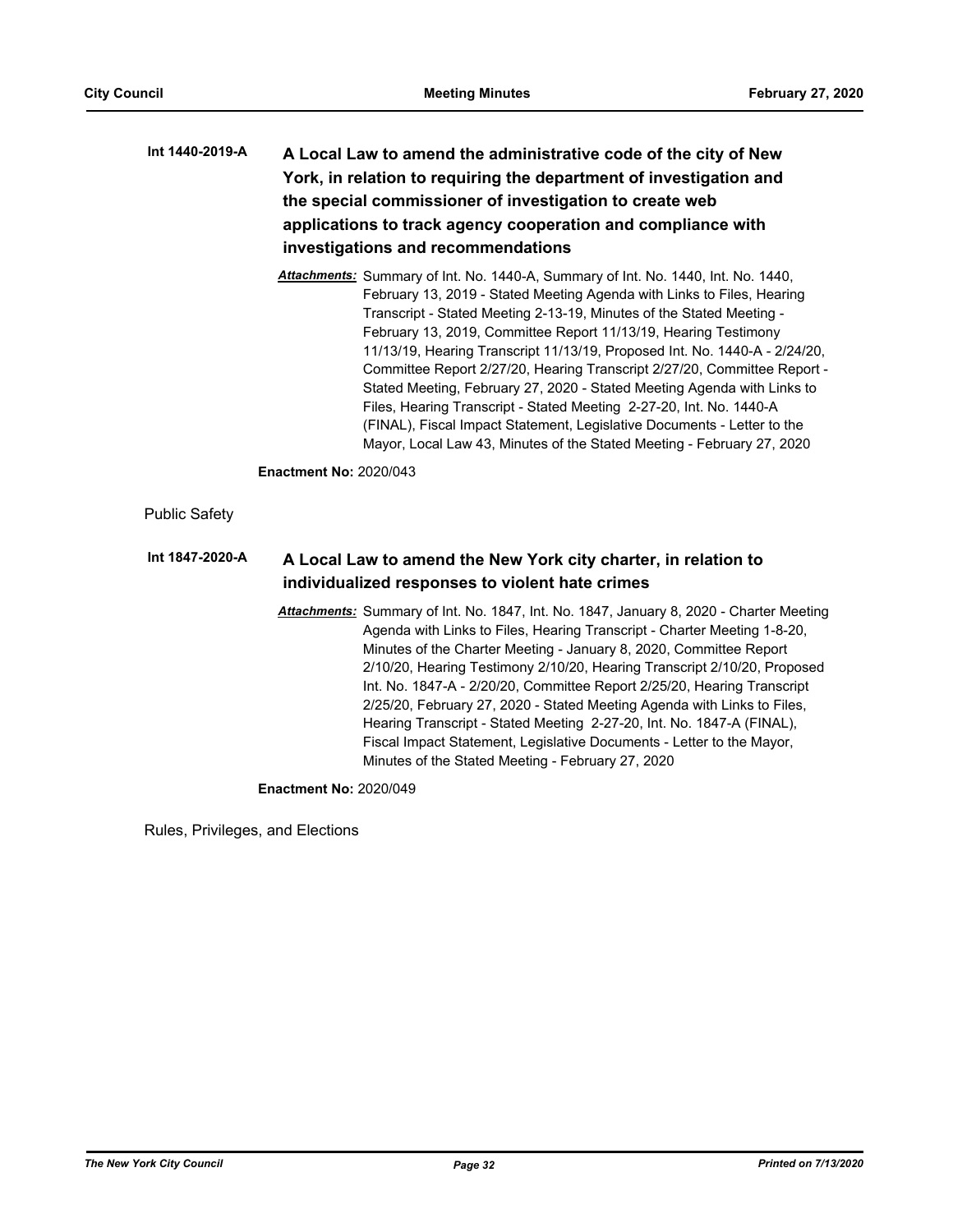#### **RESOLUTION APPROVING THE APPOINTMENT BY THE MAYOR OF NISHA AGARWAL AS A MEMBER OF THE NEW YORK CITY CONFLICTS OF INTEREST BOARD. Res 1274-2020**

**By Council Member Koslowitz**

**RESOLVED, that pursuant to § 2602 of the New York City Charter, the Council does hereby approve the appointment of Nisha Agarwal by the Mayor as a member of the New York City Conflicts of Interest Board to serve for the remainder of a six-year term that will expire on March 31, 2022.**

## **COUPLED ON GO**

*Attachments:* Appointment Letter, February 11, 2020 - Stated Meeting Agenda with Links to Files, Hearing Transcript - Stated Meeting 2-11-20, Committee Report 2/25/20, Res. No. 1274, February 27, 2020 - Stated Meeting Agenda with Links to Files, Hearing Transcript - Stated Meeting 2-27-20, Minutes of the Stated Meeting - February 27, 2020

### **RESOLUTION APPROVING THE APPOINTMENT BY THE MAYOR OF WAYNE HAWLEY AS A MEMBER OF THE NEW YORK CITY CONFLICTS OF INTEREST BOARD. Res 1275-2020**

*Attachments:* Appointment Letter, February 11, 2020 - Stated Meeting Agenda with Links to Files, Hearing Transcript - Stated Meeting 2-11-20, Committee Report 2/25/20, Res. No. 1275, February 27, 2020 - Stated Meeting Agenda with Links to Files, Hearing Transcript - Stated Meeting 2-27-20, Minutes of the Stated Meeting - February 27, 2020

Women and Gender Equity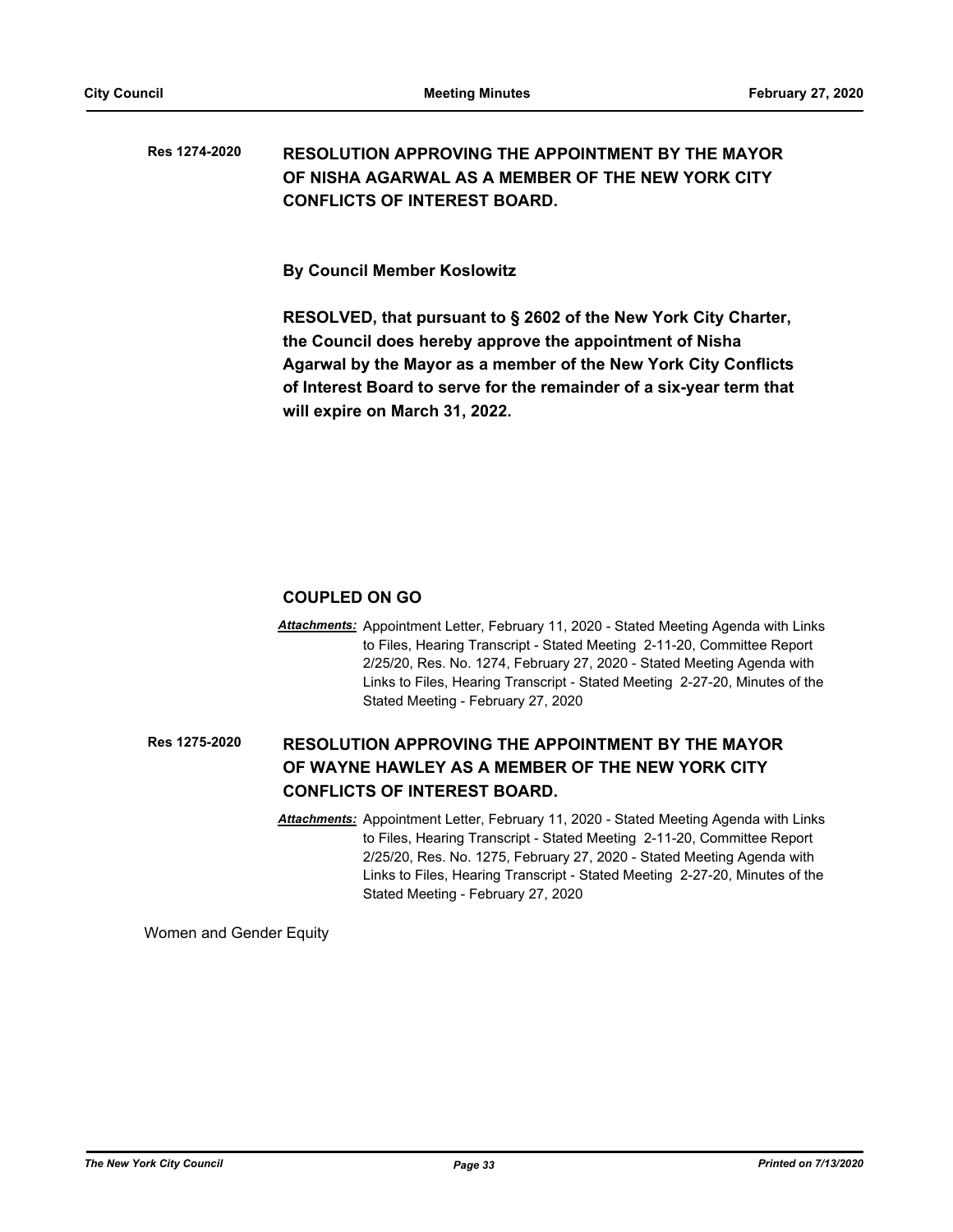### **A Local Law to amend the administrative code of the city of New York, in relation to reporting on efforts to prevent and address sex- and gender-based discrimination and harassment Int 1536-2019-A**

*Attachments:* Summary of Int. No. 1536-A, Summary of Int. No. 1536, Int. No. 1536, April 18, 2019 - Stated Meeting Agenda with Links to Files, Hearing Transcript - Stated Meeting 4-18-19, Minutes of the Stated Meeting - April 18, 2019, Committee Report 4/30/19, Hearing Testimony 4/30/19, Hearing Transcript 4/30/19, Proposed Int. No. 1536-A - 2/24/20, Committee Report 2/25/20, Hearing Transcript 2/25/20, February 27, 2020 - Stated Meeting Agenda with Links to Files, Hearing Transcript - Stated Meeting 2-27-20, Int. No. 1536-A (FINAL), Fiscal Impact Statement, Legislative Documents - Letter to the Mayor, Local Law 45, Minutes of the Stated Meeting - February 27, 2020

**Enactment No:** 2020/045

General Order Calendar

#### **Resolution approving with modifications the decision of the City Planning Commission on ULURP No. C 190438 ZMK, a Zoning Map amendment (Preconsidered L.U. No. 614). Res 1276-2020**

*Attachments:* Land Use Calendar - Week of January 27, 2020 - January 31, 2020, February 11, 2020 - Stated Meeting Agenda with Links to Files, Land Use Calendar - Week of February 10, 2020 - February 14, 2020, Land Use Calendar - February 13, 2020, City Planning Commission Approval Letter, February 27, 2020 - Stated Meeting Agenda with Links to Files, Committee Report, Res. No. 1276, Hearing Transcript - Stated Meeting 2-27-20, Minutes of the Stated Meeting - February 27, 2020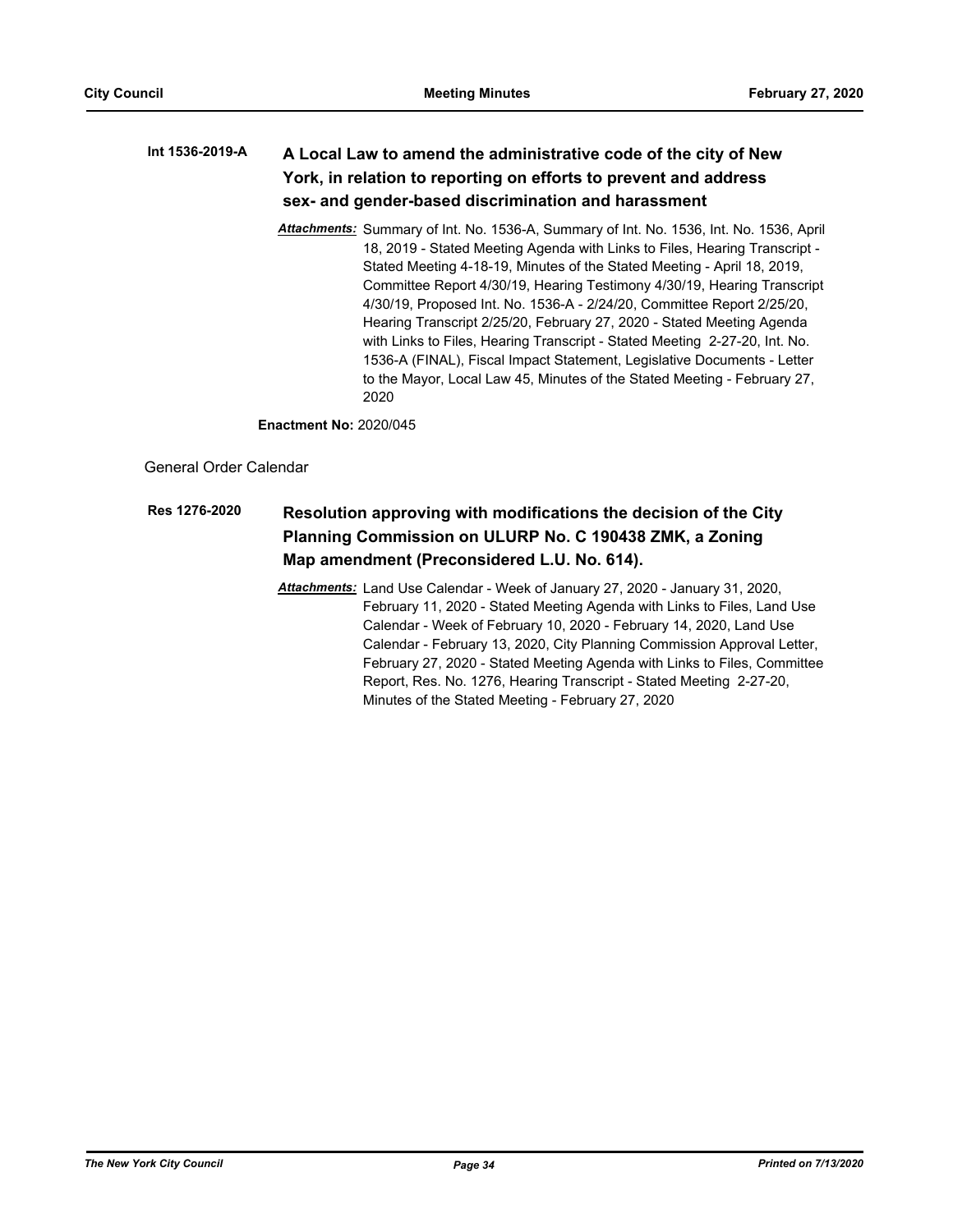## **T2018-1849 Commissioner of Deeds**

*Attachments:* Hearing Transcript - Charter Meeting 1-3-18, Hearing Transcript - Stated Meeting 1-11-18, January 16, 2018 - Stated Meeting Agenda with Links to Files, Hearing Transcript - Stated Meeting 1-16-18, Hearing Transcript - Stated Meeting 1-31-18, February 14, 2018 - Stated Meeting Agenda, February 15, 2018 - Stated Meeting Agenda, January 31, 2018 - Stated Meeting Agenda, Hearing Transcript - Stated Meeting 2-14-18, Minutes of the Stated Meeting - January 11, 2018, Hearing Transcript - Stated Meeting 2-15-18, March 7, 2018 - Stated Meeting Agenda, Hearing Transcript - Stated Meeting 3-7-18, March 22, 2018 - Stated Meeting Agenda, Minutes of the Stated Meeting - January 16, 2018, Minutes of the Stated Meeting - January 31, 2018, April 11, 2018 - Stated Meeting Agenda, Minutes of the Stated Meeting - February 14, 2018, Minutes of the Stated Meeting - February 15, 2018, Hearing Transcript - Stated Meeting 3-22-18, Minutes of the Stated Meeting - March 7, 2018, Hearing Transcript - Stated Meeting 4-11-18, May 9, 2018 - Stated Meeting Agenda with Links to Files, May 23, 2018 - Stated Meeting Agenda with Links to Files, Hearing Transcript - Stated Meeting 4-25-18, Minutes of the Stated Meeting - March 22, 2018, Hearing Transcript - Stated Meeting 5-9-18, Minutes of the Stated Meeting - April 11, 2018, Hearing Transcript - Stated Meeting 5-23-18, Hearing Transcript - Stated Meeting 6-7-18, Minutes of the Stated Meeting - April 25, 2018, July 18, 2018 - Stated Meeting Agenda with Links to Files, Hearing Transcript - Stated Meeting 6-28-18, Minutes of the Stated Meeting - May 9, 2018, Hearing Transcript - Stated Meeting 7-18-18, Minutes of the Stated Meeting - May 23, 2018, Minutes of the Recessed Stated Meeting - June 7, 2018, Hearing Transcript - Stated Meeting 8-8-18, September 12, 2018 - Stated Meeting Agenda with Links to Files, Minutes of the Stated Meeting - June 7, 2018, Hearing Transcript - Stated Meeting 9-12-18, Minutes of the Stated Meeting - June 28, 2018, September 26, 2018 - Stated Meeting Agenda with Links to Files, Minutes of the Stated Meeting - July 18, 2018, October 17, 2018 - Stated Meeting Agenda with Links to Files, Hearing Transcript - Stated Meeting 9-26-18, Minutes of the Stated Meeting - August 8, 2018, October 31, 2018 - Stated Meeting Agenda with Links to Files, November 14, 2018 - Stated Meeting Agenda with Links to Files, Minutes of the Stated Meeting - September 12, 2018, November 28, 2018 - Stated Meeting Agenda with Links to Files, Hearing Transcript - Stated Meeting 10-31-18, Minutes of the Stated Meeting - September 26, 2018, December 11, 2018 - Stated Meeting Agenda with Links to Files, Minutes of the Stated Meeting - October 17, 2018, Hearing Transcript - Stated Meeting 11-14-18, December 20, 2018 - Stated Meeting Agenda with Links to Files, Hearing Transcript - Stated Meeting 11-28-18, August 8, 2018 - Stated Meeting Agenda with Links to Files, Hearing Transcript - Stated Meeting 12-11-18, January 9, 2019 - Charter Meeting with Links to Files, Minutes of the Stated Meeting - October 31, 2018, Hearing Transcript - Stated Meeting 12-20-18, Minutes of the Stated Meeting - November 14, 2018, January 24, 2019 - Stated Meeting Agenda with Links to Files, Hearing Transcript - Charter Meeting 1-9-19, Minutes of the Stated Meeting - November 28, 2018, February 13, 2019 - Stated Meeting Agenda with Links to Files, Minutes of the Stated Meeting - December 11, 2018, Hearing Transcript - Stated Meeting 1-24-19, February 28, 2019 - Stated Meeting Agenda with Links to Files, March 13, 2019 - Stated Meeting Agenda with Links to Files, Minutes of the Stated Meeting -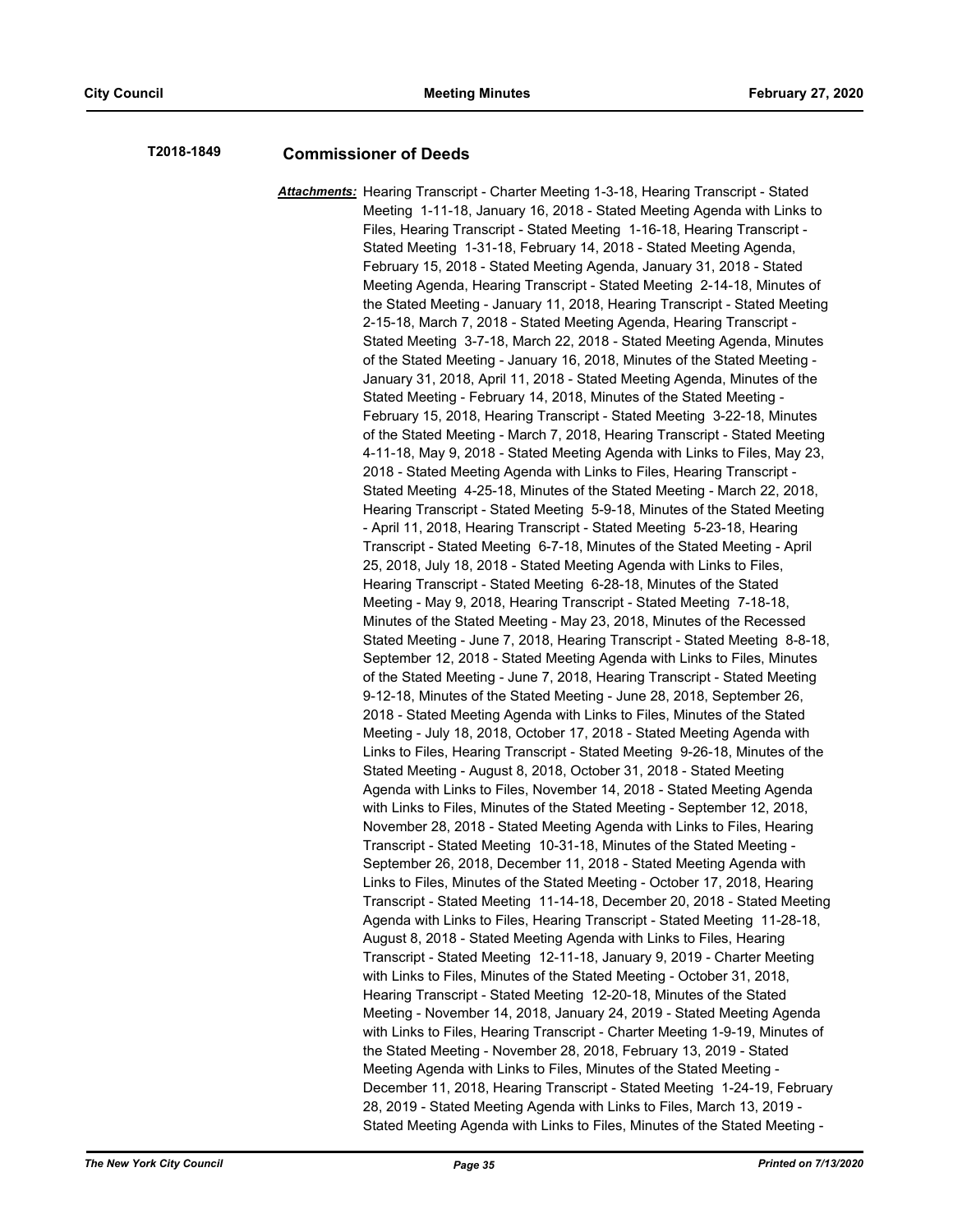December 20, 2018, Hearing Transcript - Stated Meeting 2-13-19, Minutes of the Charter Meeting - January 9, 2019, March 28, 2019 - Stated Meeting Agenda with Links to Files, Hearing Transcript - Stated Meeting 2-28-19, Minutes of the Stated Meeting - January 24, 2019, April 18, 2019 - Stated Meeting Agenda with Links to Files, Hearing Transcript - Stated Meeting 3-13-19, Minutes of the Stated Meeting - February 13, 2019, Minutes of the Stated Meeting - February 28, 2019, Minutes of the Stated Meeting - March 13, 2019, Hearing Transcript - Stated Meeting 3-28-19, Hearing Transcript - Stated Meeting 4-9-19, Hearing Transcript - Stated Meeting 4-18-19, May 29, 2019 - Stated Meeting Agenda with Links to Files, Hearing Transcript - Stated Meeting 5-8-19, Minutes of the Stated Meeting - March 28, 2019, Hearing Transcript - Stated Meeting 5-29-19, June 13, 2019 - Stated Meeting Agenda with Links to Files, June 26, 2019 - Stated Meeting Agenda with Links to Files, Hearing Transcript - Stated Meeting 6-13-19, Minutes of the Stated Meeting - April 9, 2019, Minutes of the Stated Meeting - April 18, 2019, July 23, 2019 - Stated Meeting Agenda with Links to Files, Hearing Transcript - Stated Meeting 6-26-19, Hearing Transcript - Stated Meeting 7-23-19, Hearing Transcript - Stated Meeting 7-23-19, Minutes of the Stated Meeting - May 8, 2019, August 14, 2019 - Stated Meeting Agenda with Links to Files, Minutes of the Stated Meeting - May 29, 2019, Minutes of the Recessed Meeting of May 29, 2019 Held on June 13, 2019, Hearing Transcript - Stated Meeting 8-14-19, Minutes of the Stated Meeting - June 13, 2019, Minutes of the Recessed Meeting of June 13, 2019 Held on June 18, 2019, September 12, 2019 - Stated Meeting Agenda with Links to Files, Hearing Transcript - Stated Meeting 9-12-19, Minutes of the Recessed Meeting of June 13, 2019 Held on June 19, 2019, September 25, 2019 - Stated Meeting Agenda with Links to Files, Minutes of the Stated Meeting - June 26, 2019, Hearing Transcript - Stated Meeting 9-25-19, October 17, 2019 - Stated Meeting Agenda with Links to Files, Minutes of the Stated Meeting - July 23, 2019, October 30, 2019 - Stated Meeting Agenda with Links to Files, Minutes of the Stated Meeting - August 14, 2019, November 14, 2019 - Stated Meeting Agenda with Links to Files, Hearing Transcript - Stated Meeting 10-17-19, Hearing Transcript - Stated Meeting 10-30-19, November 26, 2019 - Stated Meeting Agenda, Hearing Transcript - Stated Meeting 11-26-19, Minutes of the Stated Meeting - September 12, 2019, Hearing Transcript - Stated Meeting 11-14-19, December 10, 2019 - Stated Meeting Agenda with Links to Files, Hearing Transcript - Stated Meeting 12-10-19, December 19, 2019 - Stated Meeting Agenda with Links to Files, Minutes of the Stated Meeting - September 25, 2019, January 8, 2020 - Charter Meeting Agenda with Links to Files, Hearing Transcript - Charter Meeting 1-8-20, Minutes of the Stated Meeting - October 17, 2019, Hearing Transcript - Stated Meeting 12-19-19, January 23, 2020 - Stated Meeting Agenda with Links to Files, Hearing Transcript - Stated Meeting 1-23-20, Minutes of the Stated Meeting - October 30, 2019, February 11, 2020 - Stated Meeting Agenda with Links to Files, Hearing Transcript - Stated Meeting 2-11-20, February 27, 2020 - Stated Meeting Agenda with Links to Files, Minutes of the Stated Meeting - November 14, 2019, Hearing Transcript - Stated Meeting 2-27-20, Minutes of the Stated Meeting - November 26, 2019, Minutes of the Stated Meeting - December 10, 2019, Minutes of the Stated Meeting - December 19, 2019, Minutes of the Charter Meeting - January 8, 2020, Minutes of the Stated Meeting - January 23, 2020, Minutes of the Stated Meeting - February 11, 2020, Minutes of the Stated Meeting - February 27, 2020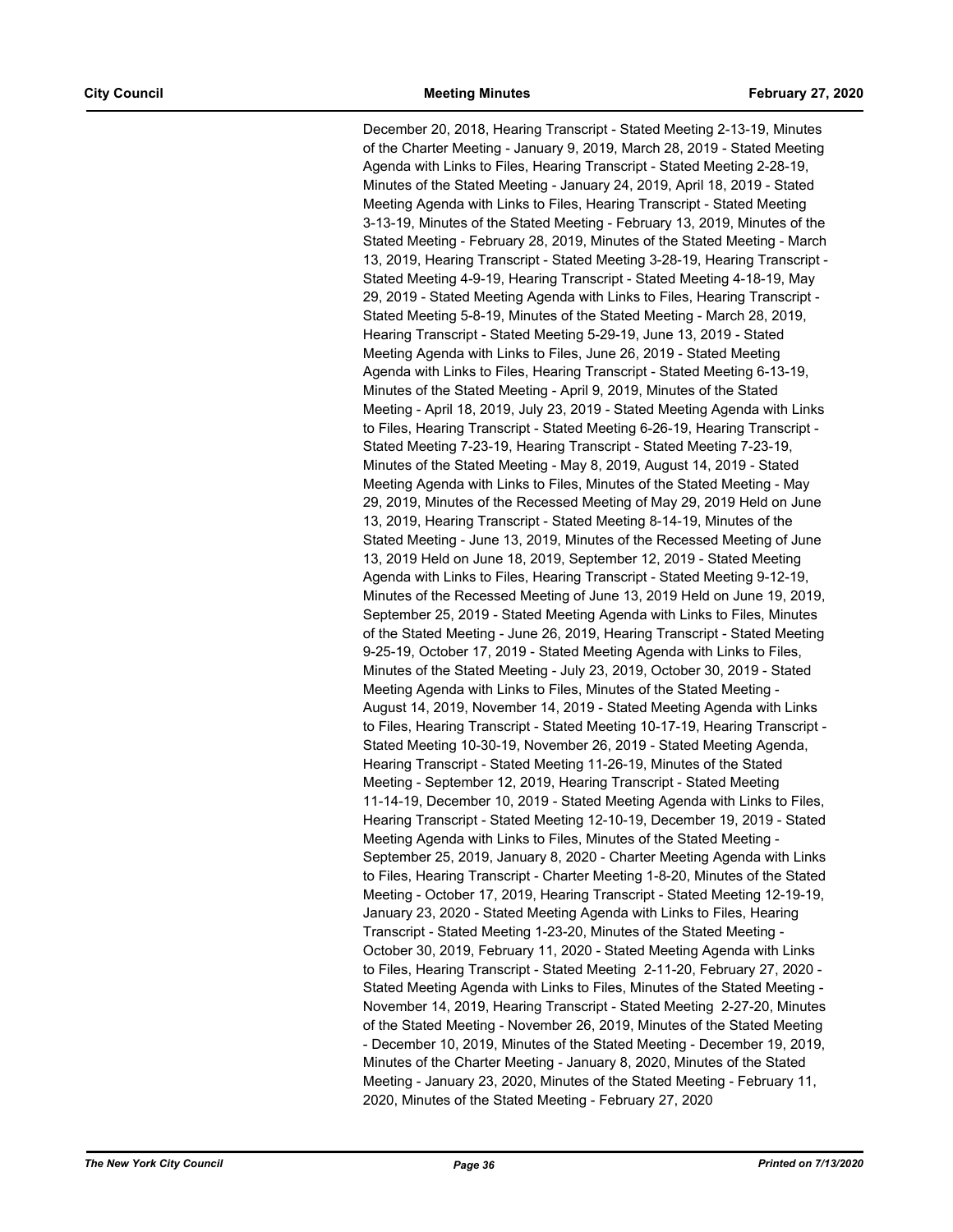*The Majority Leader and Acting President Pro Tempore (Council Member Cumbo) put the question whether the Council would agree with and adopt such motion which was decided in the affirmative by the following vote:*

## Passed The Consent Agenda

#### **A motion was made that these files be approved by consent vote.**

- Affirmative: 45 Speaker Johnson, Adams, Ampry-Samuel, Ayala, Barron, Borelli, Brannan, Cabrera, Chin, Cohen, Constantinides, Cornegy Jr., Cumbo, Deutsch, Diaz Sr., Dromm, Eugene, Gibson, Gjonaj, Grodenchik, Holden, Kallos, Koo, Koslowitz, Lancman, Lander, Levin, Levine, Louis, Maisel, Matteo, Miller, Moya, Powers, Richards, Rivera, Rodriguez, Rosenthal, Salamanca Jr., Torres, Treyger, Ulrich, Vallone, Van Bramer and Yeger
	- **Absent:** 4 King, Menchaca, Perkins and Reynoso
	- Medical: 1 Rose

*The following files were removed from the General Order Calendar and voted separately:*

*Preconsidered M-225 & Res. No. 1261, 44-1-0 Negative: CM Yeger*

*Preconsidered M-226 & Res. No. 1262, 44-1-0 Negative: CM Yeger*

*See files for individual votes.*

- Introduction & Reading of Bills See Attached 13.
- 14. Discussion of Resolutions
- 15. Resolutions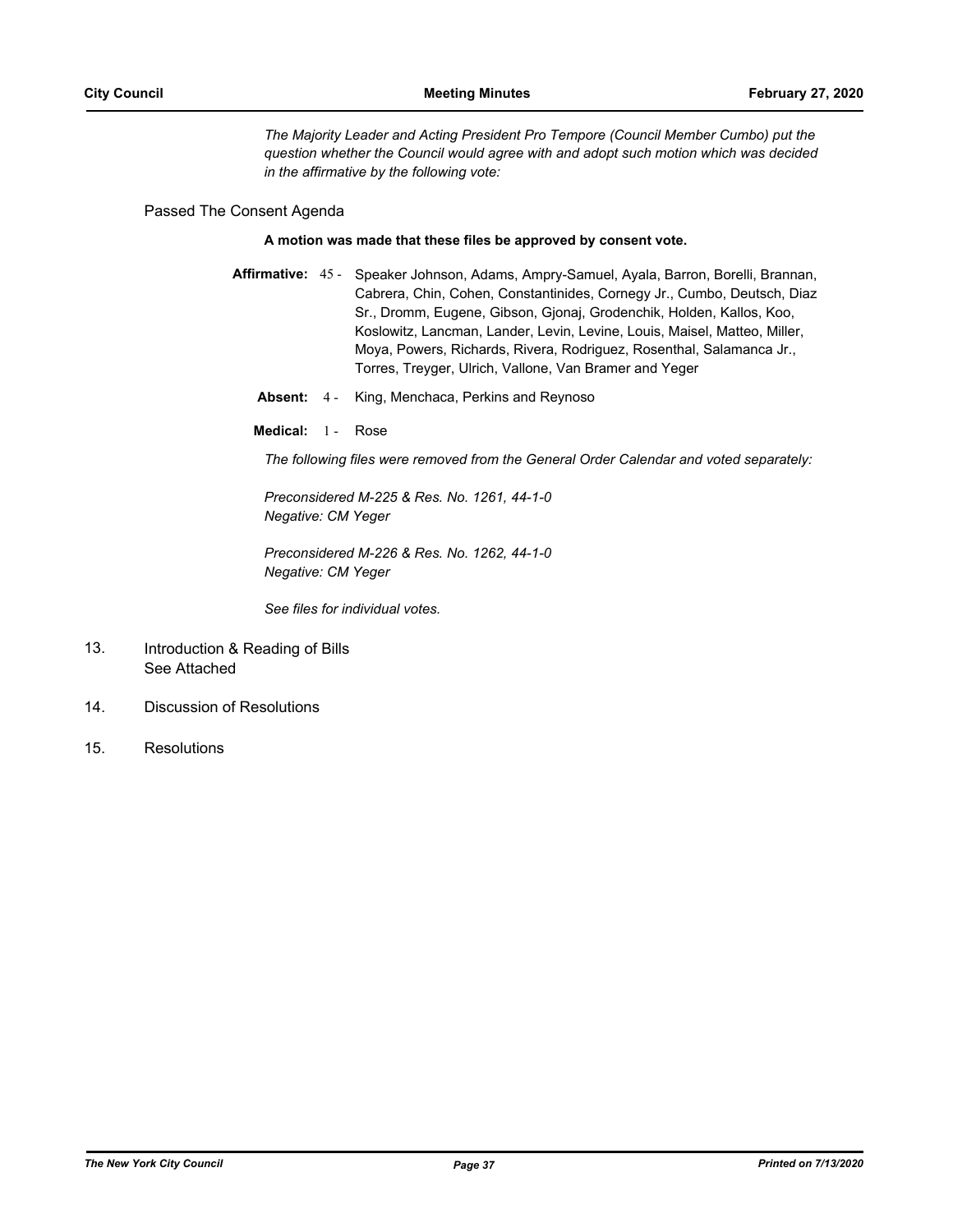- **Resolution calling upon the New York State Legislature to pass and fully fund, and the Governor to sign, A.6493/S.2281, legislation that would establish eight demonstration programs throughout New York State and one coordinating center to improve the care of sickle cell disease patients and educate about sickle cell trait Res 0335-2018**
	- *Attachments:* Res. No. 335, A. 5313, S. 4054-A, May 9, 2018 Stated Meeting Agenda with Links to Files, Hearing Transcript - Stated Meeting 5/9/18, Minutes of the Stated Meeting - May 9, 2018, Committee Report 9/9/19, Hearing Testimony 9/9/19, Hearing Transcript 9/9/19, Proposed Res. No. 335-A - 2/26/20, Committee Report 2/26/20, Hearing Testimony 2/26/20, Hearing Transcript 2/26/20, February 27, 2020 - Stated Meeting Agenda with Links to Files, Hearing Transcript - Stated Meeting 2-27-20, Minutes of the Stated Meeting - February 27, 2020

*Pursuant to Rule 8.50 of the Council, the Majority Leader and Acting President Pro Tempore (Council Member Cumbo) called for a voice vote. Hearing no objections, the Majority Leader and Acting President Pro Tempore (Council Member Cumbo) declared the Resolution to be adopted.*

*Adopted unanimously by the Council by voice-vote.*

**A motion was made that this Resolution be Approved, by Council approved by voice vote.**

#### **Resolution declaring June 19 of each year Sickle Cell Awareness Day in the City of New York. Res 0980-2019**

*Attachments:* Res. No. 980, June 26, 2019 - Stated Meeting Agenda with Links to Files, Hearing Transcript - Stated Meeting 6-26-19, Minutes of the Stated Meeting - June 26, 2019, Committee Report 9/9/19, Hearing Testimony 9/9/19, Hearing Transcript 9/9/19, Committee Report 2/26/20, Hearing Testimony 2/26/20, Hearing Transcript 2/26/20, February 27, 2020 - Stated Meeting Agenda with Links to Files, Hearing Transcript - Stated Meeting 2-27-20, Minutes of the Stated Meeting - February 27, 2020

*Pursuant to Rule 8.50 of the Council, the Majority Leader and Acting President Pro Tempore (Council Member Cumbo) called for a voice vote. Hearing no objections, the Majority Leader and Acting President Pro Tempore (Council Member Cumbo) declared the Resolution to be adopted.*

*Adopted unanimously by the Council by voice-vote.*

**A motion was made that this Resolution be Approved, by Council approved by voice vote.**

- 16. General Discussion
- 17. Extension of Remarks

INTRODUCTION AND READING OF BILLS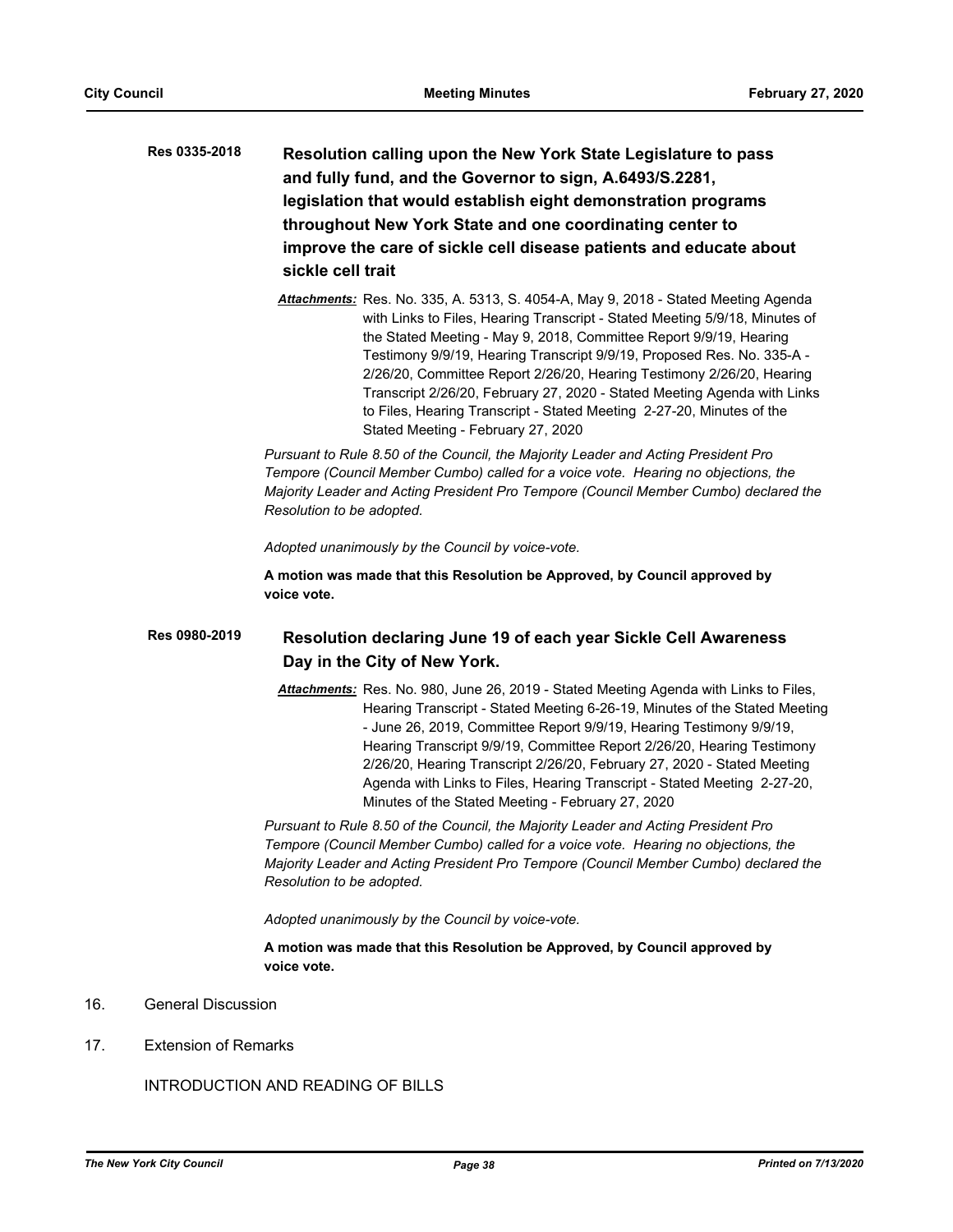| Res 1254-2020 | Resolution calling on the New York City Department of Education<br>to create 10 new rigorous, high quality Specialized High Schools<br>for grades 9 through 12, distributed across all five boroughs.                     |  |  |  |
|---------------|---------------------------------------------------------------------------------------------------------------------------------------------------------------------------------------------------------------------------|--|--|--|
|               | By Council Members Ampry-Samuel and Kallos<br><b>Sponsors:</b>                                                                                                                                                            |  |  |  |
|               | Attachments: Res. No. 1254, February 27, 2020 - Stated Meeting Agenda with Links to<br>Files, Hearing Transcript - Stated Meeting 2-27-20, Minutes of the Stated<br>Meeting - February 27, 2020                           |  |  |  |
|               | This Resolution was Referred to Comm by Council to the Committee on Education                                                                                                                                             |  |  |  |
| Int 1889-2020 | A Local Law to amend the administrative code of the city of New                                                                                                                                                           |  |  |  |
|               | York, in relation to requiring closed captioning to be enabled on                                                                                                                                                         |  |  |  |
|               | televisions in places of public accommodation                                                                                                                                                                             |  |  |  |
|               | By Council Members Ayala, Brannan, Rosenthal and Constantinides<br><b>Sponsors:</b>                                                                                                                                       |  |  |  |
|               | Attachments: Summary of Int. No. 1889, Int. No. 1889, February 27, 2020 - Stated<br>Meeting Agenda with Links to Files, Hearing Transcript - Stated Meeting<br>2-27-20, Minutes of the Stated Meeting - February 27, 2020 |  |  |  |
|               | This Introduction was Referred to Comm by Council to the Committee on Civil and<br><b>Human Rights</b>                                                                                                                    |  |  |  |
| Int 1890-2020 | A Local Law to amend the administrative code of the city of New<br>York, in relation to community outreach regarding the availability<br>of mental health counseling in response to violent and traumatic<br>incidents    |  |  |  |
|               | By Council Members Ayala and Brannan<br><u>Sponsors:</u>                                                                                                                                                                  |  |  |  |
|               | Attachments: Summary of Int. No. 1890, Int. No. 1890, February 27, 2020 - Stated<br>Meeting Agenda with Links to Files, Hearing Transcript - Stated Meeting<br>2-27-20, Minutes of the Stated Meeting - February 27, 2020 |  |  |  |
|               | This Introduction was Referred to Comm by Council to the Committee on Mental<br><b>Health, Disabilities and Addiction</b>                                                                                                 |  |  |  |
| Int 1891-2020 | A Local Law to amend the New York city fire code, in relation to<br>machines used to resurface ice                                                                                                                        |  |  |  |
|               | By Council Member Borelli<br><b>Sponsors:</b>                                                                                                                                                                             |  |  |  |
|               | Attachments: Summary of Int. No. 1891, Int. No. 1891, February 27, 2020 - Stated<br>Meeting Agenda with Links to Files, Hearing Transcript - Stated Meeting<br>2-27-20, Minutes of the Stated Meeting - February 27, 2020 |  |  |  |
|               | This Introduction was Referred to Comm by Council to the Committee on Fire and<br><b>Emergency Management</b>                                                                                                             |  |  |  |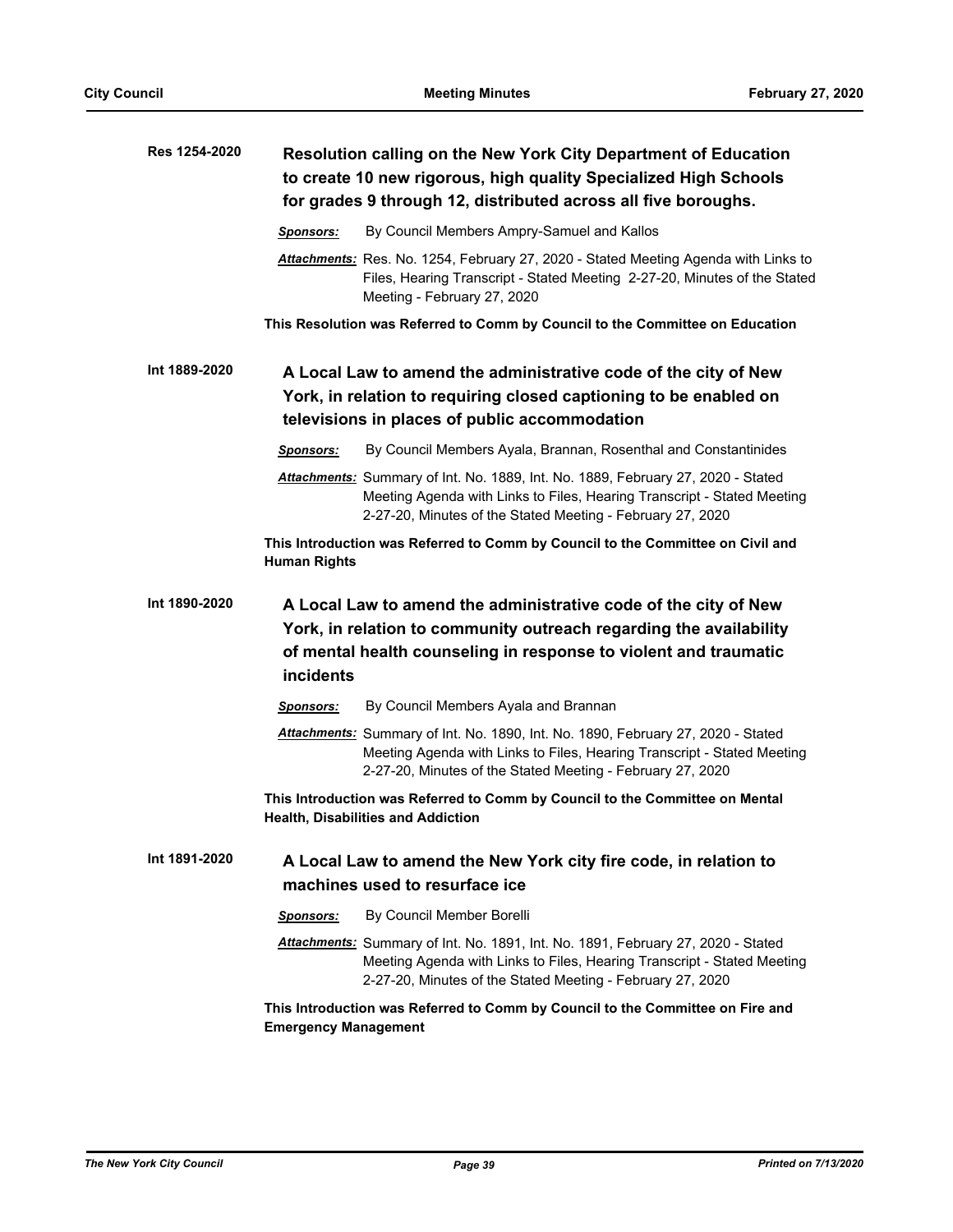| Res 1255-2020 | Resolution calling on Congress to pass and the President to sign,<br>H.R 4984, in relation to increasing the supply and affordability of<br>certain housing and to adjust the calculations of area median<br>income for purposes of Federal low-income housing assistance,<br>and for other purposes. |  |
|---------------|-------------------------------------------------------------------------------------------------------------------------------------------------------------------------------------------------------------------------------------------------------------------------------------------------------|--|
|               | By Council Members Brannan, Ampry-Samuel, Cornegy Jr., Salamanca<br><u>Sponsors:</u><br>Jr., Ayala and Kallos                                                                                                                                                                                         |  |
|               | Attachments: Res. No. 1255, February 27, 2020 - Stated Meeting Agenda with Links to<br>Files, Hearing Transcript - Stated Meeting 2-27-20, Minutes of the Stated<br>Meeting - February 27, 2020                                                                                                       |  |
|               | This Resolution was Referred to Comm by Council to the Committee on Housing<br>and Buildings                                                                                                                                                                                                          |  |
| Res 1256-2020 | Resolution calling upon the Trump Administration to release any<br>remaining federal disaster recovery funds from Hurricane Maria to<br>Puerto Rico and provide additional funds in response to recent<br>earthquakes on the island.                                                                  |  |
|               | By Council Members Cabrera and Brannan<br>Sponsors:                                                                                                                                                                                                                                                   |  |
|               | Attachments: Res. No. 1256, February 27, 2020 - Stated Meeting Agenda with Links to<br>Files, Hearing Transcript - Stated Meeting 2-27-20, Minutes of the Stated<br>Meeting - February 27, 2020                                                                                                       |  |
|               | This Resolution was Referred to Comm by Council to the Committee on<br><b>Governmental Operations</b>                                                                                                                                                                                                 |  |
| Int 1892-2020 | A Local Law to amend the administrative code of the city of New<br>York, in relation to requiring the department of correction to utilize<br>zero-emission vehicles                                                                                                                                   |  |
|               | By Council Members Cohen and Ayala<br>Sponsors:                                                                                                                                                                                                                                                       |  |
|               | Attachments: Summary of Int. No. 1892, Int. No. 1892, February 27, 2020 - Stated<br>Meeting Agenda with Links to Files, Hearing Transcript - Stated Meeting<br>2-27-20, Minutes of the Stated Meeting - February 27, 2020                                                                             |  |
|               | This Introduction was Referred to Comm by Council to the Committee on Criminal<br>Justice                                                                                                                                                                                                             |  |
| Int 1893-2020 | A Local Law to amend the New York city plumbing code in<br>relation to toilets sized for children                                                                                                                                                                                                     |  |
|               | By Council Members Cumbo, Ampry-Samuel and Rosenthal<br>Sponsors:                                                                                                                                                                                                                                     |  |
|               | Attachments: Summary of Int. No. 1893, Int. No. 1893, February 27, 2020 - Stated<br>Meeting Agenda with Links to Files, Hearing Transcript - Stated Meeting<br>2-27-20, Minutes of the Stated Meeting - February 27, 2020                                                                             |  |
|               | This Introduction was Referred to Comm by Council to the Committee on Housing<br>and Buildings                                                                                                                                                                                                        |  |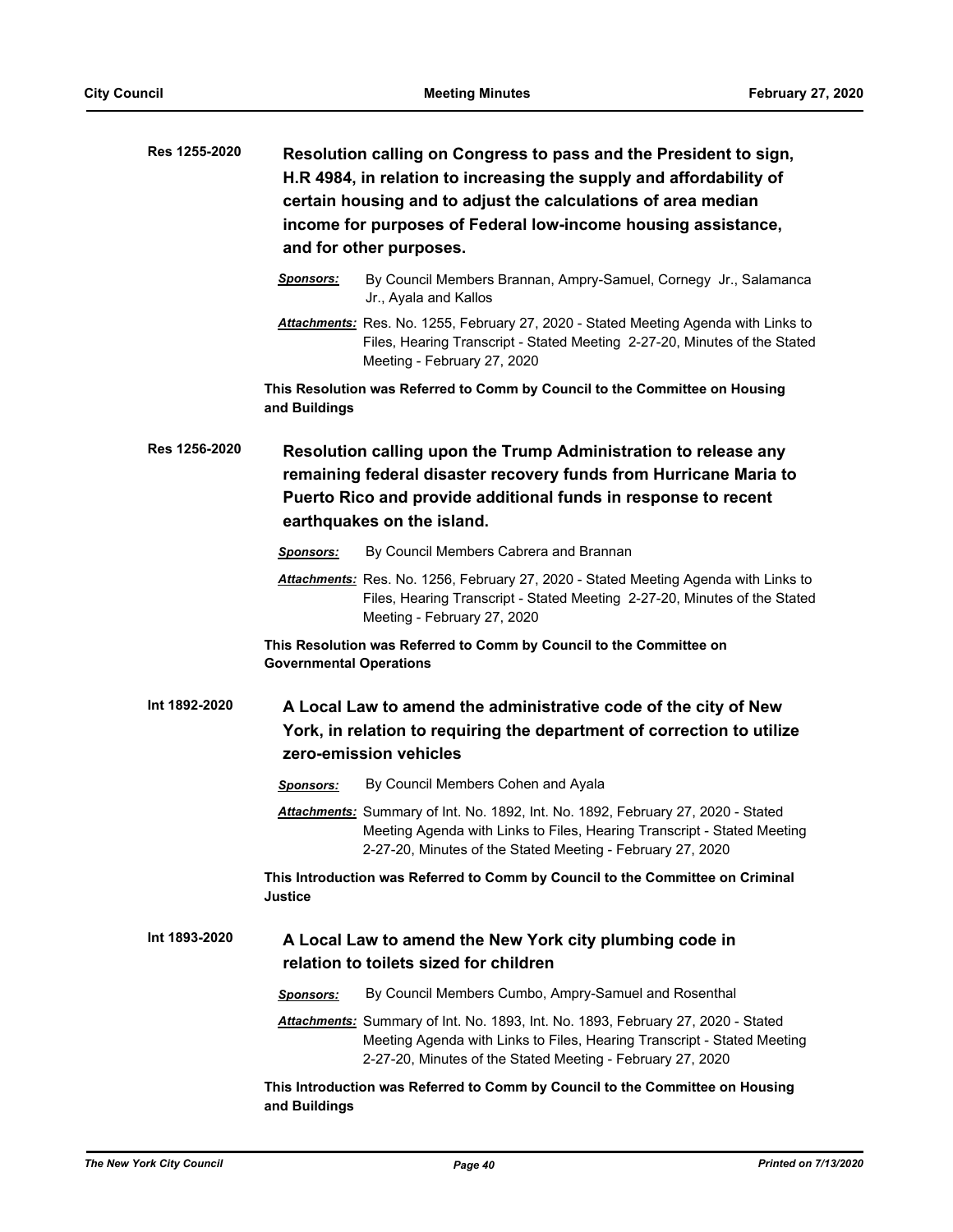| Int 1894-2020 | A Local Law to amend the administrative code of the city of New<br>York, in relation to the sale of automated employment decision<br>tools                                                                                                                      |  |
|---------------|-----------------------------------------------------------------------------------------------------------------------------------------------------------------------------------------------------------------------------------------------------------------|--|
|               | By Council Members Cumbo, Ampry-Samuel, Rosenthal, Cornegy Jr.,<br><u>Sponsors:</u><br>Kallos, Adams, Louis, Chin, Cabrera, Lancman, Rose, Gibson,<br>Constantinides, Brannan, Torres, Rivera, Levine, Ayala and Miller                                         |  |
|               | Attachments: Summary of Int. No. 1894, Int. No. 1894, February 27, 2020 - Stated<br>Meeting Agenda with Links to Files, Hearing Transcript - Stated Meeting<br>2-27-20, Minutes of the Stated Meeting - February 27, 2020                                       |  |
|               | This Introduction was Referred to Comm by Council to the Committee on Civil and<br><b>Human Rights</b>                                                                                                                                                          |  |
| Res 1257-2020 | Resolution calling upon the New York City Department of<br>Education to provide all grade levels with a curriculum that<br>focuses on religious diversity and to offer professional<br>development focused on religious diversity to educators.                 |  |
|               | By Council Members Dromm and Kallos<br>Sponsors:                                                                                                                                                                                                                |  |
|               | Attachments: Res. No. 1257, February 27, 2020 - Stated Meeting Agenda with Links to<br>Files, Hearing Transcript - Stated Meeting 2-27-20, Minutes of the Stated<br>Meeting - February 27, 2020                                                                 |  |
|               | This Resolution was Referred to Comm by Council to the Committee on Education                                                                                                                                                                                   |  |
| Res 1258-2020 | Resolution approving the new designation and changes in the<br>designation of certain organizations to receive funding in the<br><b>Expense Budget.</b>                                                                                                         |  |
|               | By Council Member Dromm<br><u>Sponsors:</u>                                                                                                                                                                                                                     |  |
|               | Attachments: Res. No. 1258, Charts for Resolution, Committee Report, Hearing<br>Transcript, February 27, 2020 - Stated Meeting Agenda with Links to Files,<br>Hearing Transcript - Stated Meeting 2-27-20, Minutes of the Stated<br>Meeting - February 27, 2020 |  |
|               | This Resolution was Referred to Comm by Council to the Committee on Finance                                                                                                                                                                                     |  |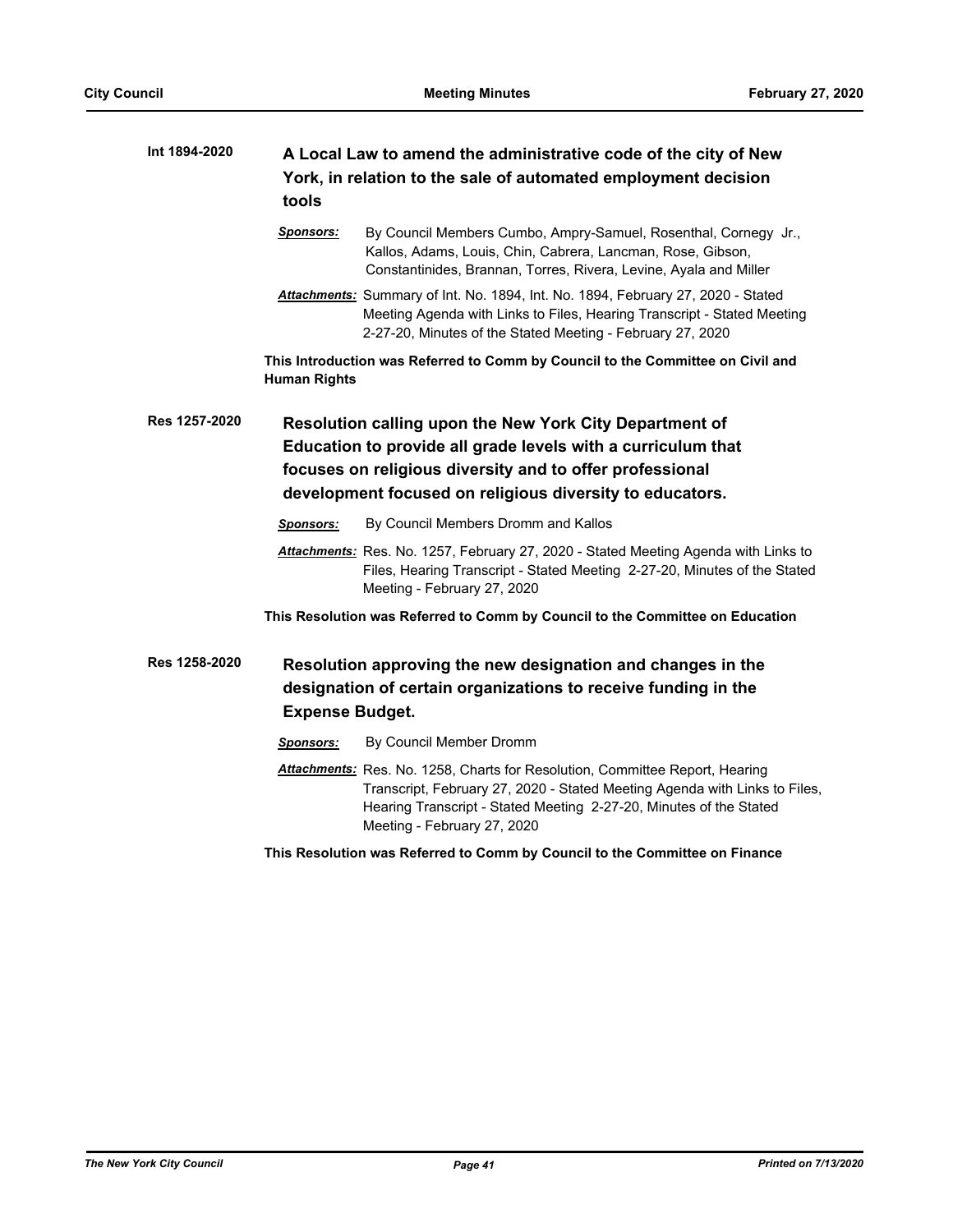| Int 1895-2020 | A Local Law to amend the administrative code of the city of New<br>York, in relation to food service establishments' packaging of<br>food for delivery                 |                                                                                                                                                                                                                                                                                                                                                     |
|---------------|------------------------------------------------------------------------------------------------------------------------------------------------------------------------|-----------------------------------------------------------------------------------------------------------------------------------------------------------------------------------------------------------------------------------------------------------------------------------------------------------------------------------------------------|
|               | <u>Sponsors:</u>                                                                                                                                                       | By Council Members Gjonaj, Kallos, Constantinides, Brannan, Perkins,<br>Louis, Ayala, Lander, Koslowitz and The Public Advocate (Mr. Williams)                                                                                                                                                                                                      |
|               |                                                                                                                                                                        | Attachments: Summary of Int. No. 1895, Int. No. 1895, February 27, 2020 - Stated<br>Meeting Agenda with Links to Files, Hearing Transcript - Stated Meeting<br>2-27-20, Committee Report 4/29/20, Hearing Testimony 4/29/20, Hearing<br>Testimony 4/29/20 (Con't), Hearing Transcript 4/29/20, Minutes of the<br>Stated Meeting - February 27, 2020 |
|               | <b>Business</b>                                                                                                                                                        | This Introduction was Referred to Comm by Council to the Committee on Small                                                                                                                                                                                                                                                                         |
| Int 1896-2020 | A Local Law to amend the administrative code of the city of New<br>York, in relation to the disclosure of commissions charged by<br>third-party food delivery services |                                                                                                                                                                                                                                                                                                                                                     |
|               | <b>Sponsors:</b>                                                                                                                                                       | By Council Members Gjonaj, Kallos, Constantinides, Brannan, Gibson,<br>Perkins, Ayala, Lander, Chin, Koslowitz and The Public Advocate (Mr.<br>Williams)                                                                                                                                                                                            |
|               |                                                                                                                                                                        | Attachments: Summary of Int. No. 1896, Int. No. 1896, February 27, 2020 - Stated<br>Meeting Agenda with Links to Files, Hearing Transcript - Stated Meeting<br>2-27-20, Committee Report 4/29/20, Hearing Testimony 4/29/20, Hearing<br>Testimony 4/29/20 (Con't), Hearing Transcript 4/29/20, Minutes of the<br>Stated Meeting - February 27, 2020 |
|               | <b>Business</b>                                                                                                                                                        | This Introduction was Referred to Comm by Council to the Committee on Small                                                                                                                                                                                                                                                                         |
| Int 1897-2020 | services                                                                                                                                                               | A Local Law to amend the administrative code of the city of New<br>York, in relation to the licensing of third-party food delivery                                                                                                                                                                                                                  |
|               | <u>Sponsors:</u>                                                                                                                                                       | By Council Members Gjonaj, Constantinides, Brannan, Gibson, Perkins,<br>Louis, Ayala, Lander, Chin and Koslowitz                                                                                                                                                                                                                                    |
|               |                                                                                                                                                                        | Attachments: Summary of Int. No. 1897, Int. No. 1897, February 27, 2020 - Stated<br>Meeting Agenda with Links to Files, Hearing Transcript - Stated Meeting<br>2-27-20, Committee Report 4/29/20, Hearing Testimony 4/29/20, Hearing<br>Testimony 4/29/20 (Con't), Hearing Transcript 4/29/20, Minutes of the<br>Stated Meeting - February 27, 2020 |
|               |                                                                                                                                                                        | This Introduction was Referred to Comm by Council to the Committee on Small                                                                                                                                                                                                                                                                         |

**Business**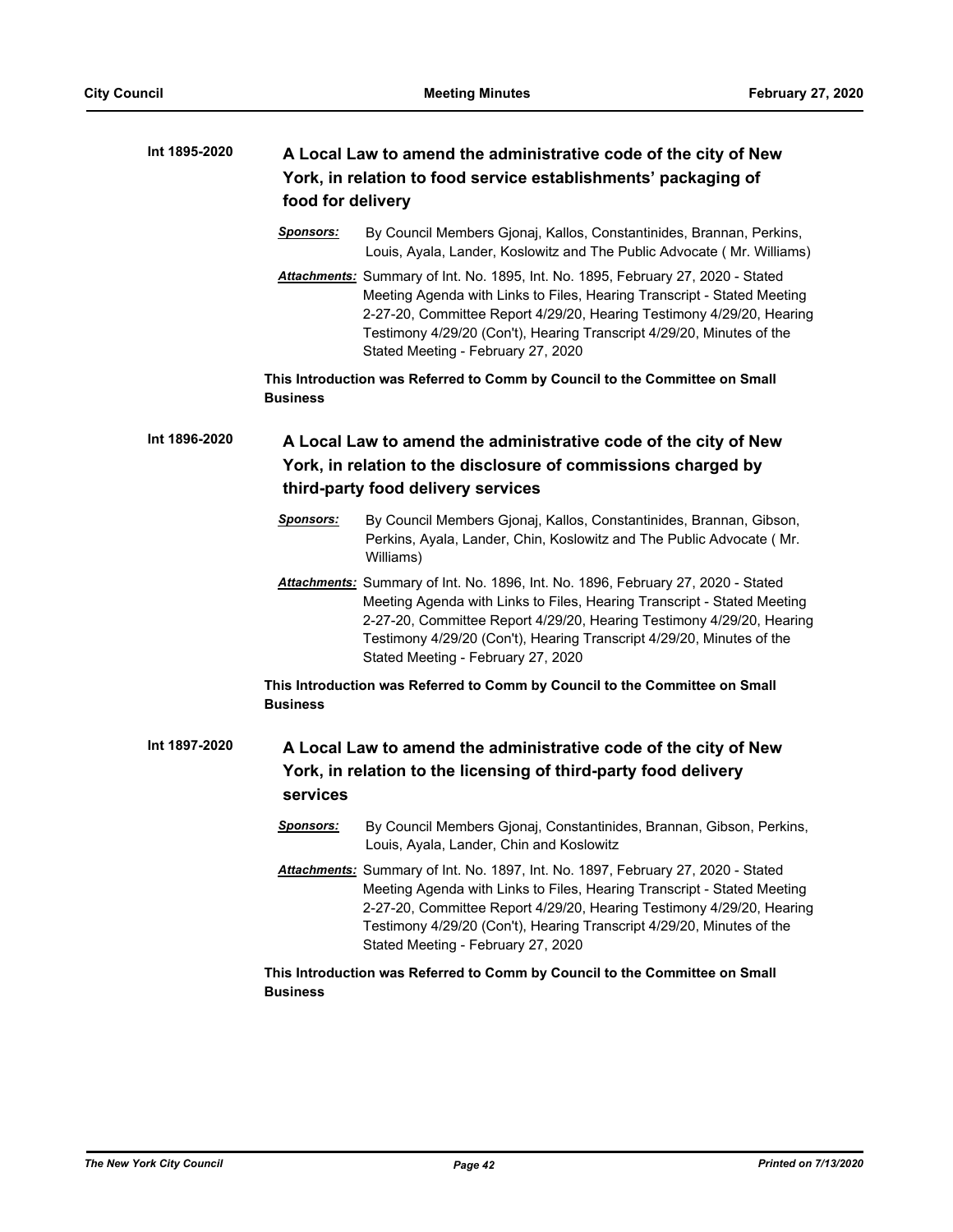| Int 1898-2020 | A Local Law to amend the administrative code of the city of New<br>York, in relation to telephone order charges by third-party food<br>delivery services during, and for 90 days after, a declared<br>emergency that prohibits on-premises dining |                                                                                                                                                                                                                                                                                                                                                                                                                                                                                                                                                                                                                                                          |
|---------------|---------------------------------------------------------------------------------------------------------------------------------------------------------------------------------------------------------------------------------------------------|----------------------------------------------------------------------------------------------------------------------------------------------------------------------------------------------------------------------------------------------------------------------------------------------------------------------------------------------------------------------------------------------------------------------------------------------------------------------------------------------------------------------------------------------------------------------------------------------------------------------------------------------------------|
|               | <u>Sponsors:</u>                                                                                                                                                                                                                                  | By Council Members Gjonaj, Moya, Constantinides, Brannan, Rosenthal,<br>Gibson, Perkins, Louis, Ayala, Lander, Chin, Koslowitz and Rivera                                                                                                                                                                                                                                                                                                                                                                                                                                                                                                                |
|               |                                                                                                                                                                                                                                                   | Attachments: Summary of Int. No. 1898-A, Summary of Int. No. 1898, Int. No. 1898,<br>February 27, 2020 - Stated Meeting Agenda with Links to Files, Hearing<br>Transcript - Stated Meeting 2-27-20, Committee Report 4/29/20, Hearing<br>Testimony 4/29/20, Hearing Testimony 4/29/20 (Con't), Hearing Transcript<br>4/29/20, Proposed Int. No. 1898-A - 5/12/20, Committee Report 5/13/20,<br>Hearing Transcript 5/13/20, Committee Report - Stated Meeting, May 13,<br>2020 - Stated Meeting Agenda with Links to Files, Hearing Transcript -<br>Stated Meeting 5-13-20, Fiscal Impact Statement, Minutes of the Stated<br>Meeting - February 27, 2020 |
|               | <b>Business</b>                                                                                                                                                                                                                                   | This Introduction was Referred to Comm by Council to the Committee on Small                                                                                                                                                                                                                                                                                                                                                                                                                                                                                                                                                                              |
|               | <b>Enactment No: 2020/051</b>                                                                                                                                                                                                                     |                                                                                                                                                                                                                                                                                                                                                                                                                                                                                                                                                                                                                                                          |
| Int 1899-2020 |                                                                                                                                                                                                                                                   | A Local Law to amend the New York city charter, in relation to the<br>establishment of an office of technology and digital services                                                                                                                                                                                                                                                                                                                                                                                                                                                                                                                      |
|               | <b>Sponsors:</b>                                                                                                                                                                                                                                  | By Council Members Holden, Kallos and Brannan                                                                                                                                                                                                                                                                                                                                                                                                                                                                                                                                                                                                            |
|               |                                                                                                                                                                                                                                                   | Attachments: Summary of Int. No. 1899, Int. No. 1899, February 27, 2020 - Stated<br>Meeting Agenda with Links to Files, Hearing Transcript - Stated Meeting<br>2-27-20, Minutes of the Stated Meeting - February 27, 2020                                                                                                                                                                                                                                                                                                                                                                                                                                |
|               | <b>Technology</b>                                                                                                                                                                                                                                 | This Introduction was Referred to Comm by Council to the Committee on                                                                                                                                                                                                                                                                                                                                                                                                                                                                                                                                                                                    |
| Int 1900-2020 | A Local Law to amend the New York city charter, in relation to<br>establishing technology officers within the office of technology<br>and digital services                                                                                        |                                                                                                                                                                                                                                                                                                                                                                                                                                                                                                                                                                                                                                                          |
|               | <b>Sponsors:</b>                                                                                                                                                                                                                                  | By Council Members Kallos, Koo, Holden and Brannan                                                                                                                                                                                                                                                                                                                                                                                                                                                                                                                                                                                                       |
|               |                                                                                                                                                                                                                                                   | Attachments: Summary of Int. No. 1900, Int. No. 1900, February 27, 2020 - Stated<br>Meeting Agenda with Links to Files, Hearing Transcript - Stated Meeting<br>2-27-20, Minutes of the Stated Meeting - February 27, 2020                                                                                                                                                                                                                                                                                                                                                                                                                                |
|               | <b>Technology</b>                                                                                                                                                                                                                                 | This Introduction was Referred to Comm by Council to the Committee on                                                                                                                                                                                                                                                                                                                                                                                                                                                                                                                                                                                    |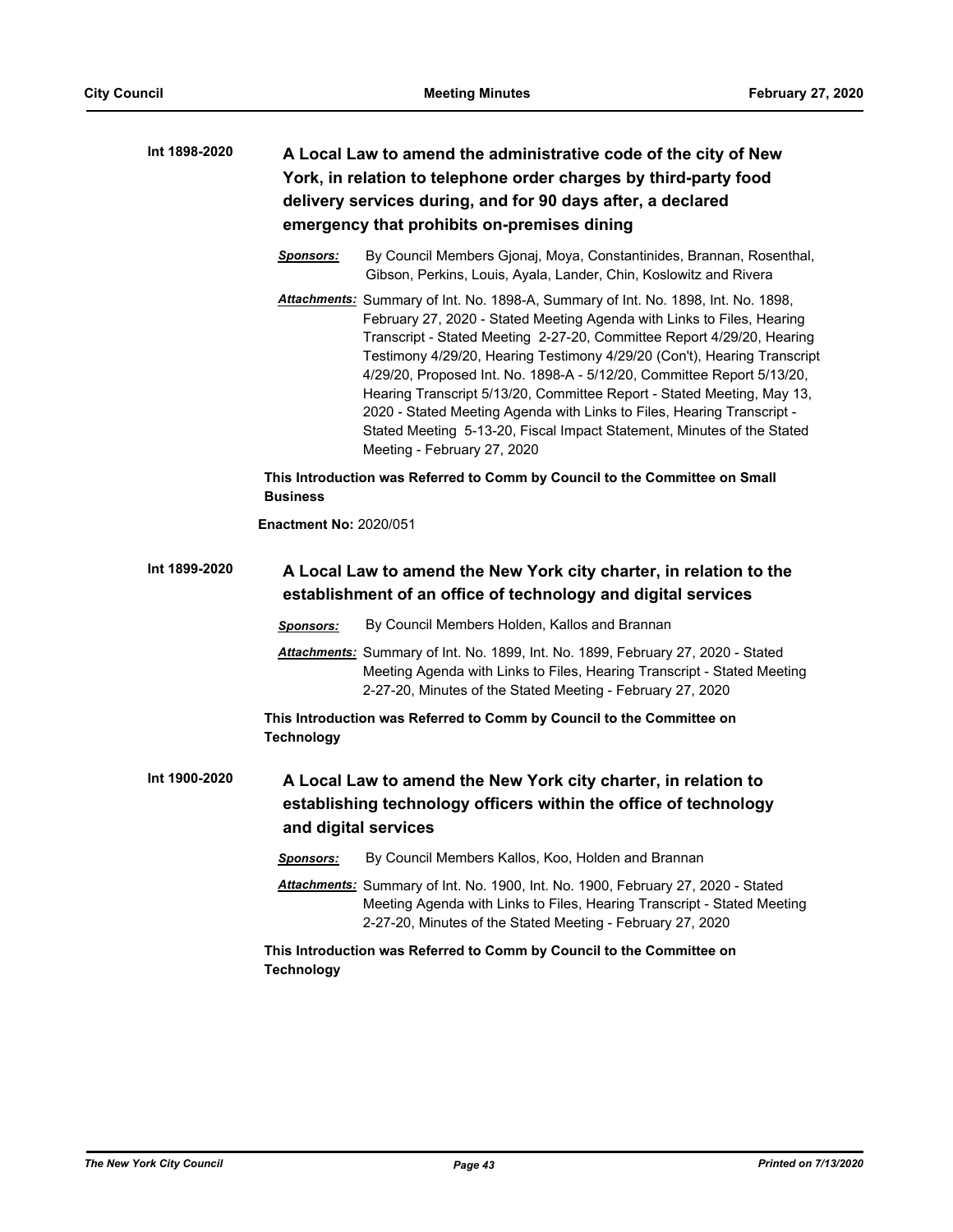| Int 1901-2020 | A Local Law to amend the New York city charter, in relation to<br>requiring disclosure of the identity of contributors to entities<br>making independent expenditures in support of or in opposition<br>to any municipal ballot proposal or referendum |                                                                                                                                                                                                                                                                                                               |  |
|---------------|--------------------------------------------------------------------------------------------------------------------------------------------------------------------------------------------------------------------------------------------------------|---------------------------------------------------------------------------------------------------------------------------------------------------------------------------------------------------------------------------------------------------------------------------------------------------------------|--|
|               | <u>Sponsors:</u>                                                                                                                                                                                                                                       | By Council Members Lander, Miller, Cabrera, Kallos and Brannan                                                                                                                                                                                                                                                |  |
|               |                                                                                                                                                                                                                                                        | Attachments: Summary of Int. No. 1901, Int. No. 1901, February 27, 2020 - Stated<br>Meeting Agenda with Links to Files, Hearing Transcript - Stated Meeting<br>2-27-20, Minutes of the Stated Meeting - February 27, 2020                                                                                     |  |
|               | <b>Governmental Operations</b>                                                                                                                                                                                                                         | This Introduction was Referred to Comm by Council to the Committee on                                                                                                                                                                                                                                         |  |
| Int 1902-2020 |                                                                                                                                                                                                                                                        | A Local Law to amend the administrative code of the city of New                                                                                                                                                                                                                                               |  |
|               | York, in relation to the provision of case management services for                                                                                                                                                                                     |                                                                                                                                                                                                                                                                                                               |  |
|               |                                                                                                                                                                                                                                                        | homeless individuals                                                                                                                                                                                                                                                                                          |  |
|               | <b>Sponsors:</b>                                                                                                                                                                                                                                       | By Council Members Levin, Kallos, Brannan and Gibson                                                                                                                                                                                                                                                          |  |
|               |                                                                                                                                                                                                                                                        | Attachments: Summary of Int. No. 1902, Int. No. 1902, February 27, 2020 - Stated<br>Meeting Agenda with Links to Files, Hearing Transcript - Stated Meeting<br>2-27-20, Committee Report 2/28/20, Hearing Testimony 2/28/20, Hearing<br>Transcript 2/28/20, Minutes of the Stated Meeting - February 27, 2020 |  |
|               | Welfare                                                                                                                                                                                                                                                | This Introduction was Referred to Comm by Council to the Committee on General                                                                                                                                                                                                                                 |  |
| Int 1903-2020 |                                                                                                                                                                                                                                                        | A Local Law to amend the administrative code of the city of New<br>York, in relation to rental assistance eligibility requirements for<br>street homeless individuals                                                                                                                                         |  |
|               | <b>Sponsors:</b>                                                                                                                                                                                                                                       | By Council Members Levin, Kallos, Brannan and Gibson                                                                                                                                                                                                                                                          |  |
|               |                                                                                                                                                                                                                                                        | Attachments: Summary of Int. No. 1903, Int. No. 1903, February 27, 2020 - Stated<br>Meeting Agenda with Links to Files, Hearing Transcript - Stated Meeting<br>2-27-20, Committee Report 2/28/20, Hearing Testimony 2/28/20, Hearing<br>Transcript 2/28/20, Minutes of the Stated Meeting - February 27, 2020 |  |
|               | Welfare                                                                                                                                                                                                                                                | This Introduction was Referred to Comm by Council to the Committee on General                                                                                                                                                                                                                                 |  |
| Int 1904-2020 | petitions                                                                                                                                                                                                                                              | A Local Law to amend the New York city charter, in relation to the<br>ability of supreme court justices in the twelfth and thirteenth<br>judicial districts to hear objections to charter amendment                                                                                                           |  |
|               | Sponsors:                                                                                                                                                                                                                                              | By Council Members Matteo, Cabrera and Cohen                                                                                                                                                                                                                                                                  |  |
|               |                                                                                                                                                                                                                                                        | Attachments: Summary of Int. No. 1904, Int. No. 1904, February 27, 2020 - Stated<br>Meeting Agenda with Links to Files, Hearing Transcript - Stated Meeting<br>2-27-20, Minutes of the Stated Meeting - February 27, 2020                                                                                     |  |
|               | <b>Governmental Operations</b>                                                                                                                                                                                                                         | This Introduction was Referred to Comm by Council to the Committee on                                                                                                                                                                                                                                         |  |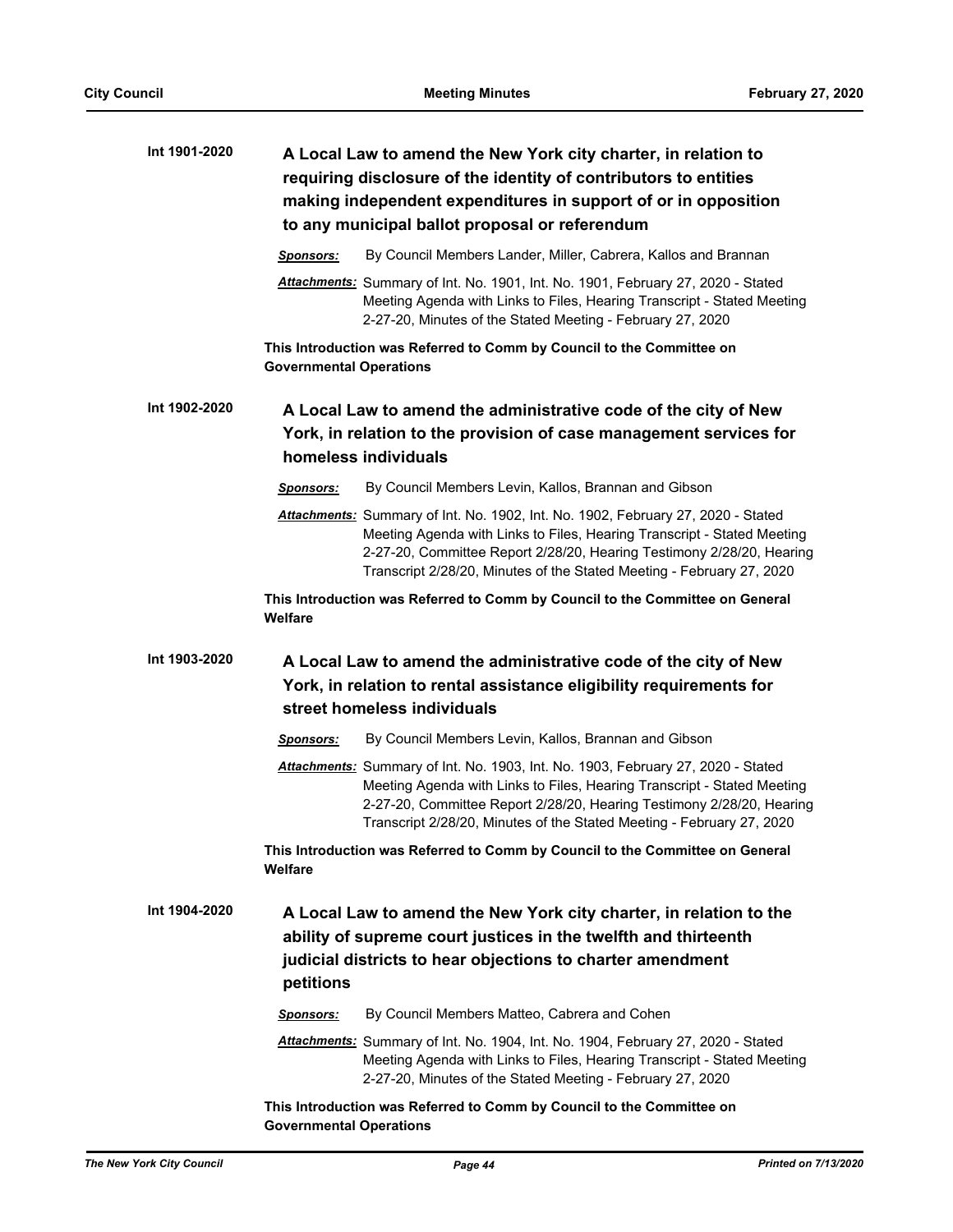| Int 1905-2020 | A Local Law to amend the New York city charter, in relation to the<br>ability of supreme court justices in the twelfth and thirteenth<br>judicial districts to order summary inquiries into official<br>misconduct                                                                                                                                  |  |
|---------------|-----------------------------------------------------------------------------------------------------------------------------------------------------------------------------------------------------------------------------------------------------------------------------------------------------------------------------------------------------|--|
|               | By Council Members Matteo, Cabrera and Cohen<br><u>Sponsors:</u>                                                                                                                                                                                                                                                                                    |  |
|               | Attachments: Summary of Int. No. 1905, Int. No. 1905, February 27, 2020 - Stated<br>Meeting Agenda with Links to Files, Hearing Transcript - Stated Meeting<br>2-27-20, Minutes of the Stated Meeting - February 27, 2020                                                                                                                           |  |
|               | This Introduction was Referred to Comm by Council to the Committee on<br><b>Governmental Operations</b>                                                                                                                                                                                                                                             |  |
| Int 1906-2020 | A Local Law to amend the administrative code of the city of New<br>York, in relation to requiring the department of transportation to<br>notify property owners ordered to repair sidewalks of existing<br>department plans to make repairs on same sidewalks                                                                                       |  |
|               | By Council Members Matteo and Rodriguez<br><u>Sponsors:</u>                                                                                                                                                                                                                                                                                         |  |
|               | Attachments: Summary of Int. No. 1906, Int. No. 1906, February 27, 2020 - Stated<br>Meeting Agenda with Links to Files, Hearing Transcript - Stated Meeting<br>2-27-20, Minutes of the Stated Meeting - February 27, 2020                                                                                                                           |  |
|               | This Introduction was Referred to Comm by Council to the Committee on<br><b>Transportation</b>                                                                                                                                                                                                                                                      |  |
| Int 1907-2020 | A Local Law to amend the administrative code of the city of New<br>York, in relation to prohibiting third-party food delivery services<br>from limiting the purchase prices covered establishments may<br>charge on food and beverage orders                                                                                                        |  |
|               | By Council Members Moya, Gjonaj, Brannan, Rosenthal, Gibson, Perkins,<br><b>Sponsors:</b><br>Louis, Ayala, Lander, Chin and Koslowitz                                                                                                                                                                                                               |  |
|               | Attachments: Summary of Int. No. 1907, Int. No. 1907, February 27, 2020 - Stated<br>Meeting Agenda with Links to Files, Hearing Transcript - Stated Meeting<br>2-27-20, Committee Report 4/29/20, Hearing Testimony 4/29/20, Hearing<br>Testimony 4/29/20 (Con't), Hearing Transcript 4/29/20, Minutes of the<br>Stated Meeting - February 27, 2020 |  |
|               | This Introduction was Referred to Comm by Council to the Committee on Small<br><b>Business</b>                                                                                                                                                                                                                                                      |  |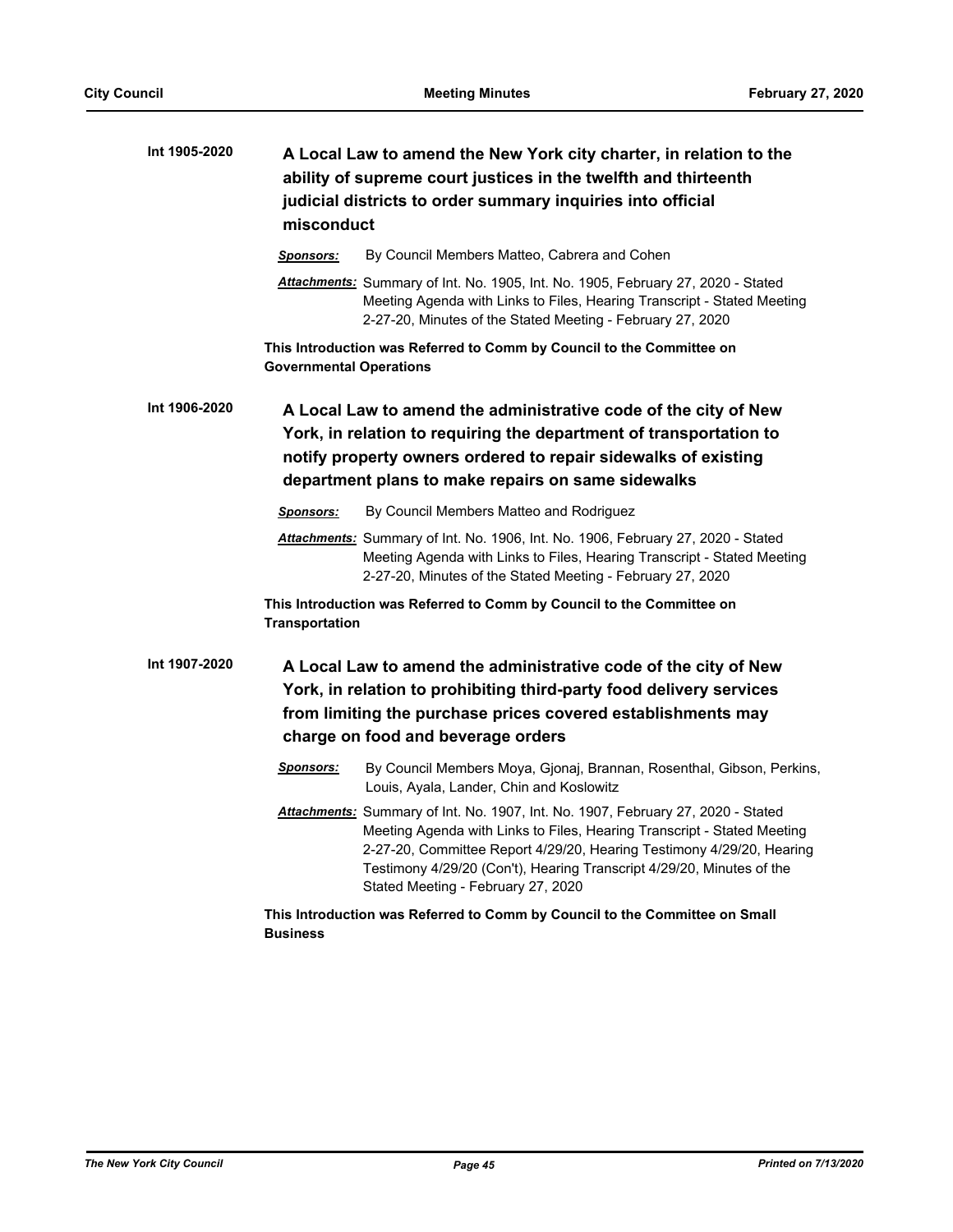| Int 1908-2020 | A Local Law to amend the administrative code of the city of New<br>York, in relation to fees charged by third-party food delivery<br>services during, and for 90 days after, a declared emergency that<br>prohibits on-premises dining |                                                                                                                                                                                                                                                                                                                                                                                                                                                                                                                                                                                                                                                                                                                             |
|---------------|----------------------------------------------------------------------------------------------------------------------------------------------------------------------------------------------------------------------------------------|-----------------------------------------------------------------------------------------------------------------------------------------------------------------------------------------------------------------------------------------------------------------------------------------------------------------------------------------------------------------------------------------------------------------------------------------------------------------------------------------------------------------------------------------------------------------------------------------------------------------------------------------------------------------------------------------------------------------------------|
|               | <u>Sponsors:</u>                                                                                                                                                                                                                       | By Council Members Moya, Gjonaj, Kallos, Brannan, Rosenthal, Gibson,<br>Ayala, Van Bramer, Rivera and Cohen                                                                                                                                                                                                                                                                                                                                                                                                                                                                                                                                                                                                                 |
|               |                                                                                                                                                                                                                                        | Attachments: Summary of Int. No. 1908-B, Summary of Int. No. 1908-A, Summary of Int.<br>No. 1908, Int. No. 1908, February 27, 2020 - Stated Meeting Agenda with<br>Links to Files, Hearing Transcript - Stated Meeting 2-27-20, Proposed Int.<br>No. 1908-A - 4/30/20, Committee Report 4/29/20, Hearing Testimony<br>4/29/20, Hearing Testimony 4/29/20 (Con't), Hearing Transcript 4/29/20,<br>Proposed Int. No. 1908-B - 5/12/20, Committee Report 5/13/20, Hearing<br>Transcript 5/13/20, Committee Report - Stated Meeting, May 13, 2020 -<br>Stated Meeting Agenda with Links to Files, Hearing Transcript - Stated<br>Meeting 5-13-20, Fiscal Impact Statement, Minutes of the Stated Meeting<br>- February 27, 2020 |
|               | <b>Business</b>                                                                                                                                                                                                                        | This Introduction was Referred to Comm by Council to the Committee on Small                                                                                                                                                                                                                                                                                                                                                                                                                                                                                                                                                                                                                                                 |
|               | <b>Enactment No: 2020/052</b>                                                                                                                                                                                                          |                                                                                                                                                                                                                                                                                                                                                                                                                                                                                                                                                                                                                                                                                                                             |
| Res 1259-2020 |                                                                                                                                                                                                                                        | Resolution calling upon the President to establish an<br>anti-Semitism task force.                                                                                                                                                                                                                                                                                                                                                                                                                                                                                                                                                                                                                                          |
|               | <u>Sponsors:</u>                                                                                                                                                                                                                       | By Council Members Powers, Deutsch, Kallos and Brannan                                                                                                                                                                                                                                                                                                                                                                                                                                                                                                                                                                                                                                                                      |
|               |                                                                                                                                                                                                                                        | Attachments: Res. No. 1259, February 27, 2020 - Stated Meeting Agenda with Links to<br>Files, Hearing Transcript - Stated Meeting 2-27-20, Minutes of the Stated<br>Meeting - February 27, 2020                                                                                                                                                                                                                                                                                                                                                                                                                                                                                                                             |
|               | <b>Safety</b>                                                                                                                                                                                                                          | This Resolution was Referred to Comm by Council to the Committee on Public                                                                                                                                                                                                                                                                                                                                                                                                                                                                                                                                                                                                                                                  |
| Int 1909-2020 | Law                                                                                                                                                                                                                                    | A Local Law to report on article seven-c of the Multiple Dwelling                                                                                                                                                                                                                                                                                                                                                                                                                                                                                                                                                                                                                                                           |
|               | <u>Sponsors:</u>                                                                                                                                                                                                                       | By Council Members Reynoso and Kallos                                                                                                                                                                                                                                                                                                                                                                                                                                                                                                                                                                                                                                                                                       |
|               |                                                                                                                                                                                                                                        | Attachments: Summary of Int. No. 1909, Int. No. 1909, February 27, 2020 - Stated<br>Meeting Agenda with Links to Files, Hearing Transcript - Stated Meeting<br>2-27-20, Minutes of the Stated Meeting - February 27, 2020                                                                                                                                                                                                                                                                                                                                                                                                                                                                                                   |
|               | Use                                                                                                                                                                                                                                    | This Introduction was Referred to Comm by Council to the Committee on Land                                                                                                                                                                                                                                                                                                                                                                                                                                                                                                                                                                                                                                                  |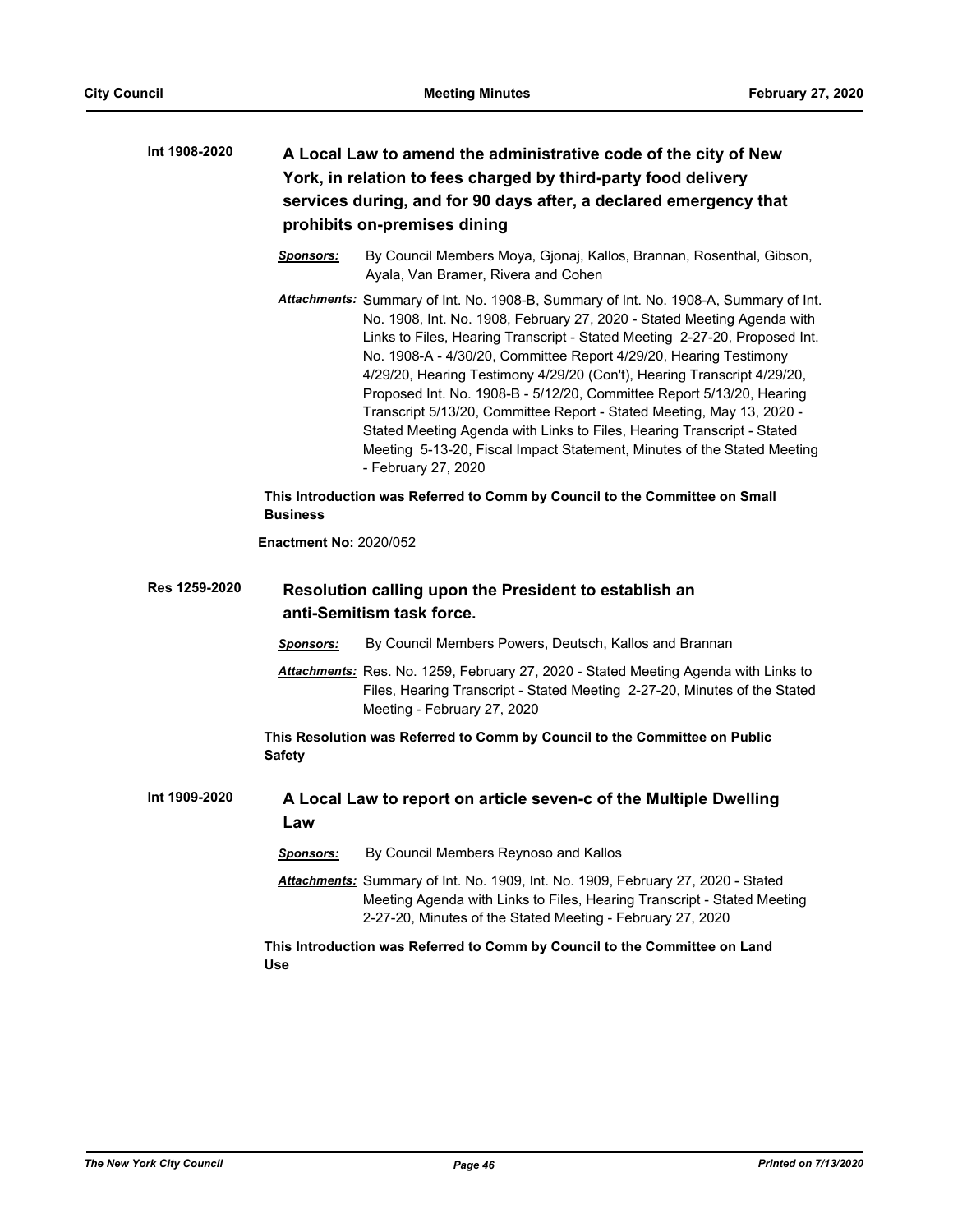| Int 1910-2020 | A Local Law to amend the administrative code of the city of New<br>York, in relation to providing a loss factor standard                                                                                                                                                     |  |
|---------------|------------------------------------------------------------------------------------------------------------------------------------------------------------------------------------------------------------------------------------------------------------------------------|--|
|               | By Council Members Rivera and Kallos<br>Sponsors:                                                                                                                                                                                                                            |  |
|               | Attachments: Summary of Int. No. 1910, Int. No. 1910, February 27, 2020 - Stated<br>Meeting Agenda with Links to Files, Hearing Transcript - Stated Meeting<br>2-27-20, Minutes of the Stated Meeting - February 27, 2020                                                    |  |
|               | This Introduction was Referred to Comm by Council to the Committee on Housing<br>and Buildings                                                                                                                                                                               |  |
| Res 1260-2020 | Resolution calling on Congress to pass, and the President to<br>sign, the Taxi Medallion Loan Forgiveness Debt Relief Act of<br>2020, H.R.5617, amending the Internal Revenue Code of 1986 to<br>exclude discharges of indebtedness on taxi medallions from<br>gross income. |  |
|               | By Council Members Rodriguez and Brannan<br>Sponsors:                                                                                                                                                                                                                        |  |
|               | Attachments: Res. No. 1260, February 27, 2020 - Stated Meeting Agenda with Links to<br>Files, Hearing Transcript - Stated Meeting 2-27-20, Minutes of the Stated<br>Meeting - February 27, 2020                                                                              |  |
|               | This Resolution was Referred to Comm by Council to the Committee on<br><b>Transportation</b>                                                                                                                                                                                 |  |
| Int 1911-2020 | A Local Law in relation to the provision of information to tenants<br>of the New York city housing authority regarding the mold<br>ombudsperson                                                                                                                              |  |
|               | By Council Members Torres, Ampry-Samuel, Ayala and Gibson<br><b>Sponsors:</b>                                                                                                                                                                                                |  |
|               | Attachments: Summary of Int. No. 1911, Int. No. 1911, February 27, 2020 - Stated<br>Meeting Agenda with Links to Files, Hearing Transcript - Stated Meeting<br>2-27-20, Minutes of the Stated Meeting - February 27, 2020                                                    |  |

**This Introduction was Referred to Comm by Council to the Committee on Public Housing**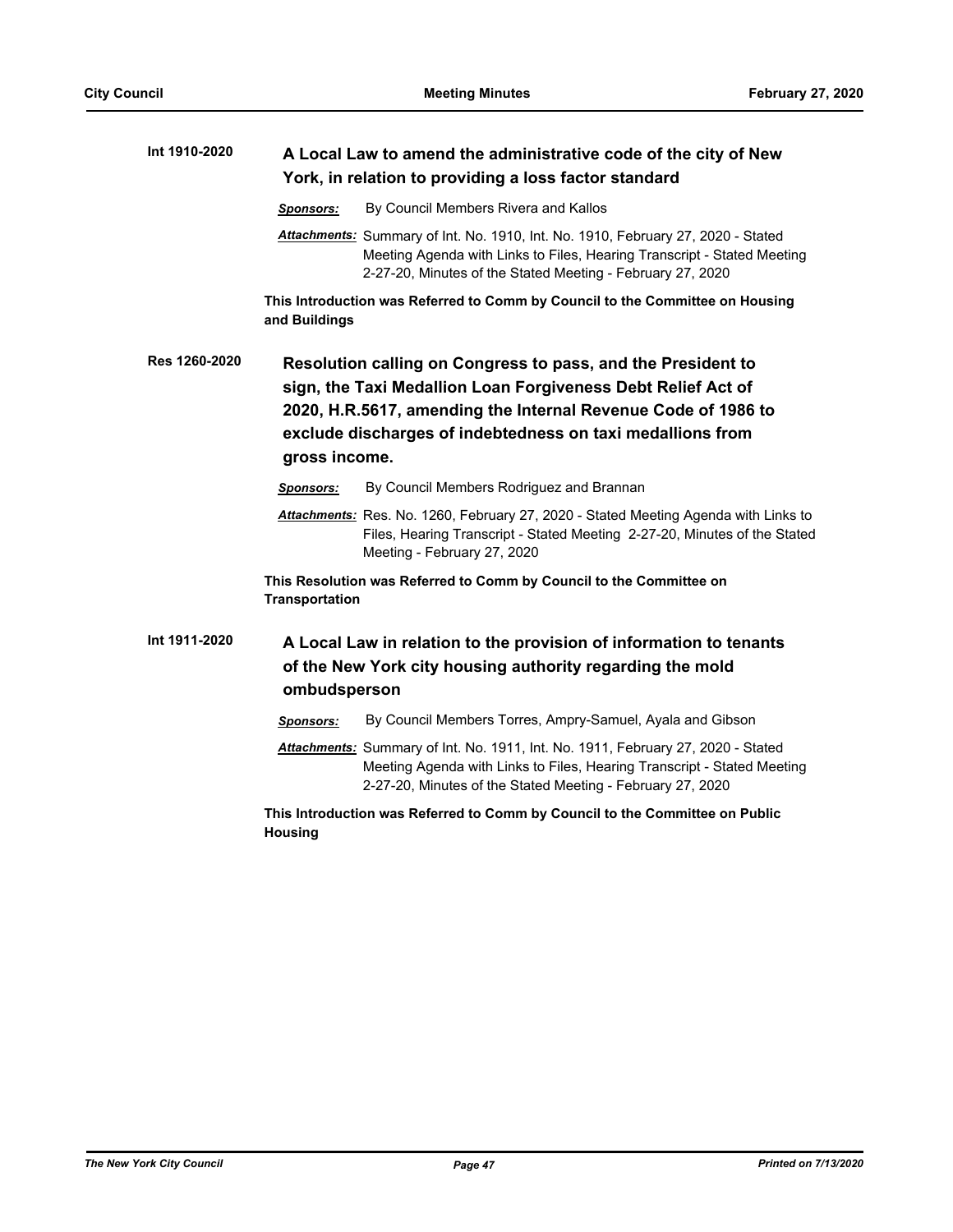**Application No. C 190453 HAK (Rochester Suydam) submitted by the Department of Housing Preservation and Development (HPD) pursuant to Article 16 of the General Municipal Law and Section 197-c of the New York City Charter for the designation of an Urban Development Action Area, approval of an Urban Development Action Area Project for such area, and for the disposition of city owned property to a developer to be selected by HPD, for property located at 421-423 Herkimer Street (Block 1864, Lots 48, 49), 440-444 Herkimer Street (Block 1871, Lots 42 and 43), 35-37 Rochester Avenue (Block 1709, Lots 9 and 10), 18-22 Suydam Place (Block 1709, Lots 27, 28 and 29), 816 Herkimer Street (Block 1710, Lot 9), 329-331 Ralph Avenue (Block 1556, Lots 7 and 8) and 335 Ralph Avenue (Block 1556, Lot 3), Borough of Brooklyn, Council Districts 36 and 41, Community District 3. LU 0637-2020**

*Sponsors:* By Council Member Salamanca Jr.

*Attachments:* Land Use Calendar - Week of February 24, 2020 - February 28, 2020, REVISED - Land Use Calendar - Week of February 24, 2020 - February 28, 2020, FINAL REVISED - Land Use Calendar - Week of February 24, 2020 - February 28, 2020, February 27, 2020 - Stated Meeting Agenda with Links to Files, Hearing Testimony - Landmarks 2-26-20, Land Use Calendar - Week of March 9, 2020 - March 13, 2020, REVISED - Land Use Calendar - Week of March 9, 2020 - March 13, 2020, Land Use Calendar - March 16, 2020, Hearing Transcript - Landmarks 3-11-20, Hearing Transcript - Landmarks 2-26-20, Hearing Transcript - Stated Meeting 2-27-20, Hearing Testimony 4/22/20, Hearing Transcript 4/22/20, April 22, 2020 - Stated Meeting Agenda with Links to Files, Hearing Transcript - Stated Meeting 4-22-20, Committee Report, Resolution, Minutes of the Stated Meeting - February 27, 2020

## **This Land Use Application was Referred to Comm by Council to the Committee on Land Use**

*Attachments:* Land Use Calendar - Week of February 24, 2020 - February 28, 2020, REVISED - Land Use Calendar - Week of February 24, 2020 - February 28, 2020, FINAL REVISED - Land Use Calendar - Week of February 24, 2020 - February 28, 2020, February 27, 2020 - Stated Meeting Agenda with Links to Files, Hearing Testimony - Landmarks 2-26-20, Land Use Calendar - Week of March 9, 2020 - March 13, 2020, REVISED - Land Use Calendar - Week of March 9, 2020 - March 13, 2020, Land Use Calendar - March 16, 2020, Hearing Transcript - Landmarks 3-11-20, Hearing Transcript - Landmarks 2-26-20, Hearing Transcript - Stated Meeting 2-27-20, Hearing Testimony 4/22/20, Hearing Transcript 4/22/20, April 22, 2020 - Stated Meeting Agenda with Links to Files, Hearing Transcript - Stated Meeting 4-22-20, Committee Report, Resolution, Minutes of the Stated Meeting - February 27, 2020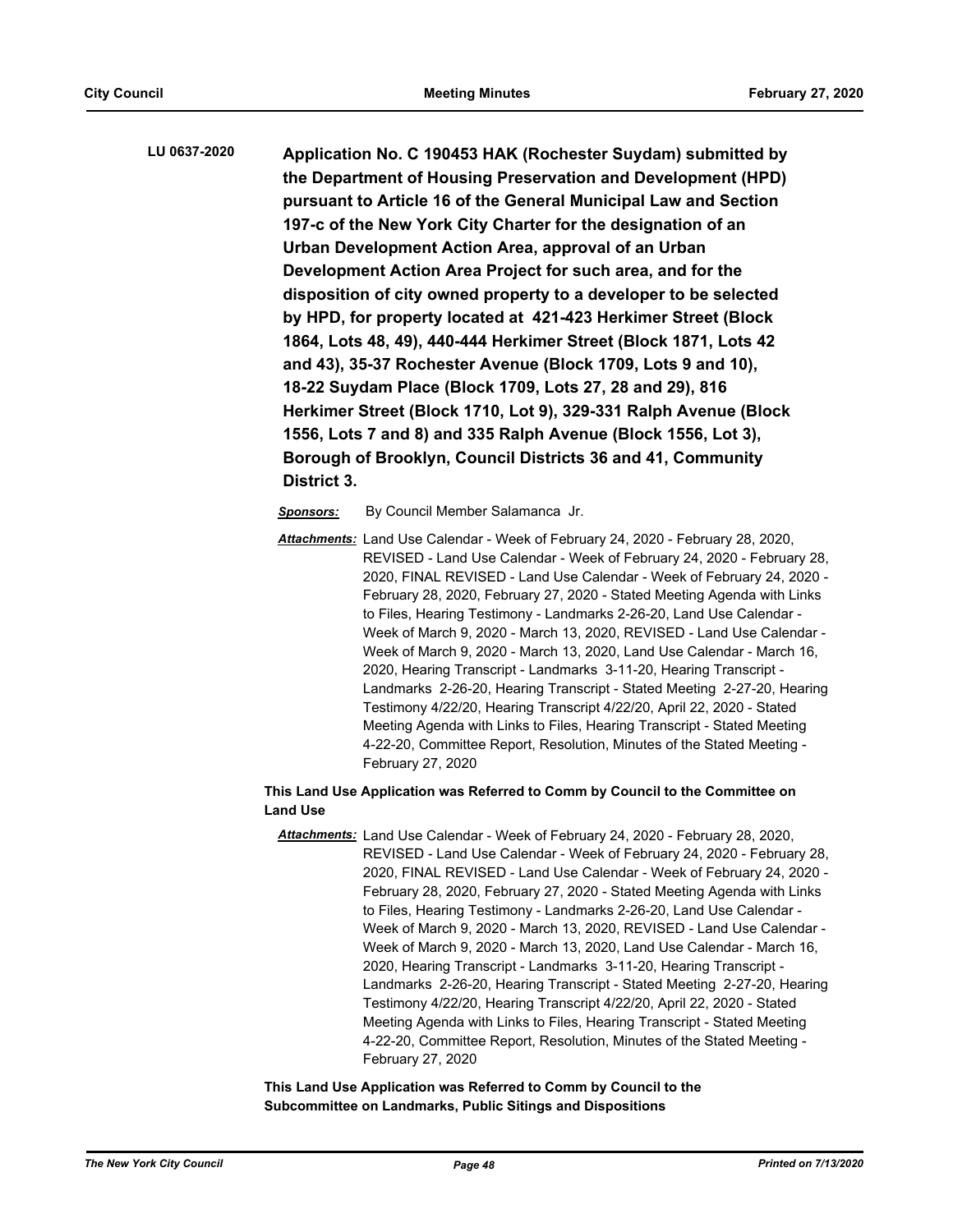**Application No. 20205362 HAK (Rochester Suydam I – Article XI) submitted by the New York City Department of Housing Preservation and Development for approval of a real property tax exemption pursuant to Article XI of the Private Housing Finance Law for property located at 423 Herkimer Street (Block 1864, Lot 48), 421 Herkimer Street (Block 1864, Lot 49), 440 Herkimer Street (Block 1871, Lot 42), 444 Herkimer Street (Block 1871, Lot 43), 37 Rochester Avenue (Block 1709, Lot 9), 35 Rochester Avenue (Block 1709, Lot 10), 18 Suydam Place (Block 1709, Lot 27), 20 Suydam Place (Block 1709, Lot 28), 22 Suydam Place (Block 1709, Lot 29), and 816 Herkimer Street (Block 1710, Lot 9), Borough of Brooklyn, Council District 36, Community District 3. LU 0638-2020**

*Sponsors:* By Council Member Salamanca Jr.

*Attachments:* Land Use Calendar - Week of February 24, 2020 - February 28, 2020, REVISED - Land Use Calendar - Week of February 24, 2020 - February 28, 2020, FINAL REVISED - Land Use Calendar - Week of February 24, 2020 - February 28, 2020, February 27, 2020 - Stated Meeting Agenda with Links to Files, Hearing Testimony - Landmarks 2-26-20, Land Use Calendar - Week of March 9, 2020 - March 13, 2020, REVISED - Land Use Calendar - Week of March 9, 2020 - March 13, 2020, Land Use Calendar - March 16, 2020, Hearing Transcript - Landmarks 3-11-20, Hearing Transcript - Landmarks 2-26-20, Hearing Transcript - Stated Meeting 2-27-20, Hearing Testimony 4/22/20, Hearing Transcript 4/22/20, April 22, 2020 - Stated Meeting Agenda with Links to Files, Hearing Transcript - Stated Meeting 4-22-20, Committee Report, Resolution, Minutes of the Stated Meeting - February 27, 2020

**This Land Use Application was Referred to Comm by Council to the Committee on Land Use**

*Attachments:* Land Use Calendar - Week of February 24, 2020 - February 28, 2020, REVISED - Land Use Calendar - Week of February 24, 2020 - February 28, 2020, FINAL REVISED - Land Use Calendar - Week of February 24, 2020 - February 28, 2020, February 27, 2020 - Stated Meeting Agenda with Links to Files, Hearing Testimony - Landmarks 2-26-20, Land Use Calendar - Week of March 9, 2020 - March 13, 2020, REVISED - Land Use Calendar - Week of March 9, 2020 - March 13, 2020, Land Use Calendar - March 16, 2020, Hearing Transcript - Landmarks 3-11-20, Hearing Transcript - Landmarks 2-26-20, Hearing Transcript - Stated Meeting 2-27-20, Hearing Testimony 4/22/20, Hearing Transcript 4/22/20, April 22, 2020 - Stated Meeting Agenda with Links to Files, Hearing Transcript - Stated Meeting 4-22-20, Committee Report, Resolution, Minutes of the Stated Meeting - February 27, 2020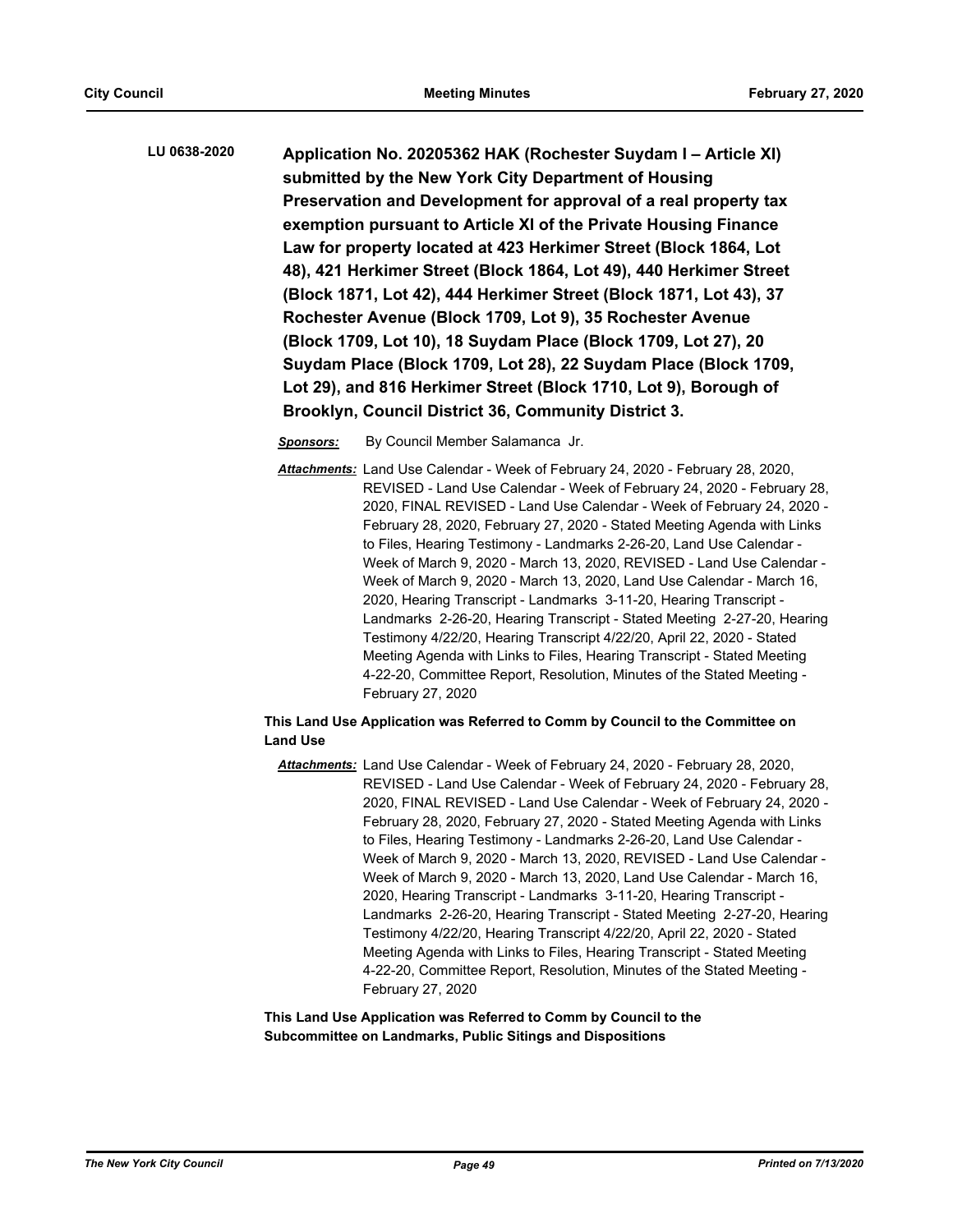**Application No. 20205363 HAK (Rochester Suydam II – Article XI) submitted by the New York City Department of Housing Preservation and Development for approval of a real property tax exemption pursuant to Article XI of the Private Housing Finance Law for property located at 329 Ralph Avenue (Block 1556, Lot 8), 331 Ralph Avenue (Block 1556, Lot 7), and 335 Ralph Avenue (Block 1556, Lot 3) Borough of Brooklyn, Council District 41, Community District 3. LU 0639-2020**

*Sponsors:* By Council Member Salamanca Jr.

*Attachments:* Land Use Calendar - Week of February 24, 2020 - February 28, 2020, REVISED - Land Use Calendar - Week of February 24, 2020 - February 28, 2020, FINAL REVISED - Land Use Calendar - Week of February 24, 2020 - February 28, 2020, February 27, 2020 - Stated Meeting Agenda with Links to Files, Hearing Testimony - Landmarks 2-26-20, Land Use Calendar - Week of March 9, 2020 - March 13, 2020, REVISED - Land Use Calendar - Week of March 9, 2020 - March 13, 2020, Land Use Calendar - March 16, 2020, Hearing Transcript - Landmarks 3-11-20, Hearing Transcript - Landmarks 2-26-20, Hearing Transcript - Stated Meeting 2-27-20, Hearing Testimony 4/22/20, Hearing Transcript 4/22/20, April 22, 2020 - Stated Meeting Agenda with Links to Files, Hearing Transcript - Stated Meeting 4-22-20, Committee Report, Resolution, Minutes of the Stated Meeting - February 27, 2020

## **This Land Use Application was Referred to Comm by Council to the Committee on Land Use**

*Attachments:* Land Use Calendar - Week of February 24, 2020 - February 28, 2020, REVISED - Land Use Calendar - Week of February 24, 2020 - February 28, 2020, FINAL REVISED - Land Use Calendar - Week of February 24, 2020 - February 28, 2020, February 27, 2020 - Stated Meeting Agenda with Links to Files, Hearing Testimony - Landmarks 2-26-20, Land Use Calendar - Week of March 9, 2020 - March 13, 2020, REVISED - Land Use Calendar - Week of March 9, 2020 - March 13, 2020, Land Use Calendar - March 16, 2020, Hearing Transcript - Landmarks 3-11-20, Hearing Transcript - Landmarks 2-26-20, Hearing Transcript - Stated Meeting 2-27-20, Hearing Testimony 4/22/20, Hearing Transcript 4/22/20, April 22, 2020 - Stated Meeting Agenda with Links to Files, Hearing Transcript - Stated Meeting 4-22-20, Committee Report, Resolution, Minutes of the Stated Meeting - February 27, 2020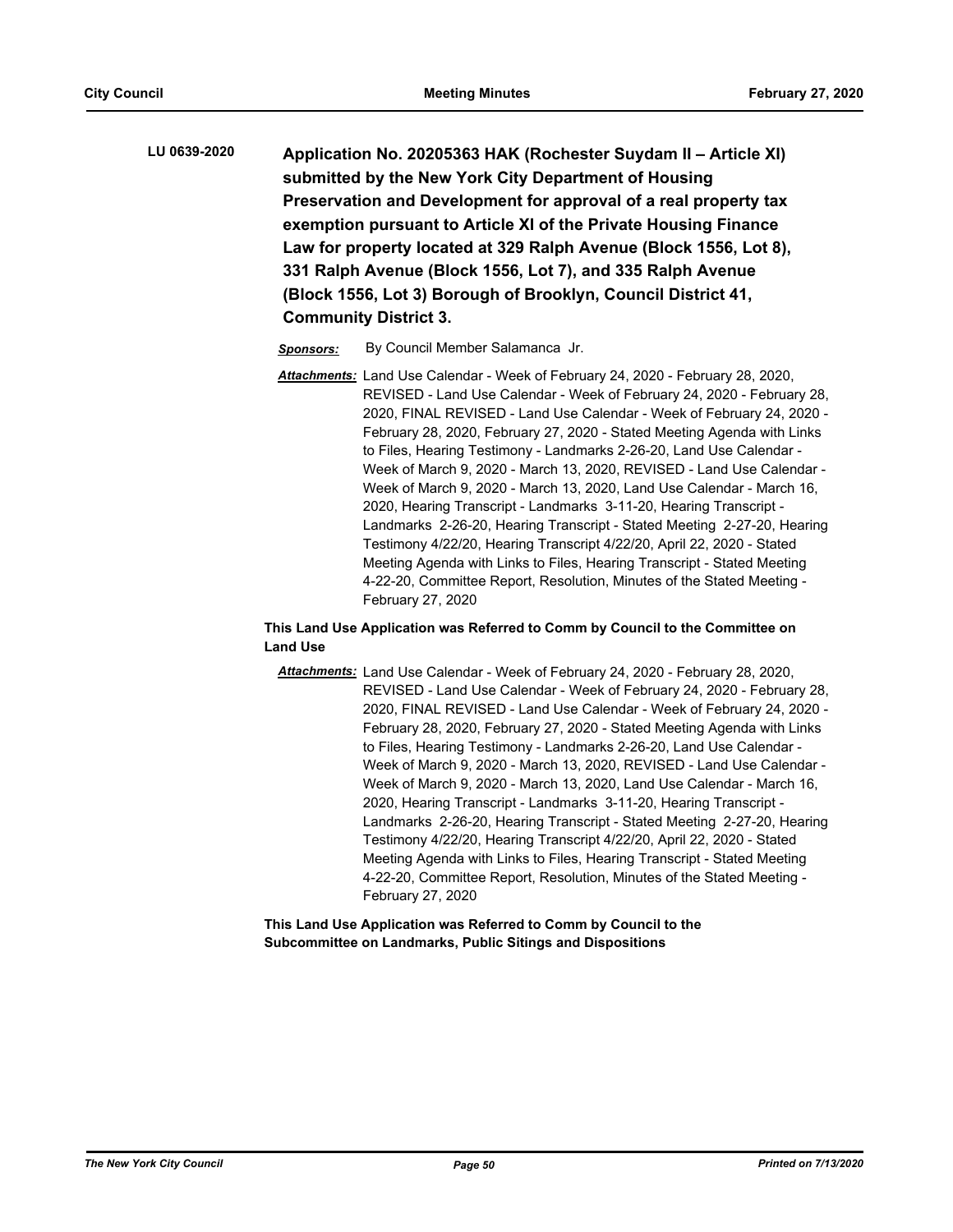**Application No. 20205357 HAM (Cooper Square MHA-Phase 1.GHPP.FY20) submitted by the Department of Housing Preservation and Development pursuant to Article XI of the Private Housing Finance Law for approval of an amendment to a previously approved Resolution No. 819 (Prior Resolution) on March 28, 2019 located at Block 426, Lot 22, Block 445, Lot 42; Block 459, Lots 14, 15, 16, 36, 37, 38, 39, 43, and 45; and Block 460, Lots 35, 48, 49, 50, 51, 52, 53, 54, 55, and 59, Borough of Manhattan, Council Districts 1 and 2, Community District 3. LU 0640-2020**

*Sponsors:* By Council Member Salamanca Jr.

*Attachments:* Land Use Calendar - Week of February 24, 2020 - February 28, 2020, REVISED - Land Use Calendar - Week of February 24, 2020 - February 28, 2020, FINAL REVISED - Land Use Calendar - Week of February 24, 2020 - February 28, 2020, February 27, 2020 - Stated Meeting Agenda with Links to Files, Land Use Calendar - March 3, 2020, REVISED - Land Use Calendar - March 3, 2020, Hearing Testimony - Landmarks 2-26-20, Hearing Transcript - Landmarks 2-26-20, Hearing Transcript - Stated Meeting 2-27-20, Hearing Transcript - Land Use 3-3-20, April 22, 2020 - Stated Meeting Agenda with Links to Files, Hearing Transcript - Stated Meeting 4-22-20, Committee Report, Resolution, Minutes of the Stated Meeting - February 27, 2020

## **This Land Use Application was Referred to Comm by Council to the Committee on Land Use**

*Attachments:* Land Use Calendar - Week of February 24, 2020 - February 28, 2020, REVISED - Land Use Calendar - Week of February 24, 2020 - February 28, 2020, FINAL REVISED - Land Use Calendar - Week of February 24, 2020 - February 28, 2020, February 27, 2020 - Stated Meeting Agenda with Links to Files, Land Use Calendar - March 3, 2020, REVISED - Land Use Calendar - March 3, 2020, Hearing Testimony - Landmarks 2-26-20, Hearing Transcript - Landmarks 2-26-20, Hearing Transcript - Stated Meeting 2-27-20, Hearing Transcript - Land Use 3-3-20, April 22, 2020 - Stated Meeting Agenda with Links to Files, Hearing Transcript - Stated Meeting 4-22-20, Committee Report, Resolution, Minutes of the Stated Meeting - February 27, 2020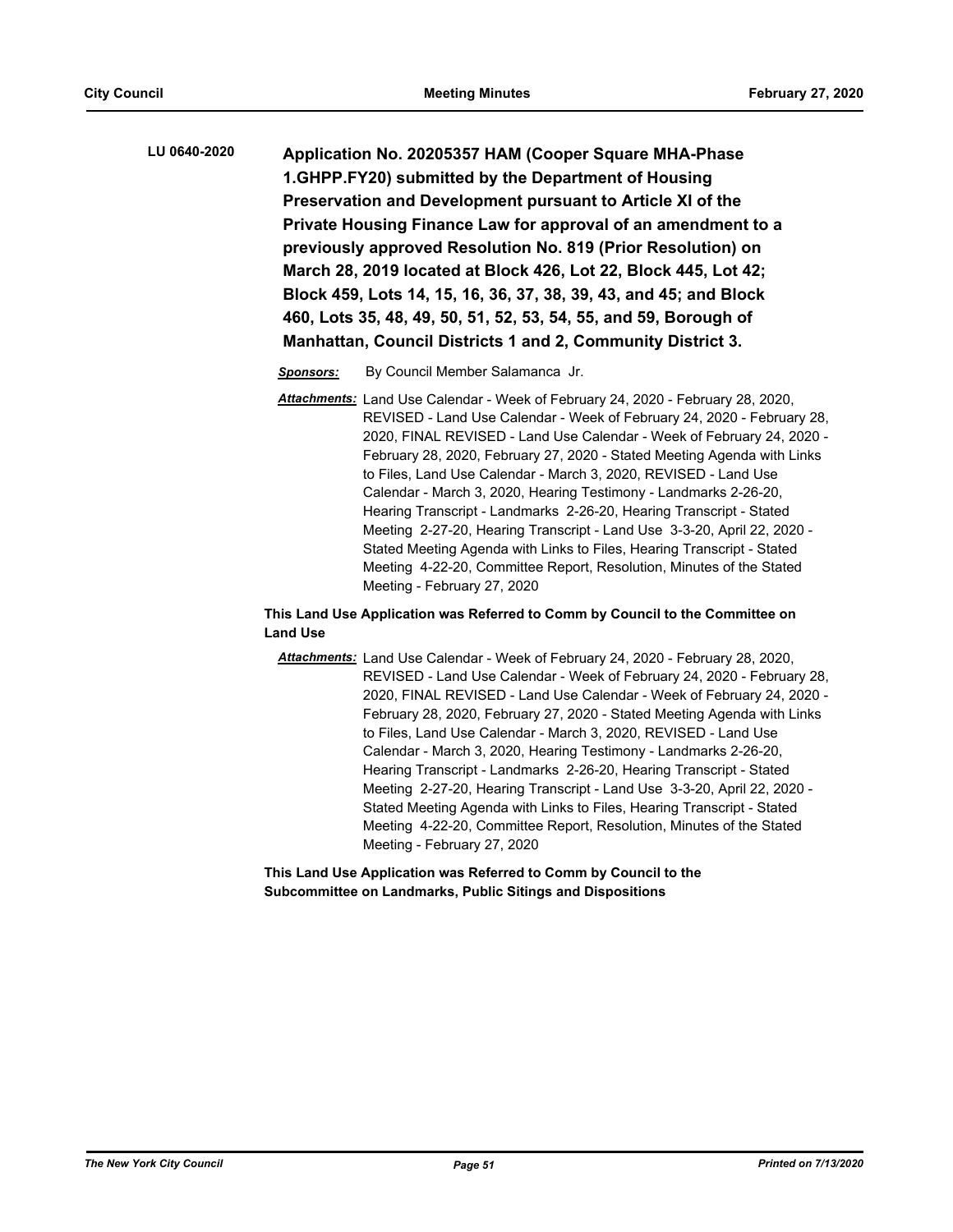- **Application No. C 180154 ZMQ (52nd Street Rezoning) submitted by Woodside Equities, LLC, pursuant to Sections 197-c and 201 of the New York City Charter for an amendment of the Zoning Map, Section Nos. 9b and 9d, changing from an R5B District to an R7A District and establishing within the proposed R7A District a C2-3 District, Borough of Queens, Council District 26. Community District 2. LU 0641-2020**
	- *Sponsors:* By Council Member Salamanca Jr.
	- *Attachments:* Land Use Calendar Week of February 24, 2020 February 28, 2020, REVISED - Land Use Calendar - Week of February 24, 2020 - February 28, 2020, FINAL REVISED - Land Use Calendar - Week of February 24, 2020 - February 28, 2020, February 27, 2020 - Stated Meeting Agenda with Links to Files, Hearing Testimony - Zoning 2-26-20, Land Use Calendar - Week of March 9, 2020 - March 13, 2020, REVISED - Land Use Calendar - Week of March 9, 2020 - March 13, 2020, Hearing Transcript - Zoning 2-26-20, Land Use Calendar - March 16, 2020, Hearing Transcript - Zoning 3-11-20, Hearing Transcript - Stated Meeting 2-27-20, Hearing Testimony 4/22/20, Hearing Transcript 4/22/20, April 22, 2020 - Stated Meeting Agenda with Links to Files, Hearing Transcript - Stated Meeting 4-22-20, Minutes of the Stated Meeting - February 27, 2020

## **This Land Use Application was Referred to Comm by Council to the Committee on Land Use**

*Attachments:* Land Use Calendar - Week of February 24, 2020 - February 28, 2020, REVISED - Land Use Calendar - Week of February 24, 2020 - February 28, 2020, FINAL REVISED - Land Use Calendar - Week of February 24, 2020 - February 28, 2020, February 27, 2020 - Stated Meeting Agenda with Links to Files, Hearing Testimony - Zoning 2-26-20, Land Use Calendar - Week of March 9, 2020 - March 13, 2020, REVISED - Land Use Calendar - Week of March 9, 2020 - March 13, 2020, Hearing Transcript - Zoning 2-26-20, Land Use Calendar - March 16, 2020, Hearing Transcript - Zoning 3-11-20, Hearing Transcript - Stated Meeting 2-27-20, Hearing Testimony 4/22/20, Hearing Transcript 4/22/20, April 22, 2020 - Stated Meeting Agenda with Links to Files, Hearing Transcript - Stated Meeting 4-22-20, Minutes of the Stated Meeting - February 27, 2020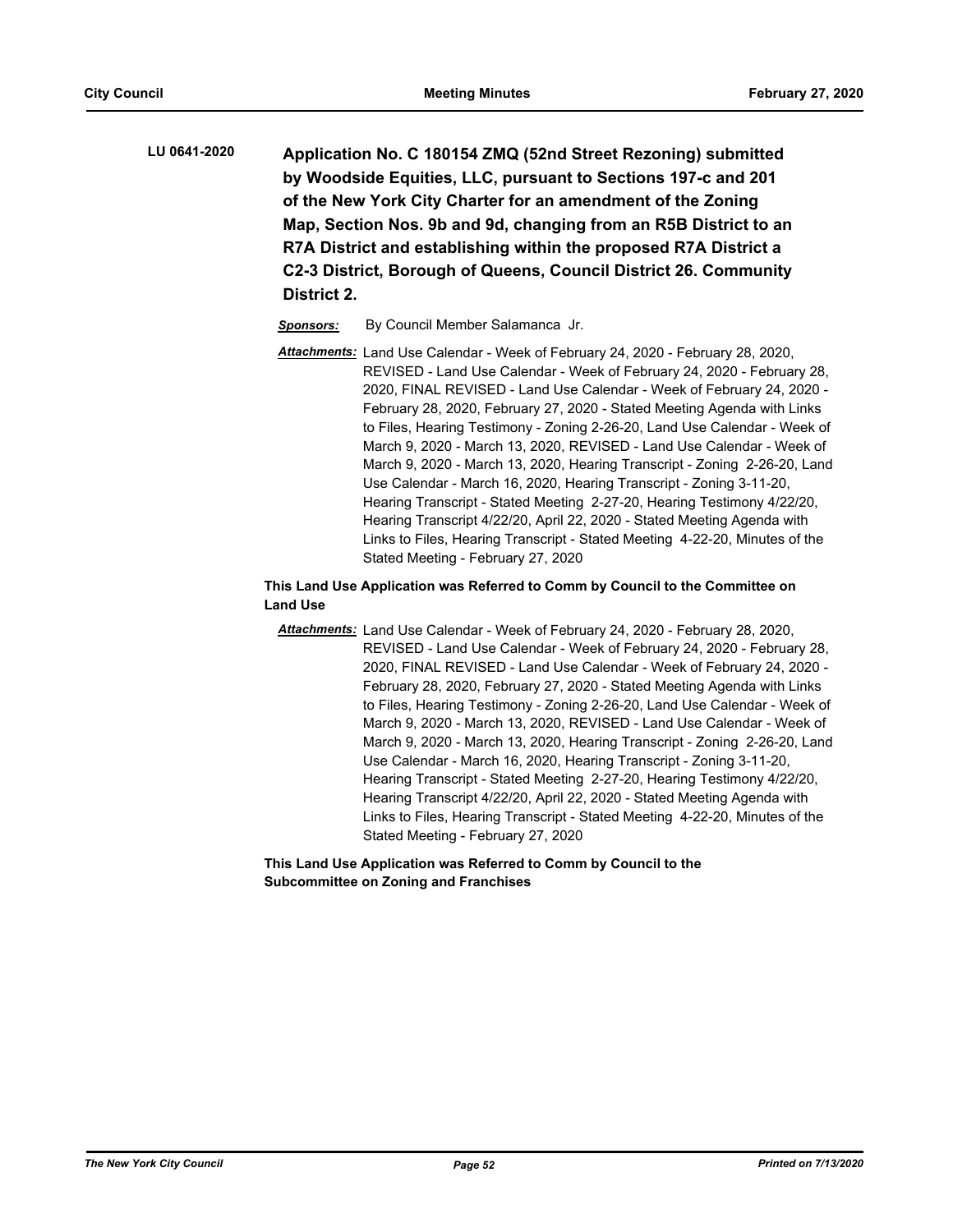**Application No. N 180155 ZRQ (52nd Street Rezoning) submitted by Woodside Equities, LLC. pursuant to Section 201 of the New York City Charter, for an amendment of the Zoning Resolution of the City of New York, modifying APPENDIX F for the purpose of establishing a Mandatory Inclusionary Housing area, Borough of Queens, Council District 26. Community District 2. LU 0642-2020**

- *Sponsors:* By Council Member Salamanca Jr.
- *Attachments:* Land Use Calendar Week of February 24, 2020 February 28, 2020, REVISED - Land Use Calendar - Week of February 24, 2020 - February 28, 2020, FINAL REVISED - Land Use Calendar - Week of February 24, 2020 - February 28, 2020, February 27, 2020 - Stated Meeting Agenda with Links to Files, Hearing Testimony - Zoning 2-26-20, Land Use Calendar - Week of March 9, 2020 - March 13, 2020, REVISED - Land Use Calendar - Week of March 9, 2020 - March 13, 2020, Hearing Transcript - Zoning 2-26-20, Land Use Calendar - March 16, 2020, Hearing Transcript - Zoning 3-11-20, Hearing Transcript - Stated Meeting 2-27-20, Hearing Testimony 4/22/20, Hearing Transcript 4/22/20, April 22, 2020 - Stated Meeting Agenda with Links to Files, Hearing Transcript - Stated Meeting 4-22-20, Minutes of the Stated Meeting - February 27, 2020

## **This Land Use Application was Referred to Comm by Council to the Committee on Land Use**

*Attachments:* Land Use Calendar - Week of February 24, 2020 - February 28, 2020, REVISED - Land Use Calendar - Week of February 24, 2020 - February 28, 2020, FINAL REVISED - Land Use Calendar - Week of February 24, 2020 - February 28, 2020, February 27, 2020 - Stated Meeting Agenda with Links to Files, Hearing Testimony - Zoning 2-26-20, Land Use Calendar - Week of March 9, 2020 - March 13, 2020, REVISED - Land Use Calendar - Week of March 9, 2020 - March 13, 2020, Hearing Transcript - Zoning 2-26-20, Land Use Calendar - March 16, 2020, Hearing Transcript - Zoning 3-11-20, Hearing Transcript - Stated Meeting 2-27-20, Hearing Testimony 4/22/20, Hearing Transcript 4/22/20, April 22, 2020 - Stated Meeting Agenda with Links to Files, Hearing Transcript - Stated Meeting 4-22-20, Minutes of the Stated Meeting - February 27, 2020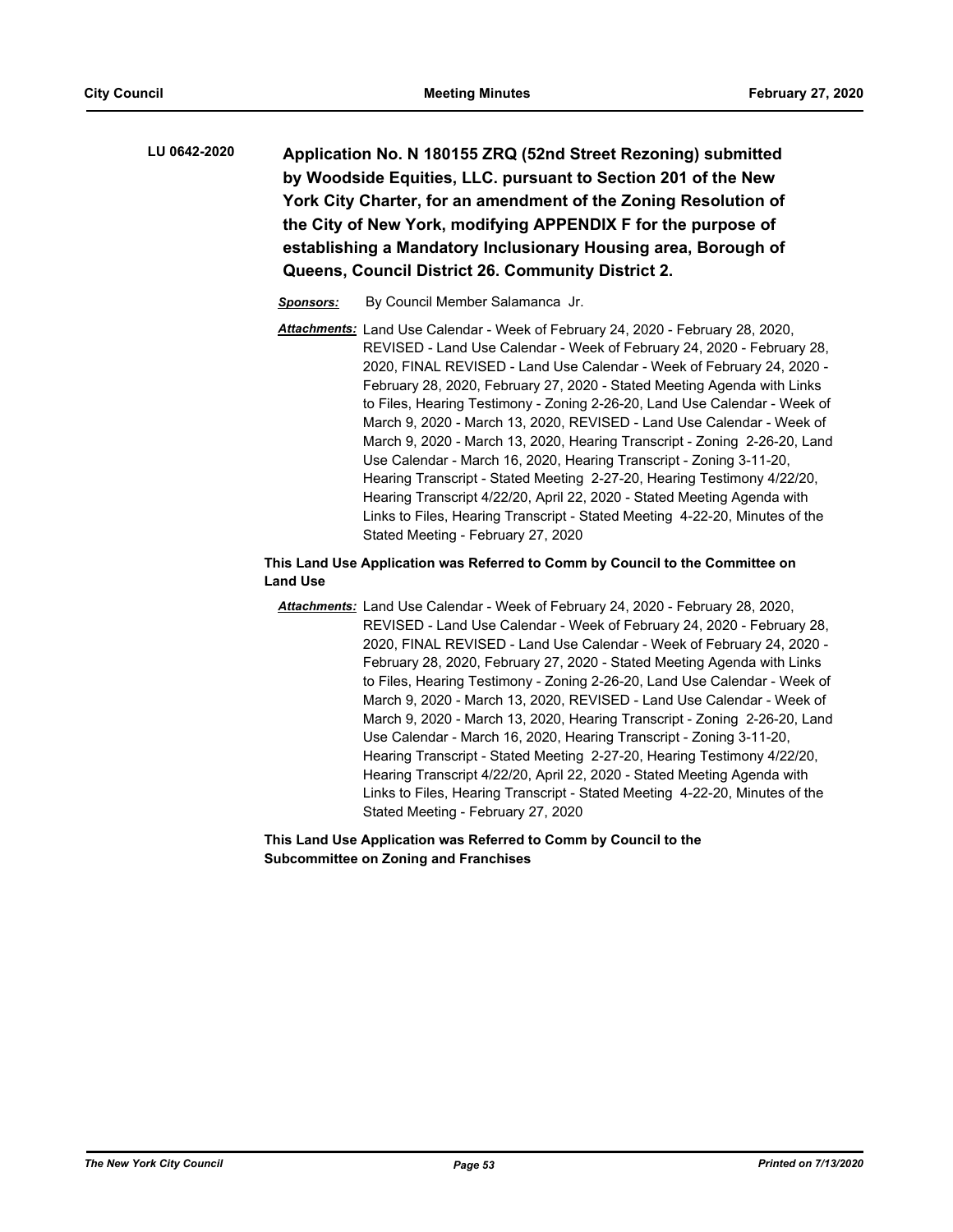- **Application No. C 200059 ZMK (90 Sands Street Rezoning) submitted by 90 Sands Street Housing Development Fund pursuant to Sections 197-c and 201 of the New York City Charter for an amendment of the Zoning Map, Section No. 12d, changing from an M1-6 District to an M1-6/R10 District and establishing a Special Mixed Use District (MX-2), Borough of Brooklyn, Council District 33, Community District 2. LU 0643-2020**
	- *Sponsors:* By Council Member Salamanca Jr.
	- *Attachments:* Land Use Calendar Week of February 24, 2020 February 28, 2020, REVISED - Land Use Calendar - Week of February 24, 2020 - February 28, 2020, FINAL REVISED - Land Use Calendar - Week of February 24, 2020 - February 28, 2020, February 27, 2020 - Stated Meeting Agenda with Links to Files, Hearing Testimony - Zoning 2-26-20, Land Use Calendar - Week of March 9, 2020 - March 13, 2020, REVISED - Land Use Calendar - Week of March 9, 2020 - March 13, 2020, Hearing Transcript - Zoning 2-26-20, Land Use Calendar - March 16, 2020, Hearing Transcript - Zoning 3-11-20, Hearing Transcript - Stated Meeting 2-27-20, Hearing Testimony 4/22/20, Hearing Transcript 4/22/20, April 22, 2020 - Stated Meeting Agenda with Links to Files, Hearing Transcript - Stated Meeting 4-22-20, Committee Report, Resolution, Minutes of the Stated Meeting - February 27, 2020

## **This Land Use Application was Referred to Comm by Council to the Committee on Land Use**

*Attachments:* Land Use Calendar - Week of February 24, 2020 - February 28, 2020, REVISED - Land Use Calendar - Week of February 24, 2020 - February 28, 2020, FINAL REVISED - Land Use Calendar - Week of February 24, 2020 - February 28, 2020, February 27, 2020 - Stated Meeting Agenda with Links to Files, Hearing Testimony - Zoning 2-26-20, Land Use Calendar - Week of March 9, 2020 - March 13, 2020, REVISED - Land Use Calendar - Week of March 9, 2020 - March 13, 2020, Hearing Transcript - Zoning 2-26-20, Land Use Calendar - March 16, 2020, Hearing Transcript - Zoning 3-11-20, Hearing Transcript - Stated Meeting 2-27-20, Hearing Testimony 4/22/20, Hearing Transcript 4/22/20, April 22, 2020 - Stated Meeting Agenda with Links to Files, Hearing Transcript - Stated Meeting 4-22-20, Committee Report, Resolution, Minutes of the Stated Meeting - February 27, 2020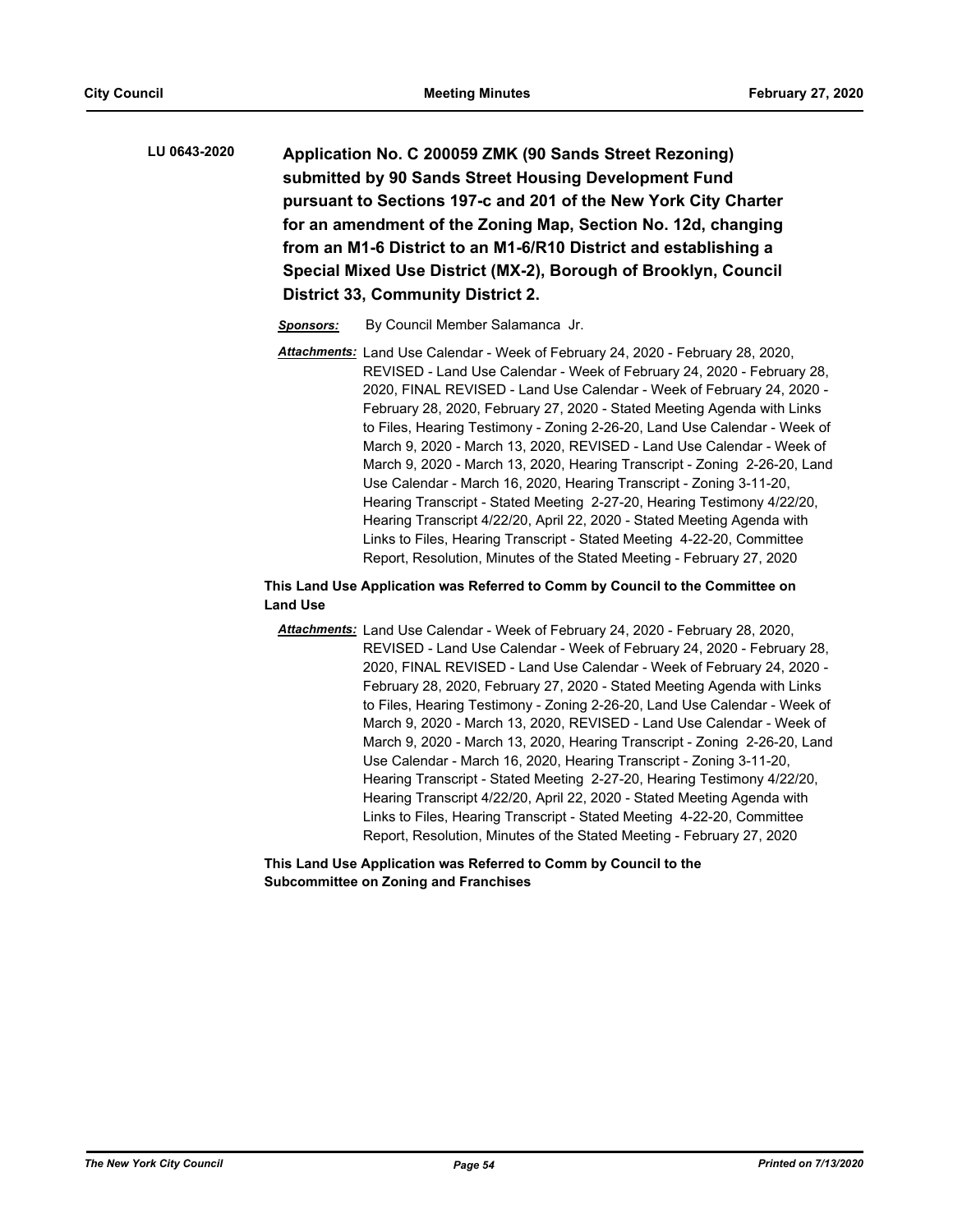**Application No. N 200060 ZRK (90 Sands Street Rezoning) submitted by 90 Sands Street Housing Development Fund pursuant to Section 201 of the New York City Charter, for an amendment of the Zoning Resolution of the City of New York, modifying APPENDIX F for the purpose of establishing a Mandatory Inclusionary Housing area, Borough of Brooklyn, Council District 33, Community District 2. LU 0644-2020**

- *Sponsors:* By Council Member Salamanca Jr.
- *Attachments:* Land Use Calendar Week of February 24, 2020 February 28, 2020, REVISED - Land Use Calendar - Week of February 24, 2020 - February 28, 2020, FINAL REVISED - Land Use Calendar - Week of February 24, 2020 - February 28, 2020, February 27, 2020 - Stated Meeting Agenda with Links to Files, Hearing Testimony - Zoning 2-26-20, Land Use Calendar - Week of March 9, 2020 - March 13, 2020, REVISED - Land Use Calendar - Week of March 9, 2020 - March 13, 2020, Hearing Transcript - Zoning 2-26-20, Land Use Calendar - March 16, 2020, Hearing Transcript - Zoning 3-11-20, Hearing Transcript - Stated Meeting 2-27-20, Hearing Testimony 4/22/20, Hearing Transcript 4/22/20, April 22, 2020 - Stated Meeting Agenda with Links to Files, Hearing Transcript - Stated Meeting 4-22-20, Committee Report, Resolution, Minutes of the Stated Meeting - February 27, 2020

## **This Land Use Application was Referred to Comm by Council to the Committee on Land Use**

*Attachments:* Land Use Calendar - Week of February 24, 2020 - February 28, 2020, REVISED - Land Use Calendar - Week of February 24, 2020 - February 28, 2020, FINAL REVISED - Land Use Calendar - Week of February 24, 2020 - February 28, 2020, February 27, 2020 - Stated Meeting Agenda with Links to Files, Hearing Testimony - Zoning 2-26-20, Land Use Calendar - Week of March 9, 2020 - March 13, 2020, REVISED - Land Use Calendar - Week of March 9, 2020 - March 13, 2020, Hearing Transcript - Zoning 2-26-20, Land Use Calendar - March 16, 2020, Hearing Transcript - Zoning 3-11-20, Hearing Transcript - Stated Meeting 2-27-20, Hearing Testimony 4/22/20, Hearing Transcript 4/22/20, April 22, 2020 - Stated Meeting Agenda with Links to Files, Hearing Transcript - Stated Meeting 4-22-20, Committee Report, Resolution, Minutes of the Stated Meeting - February 27, 2020